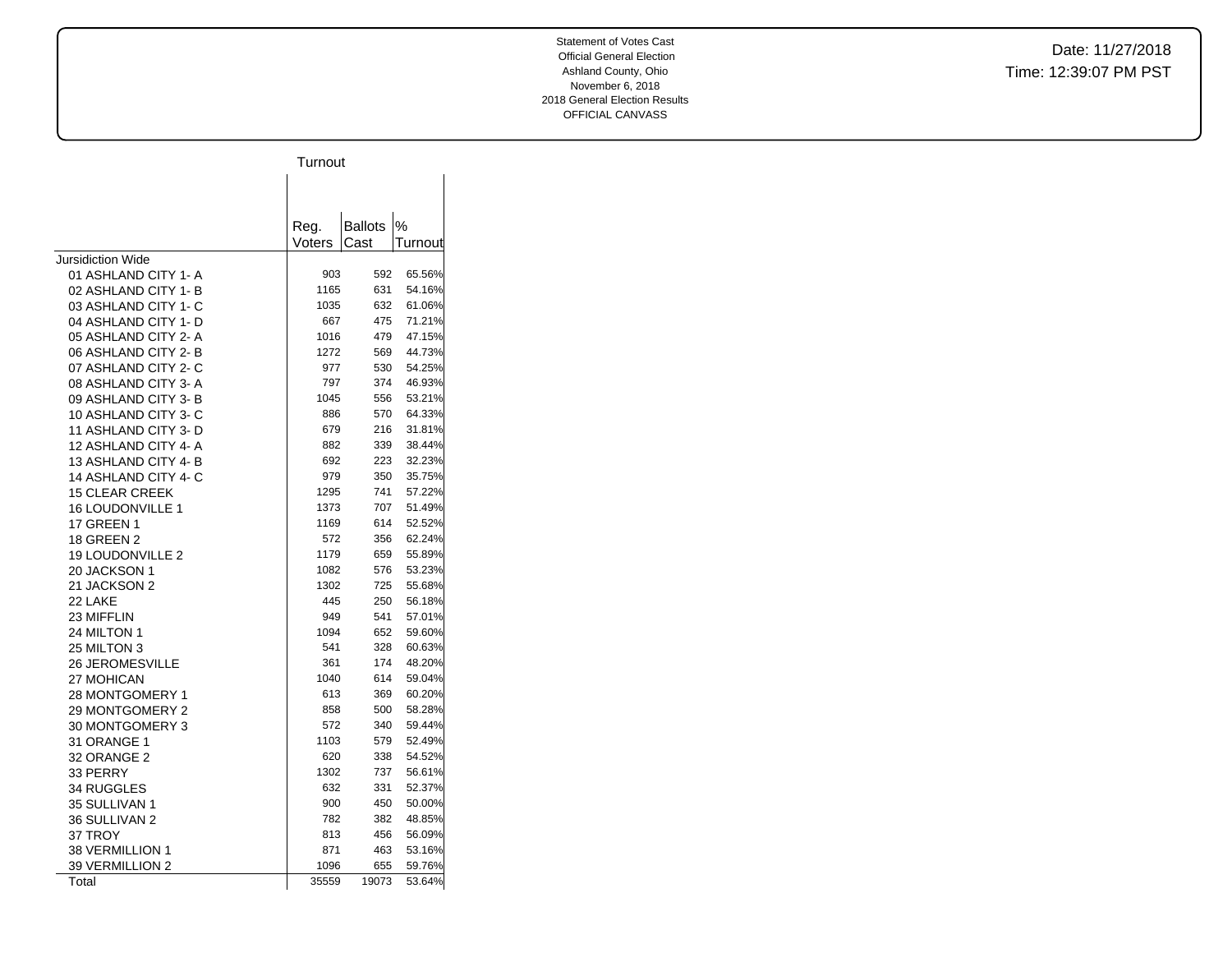| Governor and Lieutenant Governor |
|----------------------------------|
|                                  |

|                         | Reg.<br>Voters | Total<br>Votes | Richard<br>Cordray and<br><b>Betty Sutton</b> |        | Mike DeWine<br>land Jon<br>Husted |        | Constance<br>Gadell-Newton<br>and Brett R. |       | land J. Todd<br>Grayson |       | Travis M. Irvine Rebecca Ayres Richard<br>and Anthony<br>Durgans (W) | Duncan and<br>Dennis A               |                | Renea Turner<br>and Keith<br>Colton (W) |  |
|-------------------------|----------------|----------------|-----------------------------------------------|--------|-----------------------------------|--------|--------------------------------------------|-------|-------------------------|-------|----------------------------------------------------------------------|--------------------------------------|----------------|-----------------------------------------|--|
| Jursidiction Wide       |                |                |                                               |        |                                   |        |                                            |       |                         |       |                                                                      |                                      |                |                                         |  |
| 01 ASHLAND CITY 1-A     | 903            | 582            | 197                                           | 33.85% | 373                               | 64.09% | 5                                          | 0.86% | 7                       | 1.20% | $\Omega$                                                             | 0                                    |                | 0                                       |  |
| 02 ASHLAND CITY 1-B     | 1165           | 612            | 186                                           | 30.39% | 404                               | 66.01% | $\overline{7}$                             | 1.14% | 15                      | 2.45% | $\Omega$                                                             | $\mathbf 0$                          |                | $\pmb{0}$                               |  |
| 03 ASHLAND CITY 1- C    | 1035           | 617            | 179                                           | 29.01% | 423                               | 68.56% | $\overline{7}$                             | 1.13% | 8                       | 1.30% | $\Omega$                                                             | $\mathbf 0$<br>$\sim$                |                | $\pmb{0}$                               |  |
| 04 ASHLAND CITY 1- D    | 667            | 470            | 112                                           | 23.83% | 348                               | 74.04% | $\overline{4}$                             | 0.85% | 6                       | 1.28% | $\Omega$                                                             | 0<br>$\sim$                          | $\overline{a}$ | 0                                       |  |
| 05 ASHLAND CITY 2-A     | 1016           | 471            | 126                                           | 26.75% | 326                               | 69.21% | 6                                          | 1.27% | 13                      | 2.76% | 0                                                                    | 0                                    |                | 0                                       |  |
| 06 ASHLAND CITY 2-B     | 1272           | 562            | 201                                           | 35.77% | 345                               | 61.39% | 3                                          | 0.53% | 13                      | 2.31% | $\Omega$                                                             | $\Omega$<br>$\overline{\phantom{a}}$ |                | $\Omega$                                |  |
| 07 ASHLAND CITY 2- C    | 977            | 524            | 172                                           | 32.82% | 342                               | 65.27% | $\overline{4}$                             | 0.76% | 6                       | 1.15% | $\Omega$                                                             | $\Omega$                             |                | $\mathbf 0$                             |  |
| 08 ASHLAND CITY 3-A     | 797            | 368            | 134                                           | 36.41% | 215                               | 58.42% | $\overline{2}$                             | 0.54% | 17                      | 4.62% | $\Omega$                                                             | 0<br>$\overline{\phantom{a}}$        | $\overline{a}$ | 0                                       |  |
| 09 ASHLAND CITY 3-B     | 1045           | 543            | 211                                           | 38.86% | 309                               | 56.91% | 10                                         | 1.84% | 13                      | 2.39% | $\Omega$                                                             | 0<br>$\overline{\phantom{a}}$        |                | 0                                       |  |
| 10 ASHLAND CITY 3-C     | 886            | 561            | 169                                           | 30.12% | 376                               | 67.02% | 7                                          | 1.25% | 9                       | 1.60% | $\mathbf 0$                                                          | 0                                    | $\blacksquare$ | 0                                       |  |
| 11 ASHLAND CITY 3- D    | 679            | 211            | 75                                            | 35.55% | 124                               | 58.77% | $\overline{2}$                             | 0.95% | 10                      | 4.74% | $\Omega$                                                             | $\Omega$                             | $\sim$         | $\mathbf 0$                             |  |
| 12 ASHLAND CITY 4- A    | 882            | 333            | 104                                           | 31.23% | 207                               | 62.16% | 6                                          | 1.80% | 16                      | 4.80% | $\Omega$                                                             | $\mathbf 0$                          |                | 0                                       |  |
| 13 ASHLAND CITY 4-B     | 692            | 218            | 97                                            | 44.50% | 112                               | 51.38% | $\overline{4}$                             | 1.83% | 5                       | 2.29% | $\mathbf 0$                                                          | $\Omega$                             |                | 0                                       |  |
| 14 ASHLAND CITY 4-C     | 979            | 345            | 92                                            | 26.67% | 228                               | 66.09% | 14                                         | 4.06% | 11                      | 3.19% | $\Omega$                                                             | 0                                    |                | $\mathbf 0$                             |  |
| <b>15 CLEAR CREEK</b>   | 1295           | 728            | 176                                           | 24.18% | 523                               | 71.84% | 6                                          | 0.82% | 23                      | 3.16% | 0                                                                    | 0<br>$\overline{\phantom{a}}$        |                | 0                                       |  |
| <b>16 LOUDONVILLE 1</b> | 1373           | 693            | 222                                           | 32.03% | 431                               | 62.19% | 10                                         | 1.44% | 30                      | 4.33% | $\Omega$                                                             | $\Omega$                             | ÷.             | $\mathbf 0$                             |  |
| <b>17 GREEN 1</b>       | 1169           | 608            | 165                                           | 27.14% | 412                               | 67.76% | 17                                         | 2.80% | 14                      | 2.30% | $\Omega$                                                             | $\Omega$<br>$\blacksquare$           | $\sim$         | $\mathbf 0$                             |  |
| <b>18 GREEN 2</b>       | 572            | 349            | 91                                            | 26.07% | 238                               | 68.19% | 8                                          | 2.29% | 12                      | 3.44% | $\Omega$                                                             | 0                                    |                | 0                                       |  |
| <b>19 LOUDONVILLE 2</b> | 1179           | 648            | 199                                           | 30.71% | 432                               | 66.67% | $\overline{4}$                             | 0.62% | 13                      | 2.01% | $\mathbf 0$                                                          | $\Omega$                             | $\sim$         | 0                                       |  |
| 20 JACKSON 1            | 1082           | 573            | 188                                           | 32.81% | 353                               | 61.61% | 15                                         | 2.62% | 17                      | 2.97% | $\Omega$                                                             | $\Omega$<br>$\overline{\phantom{a}}$ | $\blacksquare$ | $\mathbf 0$                             |  |
| 21 JACKSON 2            | 1302           | 713            | 170                                           | 23.84% | 509                               | 71.39% | 19                                         | 2.66% | 15                      | 2.10% | $\Omega$                                                             | $\Omega$                             |                | $\pmb{0}$                               |  |
| 22 LAKE                 | 445            | 243            | 68                                            | 27.98% | 166                               | 68.31% | $\overline{4}$                             | 1.65% | 5                       | 2.06% | $\Omega$                                                             | $\Omega$                             | $\blacksquare$ | 0                                       |  |
| 23 MIFFLIN              | 949            | 529            | 134                                           | 25.33% | 381                               | 72.02% | 5                                          | 0.95% | 9                       | 1.70% | $\Omega$                                                             | $\Omega$<br>$\blacksquare$           | $\sim$         | $\mathbf 0$                             |  |
| 24 MILTON 1             | 1094           | 640            | 136                                           | 21.25% | 488                               | 76.25% | 6                                          | 0.94% | 10                      | 1.56% | $\mathbf 0$                                                          | 0                                    |                | 0                                       |  |
| 25 MILTON 3             | 541            | 324            | 72                                            | 22.22% | 240                               | 74.07% | 6                                          | 1.85% | 6                       | 1.85% | $\mathbf 0$                                                          | 0<br>$\overline{\phantom{a}}$        | $\overline{a}$ | 0                                       |  |
| <b>26 JEROMESVILLE</b>  | 361            | 166            | 50                                            | 30.12% | 105                               | 63.25% | 3                                          | 1.81% | 8                       | 4.82% | $\Omega$                                                             | $\Omega$<br>$\overline{a}$           |                | $\mathbf 0$                             |  |
| 27 MOHICAN              | 1040           | 598            | 124                                           | 20.74% | 440                               | 73.58% | 14                                         | 2.34% | 20                      | 3.34% | $\Omega$                                                             | 0                                    |                | 0                                       |  |
| 28 MONTGOMERY 1         | 613            | 365            | 95                                            | 26.03% | 260                               | 71.23% | $\Omega$                                   |       | 10                      | 2.74% | $\Omega$                                                             | $\mathbf 0$                          | $\blacksquare$ | 0                                       |  |
| 29 MONTGOMERY 2         | 858            | 494            | 122                                           | 24.70% | 354                               | 71.66% | 8                                          | 1.62% | 10                      | 2.02% | $\Omega$                                                             | 0<br>$\blacksquare$                  |                | 0                                       |  |
| 30 MONTGOMERY 3         | 572            | 337            | 54                                            | 16.02% | 274                               | 81.31% | 5                                          | 1.48% | 3                       | 0.89% | $\mathbf 0$                                                          | $\mathbf{1}$                         | 0.30%          | 0                                       |  |
| 31 ORANGE 1             | 1103           | 557            | 125                                           | 22.44% | 416                               | 74.69% | $\overline{4}$                             | 0.72% | 12                      | 2.15% | $\Omega$                                                             | $\Omega$                             |                | $\Omega$                                |  |
| 32 ORANGE 2             | 620            | 326            | 69                                            | 21.17% | 248                               | 76.07% | $\overline{4}$                             | 1.23% | 5                       | 1.53% | $\Omega$                                                             | $\Omega$<br>$\overline{a}$           |                | $\mathbf 0$                             |  |
| 33 PERRY                | 1302           | 723            | 164                                           | 22.68% | 543                               | 75.10% | 8                                          | 1.11% | 8                       | 1.11% | $\Omega$                                                             | 0<br>$\overline{\phantom{a}}$        | $\overline{a}$ | 0                                       |  |
| 34 RUGGLES              | 632            | 324            | 87                                            | 26.85% | 225                               | 69.44% | 8                                          | 2.47% | 4                       | 1.23% | $\Omega$                                                             | $\Omega$<br>$\blacksquare$           |                | 0                                       |  |
| 35 SULLIVAN 1           | 900            | 440            | 112                                           | 25.45% | 309                               | 70.23% | 6                                          | 1.36% | 13                      | 2.95% | $\mathbf 0$                                                          | 0                                    |                | 0                                       |  |
| 36 SULLIVAN 2           | 782            | 377            | 117                                           | 31.03% | 249                               | 66.05% | 6                                          | 1.59% | 5                       | 1.33% | $\Omega$                                                             | $\Omega$                             |                | $\mathbf 0$                             |  |
| 37 TROY                 | 813            | 445            | 108                                           | 24.27% | 313                               | 70.34% | 13                                         | 2.92% | 11                      | 2.47% | $\Omega$                                                             | $\Omega$                             |                | $\pmb{0}$                               |  |
| 38 VERMILLION 1         | 871            | 455            | 121                                           | 26.59% | 316                               | 69.45% | 6                                          | 1.32% | 12                      | 2.64% | $\mathbf 0$                                                          | $\Omega$                             |                | 0                                       |  |
| 39 VERMILLION 2         | 1096           | 645            | 133                                           | 20.62% | 489                               | 75.81% | 8                                          | 1.24% | 15                      | 2.33% | 0                                                                    | $\mathbf 0$                          |                | $\mathbf 0$                             |  |
| Total                   | 35559          | 18717          | 5157                                          | 27.55% | 12846                             | 68.63% | 274                                        | 1.46% | 439                     | 2.35% | 0                                                                    | $\mathbf{1}$<br>$\sim$               | 0.01%          | $\mathbf 0$                             |  |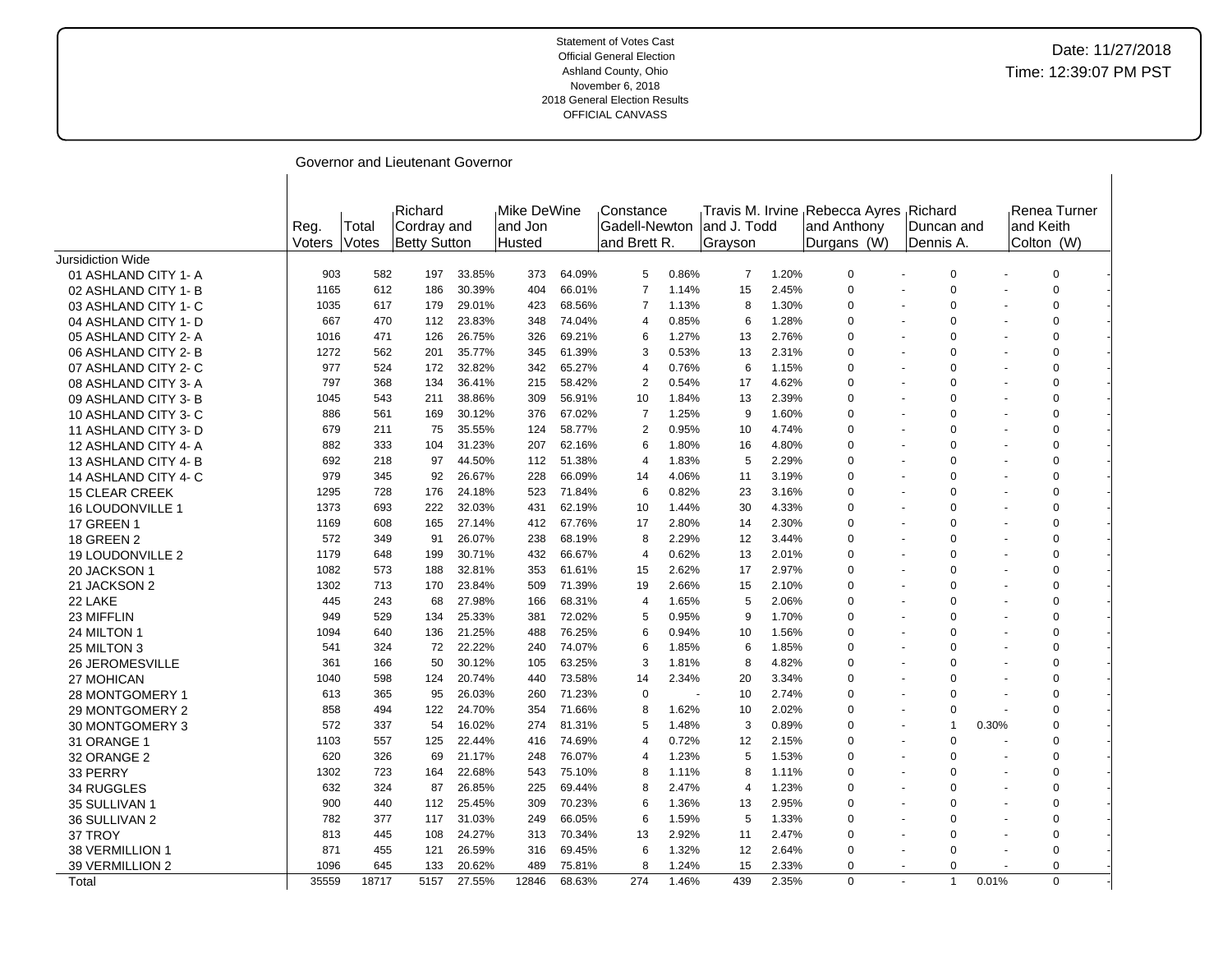|                         |        | <b>Attorney General</b> |              |        |           |        |        | <b>Auditor of State</b> |           |       |             |        |            |        |
|-------------------------|--------|-------------------------|--------------|--------|-----------|--------|--------|-------------------------|-----------|-------|-------------|--------|------------|--------|
|                         |        |                         |              |        |           |        |        |                         |           |       |             |        |            |        |
|                         |        |                         |              |        |           |        |        |                         |           |       |             |        |            |        |
|                         |        |                         |              |        |           |        |        |                         |           |       |             |        |            |        |
|                         | Reg.   | Total                   | <b>Steve</b> |        |           |        | Reg.   | Total                   | Robert C. |       |             |        |            |        |
|                         | Voters | Votes                   | Dettelbach   |        | Dave Yost |        | Voters | Votes                   | Coogan    |       | Keith Faber |        | Zack Space |        |
| Jursidiction Wide       |        |                         |              |        |           |        |        |                         |           |       |             |        |            |        |
| 01 ASHLAND CITY 1-A     | 903    | 570                     | 191          | 33.51% | 379       | 66.49% | 903    | 562                     | 14        | 2.49% | 369         | 65.66% | 179        | 31.85% |
| 02 ASHLAND CITY 1- B    | 1165   | 607                     | 203          | 33.44% | 404       | 66.56% | 1165   | 595                     | 20        | 3.36% | 389         | 65.38% | 186        | 31.26% |
| 03 ASHLAND CITY 1- C    | 1035   | 607                     | 196          | 32.29% | 411       | 67.71% | 1035   | 599                     | 23        | 3.84% | 401         | 66.94% | 175        | 29.22% |
| 04 ASHLAND CITY 1- D    | 667    | 466                     | 117          | 25.11% | 349       | 74.89% | 667    | 460                     | 19        | 4.13% | 327         | 71.09% | 114        | 24.78% |
| 05 ASHLAND CITY 2-A     | 1016   | 461                     | 139          | 30.15% | 322       | 69.85% | 1016   | 449                     | 25        | 5.57% | 306         | 68.15% | 118        | 26.28% |
| 06 ASHLAND CITY 2-B     | 1272   | 554                     | 211          | 38.09% | 343       | 61.91% | 1272   | 547                     | 27        | 4.94% | 323         | 59.05% | 197        | 36.01% |
| 07 ASHLAND CITY 2- C    | 977    | 516                     | 172          | 33.33% | 344       | 66.67% | 977    | 515                     | 10        | 1.94% | 335         | 65.05% | 170        | 33.01% |
| 08 ASHLAND CITY 3-A     | 797    | 368                     | 136          | 36.96% | 232       | 63.04% | 797    | 361                     | 15        | 4.16% | 218         | 60.39% | 128        | 35.46% |
| 09 ASHLAND CITY 3-B     | 1045   | 543                     | 224          | 41.25% | 319       | 58.75% | 1045   | 534                     | 24        | 4.49% | 305         | 57.12% | 205        | 38.39% |
| 10 ASHLAND CITY 3-C     | 886    | 548                     | 180          | 32.85% | 368       | 67.15% | 886    | 550                     | 17        | 3.09% | 361         | 65.64% | 172        | 31.27% |
| 11 ASHLAND CITY 3-D     | 679    | 212                     | 82           | 38.68% | 130       | 61.32% | 679    | 212                     | 9         | 4.25% | 130         | 61.32% | 73         | 34.43% |
| 12 ASHLAND CITY 4-A     | 882    | 329                     | 120          | 36.47% | 209       | 63.53% | 882    | 325                     | 19        | 5.85% | 200         | 61.54% | 106        | 32.62% |
| 13 ASHLAND CITY 4-B     | 692    | 214                     | 91           | 42.52% | 123       | 57.48% | 692    | 215                     | 13        | 6.05% | 116         | 53.95% | 86         | 40.00% |
| 14 ASHLAND CITY 4-C     | 979    | 339                     | 112          | 33.04% | 227       | 66.96% | 979    | 339                     | 23        | 6.78% | 223         | 65.78% | 93         | 27.43% |
| <b>15 CLEAR CREEK</b>   | 1295   | 712                     | 164          | 23.03% | 548       | 76.97% | 1295   | 710                     | 37        | 5.21% | 523         | 73.66% | 150        | 21.13% |
| <b>16 LOUDONVILLE 1</b> | 1373   | 687                     | 245          | 35.66% | 442       | 64.34% | 1373   | 683                     | 36        | 5.27% | 423         | 61.93% | 224        | 32.80% |
| <b>17 GREEN 1</b>       | 1169   | 596                     | 179          | 30.03% | 417       | 69.97% | 1169   | 588                     | 34        | 5.78% | 385         | 65.48% | 169        | 28.74% |
| <b>18 GREEN 2</b>       | 572    | 346                     | 94           | 27.17% | 252       | 72.83% | 572    | 344                     | 23        | 6.69% | 223         | 64.83% | 98         | 28.49% |
| 19 LOUDONVILLE 2        | 1179   | 639                     | 203          | 31.77% | 436       | 68.23% | 1179   | 634                     | 31        | 4.89% | 411         | 64.83% | 192        | 30.28% |
| 20 JACKSON 1            | 1082   | 552                     | 198          | 35.87% | 354       | 64.13% | 1082   | 550                     | 24        | 4.36% | 346         | 62.91% | 180        | 32.73% |
| 21 JACKSON 2            | 1302   | 707                     | 185          | 26.17% | 522       | 73.83% | 1302   | 704                     | 33        | 4.69% | 491         | 69.74% | 180        | 25.57% |
| 22 LAKE                 | 445    | 243                     | 70           | 28.81% | 173       | 71.19% | 445    | 240                     | 8         | 3.33% | 164         | 68.33% | 68         | 28.33% |
| 23 MIFFLIN              | 949    | 515                     | 143          | 27.77% | 372       | 72.23% | 949    | 502                     | 18        | 3.59% | 358         | 71.31% | 126        | 25.10% |
| 24 MILTON 1             | 1094   | 636                     | 145          | 22.80% | 491       | 77.20% | 1094   | 626                     | 30        | 4.79% | 463         | 73.96% | 133        | 21.25% |
| 25 MILTON 3             | 541    | 319                     | 72           | 22.57% | 247       | 77.43% | 541    | 317                     | 16        | 5.05% | 243         | 76.66% | 58         | 18.30% |
| <b>26 JEROMESVILLE</b>  | 361    | 167                     | 54           | 32.34% | 113       | 67.66% | 361    | 164                     | 11        | 6.71% | 99          | 60.37% | 54         | 32.93% |
| 27 MOHICAN              | 1040   | 590                     | 136          | 23.05% | 454       | 76.95% | 1040   | 589                     | 31        | 5.26% | 427         | 72.50% | 131        | 22.24% |
| 28 MONTGOMERY 1         | 613    | 362                     | 88           | 24.31% | 274       | 75.69% | 613    | 354                     | 6         | 1.69% | 268         | 75.71% | 80         | 22.60% |
| 29 MONTGOMERY 2         | 858    | 484                     | 131          | 27.07% | 353       | 72.93% | 858    | 480                     | 18        | 3.75% | 349         | 72.71% | 113        | 23.54% |
| 30 MONTGOMERY 3         | 572    | 334                     | 58           | 17.37% | 276       | 82.63% | 572    | 336                     | 8         | 2.38% | 271         | 80.65% | 57         | 16.96% |
| 31 ORANGE 1             | 1103   | 554                     | 140          | 25.27% | 414       | 74.73% | 1103   | 549                     | 23        | 4.19% | 396         | 72.13% | 130        | 23.68% |
| 32 ORANGE 2             | 620    | 323                     | 81           | 25.08% | 242       | 74.92% | 620    | 321                     | 13        | 4.05% | 234         | 72.90% | 74         | 23.05% |
| 33 PERRY                | 1302   | 716                     | 171          | 23.88% | 545       | 76.12% | 1302   | 706                     | 35        | 4.96% | 522         | 73.94% | 149        | 21.10% |
| 34 RUGGLES              | 632    | 325                     | 92           | 28.31% | 233       | 71.69% | 632    | 319                     | 15        | 4.70% | 226         | 70.85% | 78         | 24.45% |
| 35 SULLIVAN 1           | 900    | 433                     | 122          | 28.18% | 311       | 71.82% | 900    | 434                     | 24        | 5.53% | 306         | 70.51% | 104        | 23.96% |
| 36 SULLIVAN 2           | 782    | 371                     | 127          | 34.23% | 244       | 65.77% | 782    | 365                     | 15        | 4.11% | 231         | 63.29% | 119        | 32.60% |
| 37 TROY                 | 813    | 436                     | 114          | 26.15% | 322       | 73.85% | 813    | 428                     | 12        | 2.80% | 317         | 74.07% | 99         | 23.13% |
| <b>38 VERMILLION 1</b>  | 871    | 448                     | 127          | 28.35% | 321       | 71.65% | 871    | 444                     | 16        | 3.60% | 309         | 69.59% | 119        | 26.80% |
| 39 VERMILLION 2         | 1096   | 634                     | 138          | 21.77% | 496       | 78.23% | 1096   | 632                     | 32        | 5.06% | 477         | 75.47% | 123        | 19.46% |
| Total                   | 35559  | 18463                   | 5451         | 29.52% | 13012     | 70.48% | 35559  | 18282                   | 807       | 4.41% | 12465       | 68.18% | 5010       | 27.40% |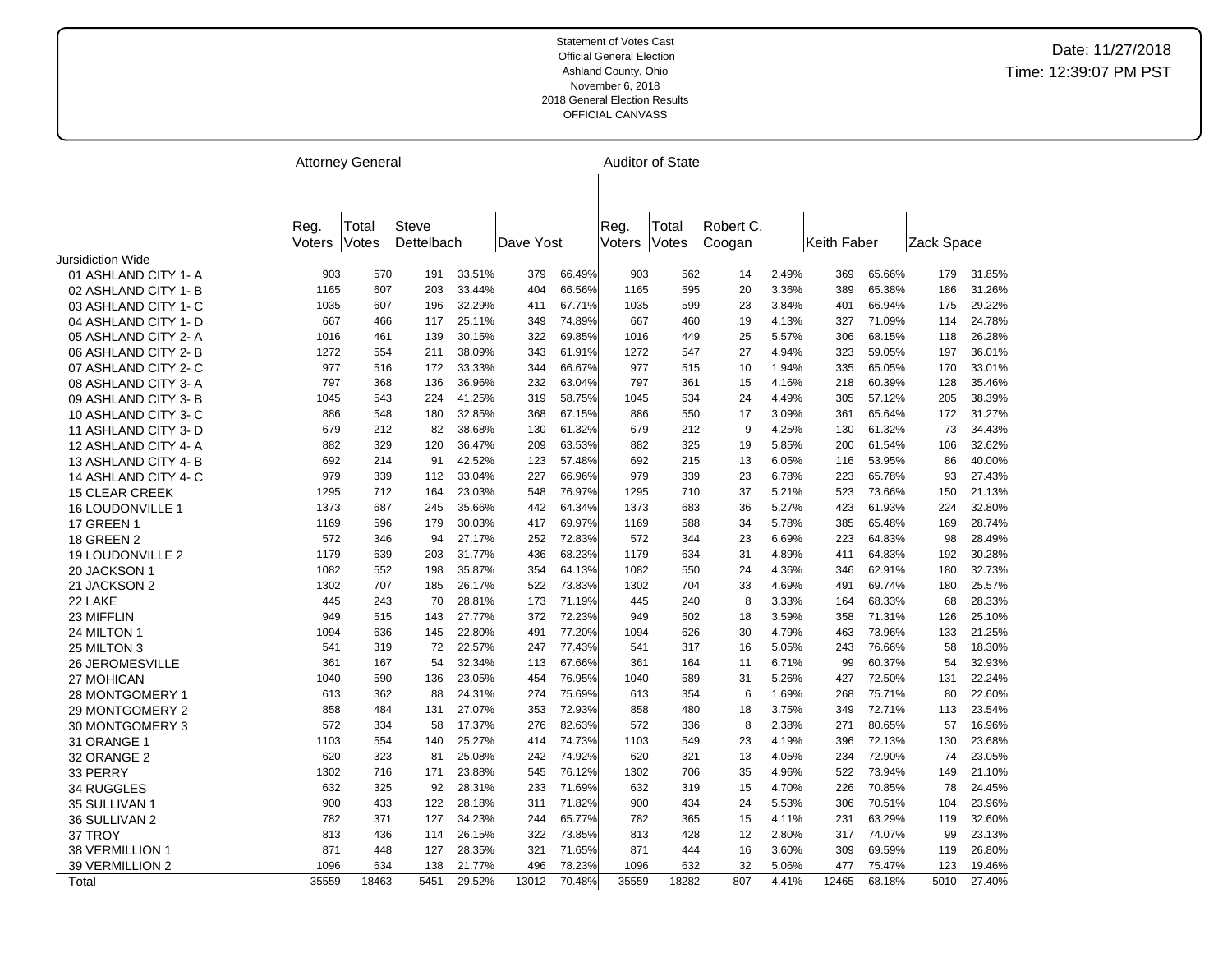| Rob<br>Dustin R.<br>Robert<br>Michael W.<br>Reg.<br>Reg.<br>Total<br>Total<br>Richardson<br>Bradley (W)<br>Votes<br>Votes<br>Kathleen Clyde Frank LaRose<br>Nanna<br>Voters<br>Sprague<br>Voters<br><b>Jursidiction Wide</b><br>34.57%<br>64.37%<br>1.06%<br>01 ASHLAND CITY 1- A<br>903<br>567<br>196<br>365<br>6<br>0<br>903<br>564<br>178<br>31.56%<br>386<br>68.44%<br>$\mathbf 0$<br>600<br>33.67%<br>63.50%<br>17<br>2.83%<br>31.62%<br>400<br>68.38%<br>02 ASHLAND CITY 1-B<br>1165<br>202<br>381<br>1165<br>585<br>185<br>30.73%<br>2.33%<br>$\mathbf 0$<br>70.57%<br>03 ASHLAND CITY 1- C<br>1035<br>602<br>185<br>403<br>66.94%<br>14<br>1035<br>598<br>176<br>29.43%<br>422<br>667<br>25.43%<br>333<br>71.77%<br>2.80%<br>$\mathbf 0$<br>667<br>23.63%<br>349<br>76.37%<br>04 ASHLAND CITY 1- D<br>464<br>118<br>13<br>457<br>108<br>28.79%<br>68.57%<br>29.93%<br>323<br>70.07%<br>1016<br>455<br>131<br>312<br>12<br>2.64%<br>0<br>1016<br>461<br>138<br>05 ASHLAND CITY 2-A<br>38.05%<br>58.27%<br>3.68%<br>$\mathbf 0$<br>1272<br>36.45%<br>340<br>63.55%<br>06 ASHLAND CITY 2-B<br>1272<br>544<br>207<br>317<br>20<br>535<br>195<br>977<br>162<br>31.40%<br>346<br>67.05%<br>8<br>1.55%<br>0<br>977<br>515<br>167<br>32.43%<br>348<br>67.57%<br>07 ASHLAND CITY 2- C<br>516<br>797<br>365<br>126<br>34.52%<br>224<br>61.37%<br>4.11%<br>$\mathbf 0$<br>797<br>363<br>128<br>35.26%<br>235<br>64.74%<br>08 ASHLAND CITY 3-A<br>15<br>57.06%<br>2.79%<br>$\mathbf 0$<br>37.43%<br>62.57%<br>09 ASHLAND CITY 3-B<br>1045<br>538<br>216<br>40.15%<br>307<br>1045<br>537<br>201<br>336<br>15<br>33.21%<br>64.97%<br>1.81%<br>$\mathbf 0$<br>30.31%<br>377<br>69.69%<br>10 ASHLAND CITY 3-C<br>886<br>551<br>183<br>358<br>10<br>886<br>541<br>164<br>34.74%<br>60.09%<br>679<br>37.09%<br>134<br>62.91%<br>11 ASHLAND CITY 3-D<br>679<br>213<br>74<br>128<br>11<br>5.16%<br>0<br>213<br>79<br>35.37%<br>60.98%<br>882<br>34.69%<br>209<br>65.31%<br>882<br>328<br>116<br>200<br>12<br>3.66%<br>$\mathbf 0$<br>320<br>111<br>12 ASHLAND CITY 4-A<br>692<br>42.13%<br>53.70%<br>9<br>4.17%<br>$\mathbf 0$<br>692<br>41.31%<br>125<br>58.69%<br>216<br>91<br>116<br>213<br>88<br>13 ASHLAND CITY 4-B<br>979<br>340<br>102<br>30.00%<br>226<br>66.47%<br>3.53%<br>$\mathbf 0$<br>979<br>333<br>103<br>30.93%<br>230<br>69.07%<br>14 ASHLAND CITY 4-C<br>12<br>23.37%<br>1295<br>706<br>521<br>73.80%<br>20<br>2.83%<br>$\mathbf 0$<br>1295<br>712<br>162<br>22.75%<br>550<br>77.25%<br><b>15 CLEAR CREEK</b><br>165<br>1373<br>33.87%<br>62.50%<br>1373<br>36.27%<br>63.73%<br>688<br>233<br>430<br>25<br>3.63%<br>$\mathbf 0$<br>681<br>247<br>434<br>16 LOUDONVILLE 1<br>28.69%<br>$\mathbf 0$<br>30.09%<br>69.91%<br><b>17 GREEN 1</b><br>1169<br>589<br>169<br>397<br>67.40%<br>23<br>3.90%<br>1169<br>585<br>176<br>409<br>24.35%<br>27.35%<br>72.65%<br><b>18 GREEN 2</b><br>572<br>345<br>84<br>247<br>71.59%<br>14<br>4.06%<br>$\mathbf 0$<br>572<br>340<br>93<br>247<br>1179<br>208<br>32.45%<br>64.90%<br>2.65%<br>1179<br>627<br>200<br>31.90%<br>427<br>68.10%<br>641<br>416<br>17<br>0<br>19 LOUDONVILLE 2<br>33.87%<br>62.88%<br>$\mathbf 0$<br>34.24%<br>361<br>1082<br>188<br>349<br>18<br>3.24%<br>1082<br>188<br>65.76%<br>20 JACKSON 1<br>555<br>549<br>21 JACKSON 2<br>1302<br>25.32%<br>71.98%<br>2.70%<br>$\mathbf 0$<br>1302<br>25.57%<br>521<br>74.43%<br>703<br>178<br>506<br>19<br>700<br>179<br>26.97%<br>28.22%<br>71.78%<br>22 LAKE<br>445<br>241<br>65<br>165<br>68.46%<br>4.56%<br>0<br>445<br>241<br>68<br>173<br>11<br>26.22%<br>1.37%<br>377<br>949<br>370<br>72.41%<br>$\overline{7}$<br>$\mathbf 0$<br>949<br>507<br>130<br>25.64%<br>74.36%<br>23 MIFFLIN<br>511<br>134<br>22.83%<br>2.05%<br>22.98%<br>486<br>77.02%<br>24 MILTON 1<br>1094<br>635<br>145<br>477<br>75.12%<br>13<br>0<br>1094<br>631<br>145<br>320<br>62<br>19.38%<br>250<br>78.12%<br>8<br>2.50%<br>$\mathbf 0$<br>541<br>21.90%<br>246<br>78.10%<br>25 MILTON 3<br>541<br>315<br>69<br>34.13%<br>105<br>62.87%<br>5<br>2.99%<br>361<br>34.76%<br>107<br>65.24%<br>361<br>167<br>57<br>0<br>164<br>57<br><b>26 JEROMESVILLE</b><br>73.55%<br>4.27%<br>$\mathbf 0$<br>22.34%<br>130<br>22.18%<br>431<br>25<br>1040<br>582<br>130<br>452<br>77.66%<br>27 MOHICAN<br>1040<br>586<br>$\overline{7}$<br>24.15%<br>73.86%<br>1.99%<br>$\mathbf 0$<br>24.43%<br>263<br>75.57%<br>613<br>352<br>85<br>260<br>613<br>348<br>85<br>28 MONTGOMERY 1<br>858<br>487<br>22.59%<br>361<br>74.13%<br>3.29%<br>$\mathbf 0$<br>858<br>480<br>124<br>25.83%<br>356<br>74.17%<br>29 MONTGOMERY 2<br>110<br>16<br>572<br>335<br>16.12%<br>274<br>81.79%<br>$\overline{7}$<br>2.09%<br>$\mathbf 0$<br>572<br>16.31%<br>277<br>83.69%<br>30 MONTGOMERY 3<br>54<br>331<br>54<br>72.17%<br>422<br>76.17%<br>1103<br>557<br>24.42%<br>402<br>3.41%<br>$\mathbf 0$<br>1103<br>554<br>132<br>23.83%<br>31 ORANGE 1<br>136<br>19<br>620<br>325<br>87<br>26.77%<br>230<br>70.77%<br>2.46%<br>620<br>79<br>24.53%<br>243<br>75.47%<br>32 ORANGE 2<br>8<br>0<br>322<br>21.49%<br>76.12%<br>2.39%<br>22.32%<br>77.68%<br>33 PERRY<br>1302<br>712<br>153<br>542<br>0<br>1302<br>699<br>156<br>543<br>17<br>26.99%<br>231<br>70.86%<br>2.15%<br>$\mathbf 0$<br>632<br>27.41%<br>233<br>72.59%<br>632<br>326<br>88<br>7<br>321<br>88<br><b>34 RUGGLES</b><br>321<br>900<br>432<br>112<br>25.93%<br>306<br>70.83%<br>3.24%<br>$\mathbf 0$<br>900<br>429<br>108<br>25.17%<br>74.83%<br>35 SULLIVAN 1<br>14<br>36 SULLIVAN 2<br>782<br>368<br>121<br>32.88%<br>236<br>64.13%<br>2.99%<br>$\mathbf 0$<br>782<br>367<br>31.34%<br>252<br>68.66%<br>11<br>115<br>72.52%<br>813<br>24.65%<br>324<br>37 TROY<br>813<br>433<br>110<br>25.40%<br>9<br>2.08%<br>0<br>430<br>106<br>75.35%<br>314<br>871<br>122<br>27.05%<br>69.84%<br>3.10%<br>$\mathbf 0$<br>871<br>27.89%<br>72.11%<br>38 VERMILLION 1<br>451<br>315<br>14<br>441<br>123<br>318<br>1096<br>632<br>23.26%<br>73.73%<br>1096<br>22.03%<br>77.97%<br>39 VERMILLION 2<br>147<br>466<br>19<br>3.01%<br>$\mathbf 0$<br>622<br>137<br>485<br>35559<br>18396<br>5252<br>28.55%<br>527<br>$\mathbf 0$<br>35559<br>5172<br>28.40%<br>71.60%<br>12617<br>68.59%<br>2.86%<br>18213<br>13041<br>Total |  | Secretary of State |  |  |  |  | <b>Treasurer of State</b> |  |  |
|---------------------------------------------------------------------------------------------------------------------------------------------------------------------------------------------------------------------------------------------------------------------------------------------------------------------------------------------------------------------------------------------------------------------------------------------------------------------------------------------------------------------------------------------------------------------------------------------------------------------------------------------------------------------------------------------------------------------------------------------------------------------------------------------------------------------------------------------------------------------------------------------------------------------------------------------------------------------------------------------------------------------------------------------------------------------------------------------------------------------------------------------------------------------------------------------------------------------------------------------------------------------------------------------------------------------------------------------------------------------------------------------------------------------------------------------------------------------------------------------------------------------------------------------------------------------------------------------------------------------------------------------------------------------------------------------------------------------------------------------------------------------------------------------------------------------------------------------------------------------------------------------------------------------------------------------------------------------------------------------------------------------------------------------------------------------------------------------------------------------------------------------------------------------------------------------------------------------------------------------------------------------------------------------------------------------------------------------------------------------------------------------------------------------------------------------------------------------------------------------------------------------------------------------------------------------------------------------------------------------------------------------------------------------------------------------------------------------------------------------------------------------------------------------------------------------------------------------------------------------------------------------------------------------------------------------------------------------------------------------------------------------------------------------------------------------------------------------------------------------------------------------------------------------------------------------------------------------------------------------------------------------------------------------------------------------------------------------------------------------------------------------------------------------------------------------------------------------------------------------------------------------------------------------------------------------------------------------------------------------------------------------------------------------------------------------------------------------------------------------------------------------------------------------------------------------------------------------------------------------------------------------------------------------------------------------------------------------------------------------------------------------------------------------------------------------------------------------------------------------------------------------------------------------------------------------------------------------------------------------------------------------------------------------------------------------------------------------------------------------------------------------------------------------------------------------------------------------------------------------------------------------------------------------------------------------------------------------------------------------------------------------------------------------------------------------------------------------------------------------------------------------------------------------------------------------------------------------------------------------------------------------------------------------------------------------------------------------------------------------------------------------------------------------------------------------------------------------------------------------------------------------------------------------------------------------------------------------------------------------------------------------------------------------------------------------------------------------------------------------------------------------------------------------------------------------------------------------------------------------------------------------------------------------------------------------------------------------------------------------------------------------------------------------------------------------------------------------------------------------------------------------------------------------------------------------------------------------------------------------------------------------------------------------------------------------------------------------------------------------------------------------------------------------------------------------------------------------------------------------------------------------------------------------------------------------------------------------------|--|--------------------|--|--|--|--|---------------------------|--|--|
|                                                                                                                                                                                                                                                                                                                                                                                                                                                                                                                                                                                                                                                                                                                                                                                                                                                                                                                                                                                                                                                                                                                                                                                                                                                                                                                                                                                                                                                                                                                                                                                                                                                                                                                                                                                                                                                                                                                                                                                                                                                                                                                                                                                                                                                                                                                                                                                                                                                                                                                                                                                                                                                                                                                                                                                                                                                                                                                                                                                                                                                                                                                                                                                                                                                                                                                                                                                                                                                                                                                                                                                                                                                                                                                                                                                                                                                                                                                                                                                                                                                                                                                                                                                                                                                                                                                                                                                                                                                                                                                                                                                                                                                                                                                                                                                                                                                                                                                                                                                                                                                                                                                                                                                                                                                                                                                                                                                                                                                                                                                                                                                                                                                                                                                                                                                                                                                                                                                                                                                                                                                                                                                                                                                                                           |  |                    |  |  |  |  |                           |  |  |
|                                                                                                                                                                                                                                                                                                                                                                                                                                                                                                                                                                                                                                                                                                                                                                                                                                                                                                                                                                                                                                                                                                                                                                                                                                                                                                                                                                                                                                                                                                                                                                                                                                                                                                                                                                                                                                                                                                                                                                                                                                                                                                                                                                                                                                                                                                                                                                                                                                                                                                                                                                                                                                                                                                                                                                                                                                                                                                                                                                                                                                                                                                                                                                                                                                                                                                                                                                                                                                                                                                                                                                                                                                                                                                                                                                                                                                                                                                                                                                                                                                                                                                                                                                                                                                                                                                                                                                                                                                                                                                                                                                                                                                                                                                                                                                                                                                                                                                                                                                                                                                                                                                                                                                                                                                                                                                                                                                                                                                                                                                                                                                                                                                                                                                                                                                                                                                                                                                                                                                                                                                                                                                                                                                                                                           |  |                    |  |  |  |  |                           |  |  |
|                                                                                                                                                                                                                                                                                                                                                                                                                                                                                                                                                                                                                                                                                                                                                                                                                                                                                                                                                                                                                                                                                                                                                                                                                                                                                                                                                                                                                                                                                                                                                                                                                                                                                                                                                                                                                                                                                                                                                                                                                                                                                                                                                                                                                                                                                                                                                                                                                                                                                                                                                                                                                                                                                                                                                                                                                                                                                                                                                                                                                                                                                                                                                                                                                                                                                                                                                                                                                                                                                                                                                                                                                                                                                                                                                                                                                                                                                                                                                                                                                                                                                                                                                                                                                                                                                                                                                                                                                                                                                                                                                                                                                                                                                                                                                                                                                                                                                                                                                                                                                                                                                                                                                                                                                                                                                                                                                                                                                                                                                                                                                                                                                                                                                                                                                                                                                                                                                                                                                                                                                                                                                                                                                                                                                           |  |                    |  |  |  |  |                           |  |  |
|                                                                                                                                                                                                                                                                                                                                                                                                                                                                                                                                                                                                                                                                                                                                                                                                                                                                                                                                                                                                                                                                                                                                                                                                                                                                                                                                                                                                                                                                                                                                                                                                                                                                                                                                                                                                                                                                                                                                                                                                                                                                                                                                                                                                                                                                                                                                                                                                                                                                                                                                                                                                                                                                                                                                                                                                                                                                                                                                                                                                                                                                                                                                                                                                                                                                                                                                                                                                                                                                                                                                                                                                                                                                                                                                                                                                                                                                                                                                                                                                                                                                                                                                                                                                                                                                                                                                                                                                                                                                                                                                                                                                                                                                                                                                                                                                                                                                                                                                                                                                                                                                                                                                                                                                                                                                                                                                                                                                                                                                                                                                                                                                                                                                                                                                                                                                                                                                                                                                                                                                                                                                                                                                                                                                                           |  |                    |  |  |  |  |                           |  |  |
|                                                                                                                                                                                                                                                                                                                                                                                                                                                                                                                                                                                                                                                                                                                                                                                                                                                                                                                                                                                                                                                                                                                                                                                                                                                                                                                                                                                                                                                                                                                                                                                                                                                                                                                                                                                                                                                                                                                                                                                                                                                                                                                                                                                                                                                                                                                                                                                                                                                                                                                                                                                                                                                                                                                                                                                                                                                                                                                                                                                                                                                                                                                                                                                                                                                                                                                                                                                                                                                                                                                                                                                                                                                                                                                                                                                                                                                                                                                                                                                                                                                                                                                                                                                                                                                                                                                                                                                                                                                                                                                                                                                                                                                                                                                                                                                                                                                                                                                                                                                                                                                                                                                                                                                                                                                                                                                                                                                                                                                                                                                                                                                                                                                                                                                                                                                                                                                                                                                                                                                                                                                                                                                                                                                                                           |  |                    |  |  |  |  |                           |  |  |
|                                                                                                                                                                                                                                                                                                                                                                                                                                                                                                                                                                                                                                                                                                                                                                                                                                                                                                                                                                                                                                                                                                                                                                                                                                                                                                                                                                                                                                                                                                                                                                                                                                                                                                                                                                                                                                                                                                                                                                                                                                                                                                                                                                                                                                                                                                                                                                                                                                                                                                                                                                                                                                                                                                                                                                                                                                                                                                                                                                                                                                                                                                                                                                                                                                                                                                                                                                                                                                                                                                                                                                                                                                                                                                                                                                                                                                                                                                                                                                                                                                                                                                                                                                                                                                                                                                                                                                                                                                                                                                                                                                                                                                                                                                                                                                                                                                                                                                                                                                                                                                                                                                                                                                                                                                                                                                                                                                                                                                                                                                                                                                                                                                                                                                                                                                                                                                                                                                                                                                                                                                                                                                                                                                                                                           |  |                    |  |  |  |  |                           |  |  |
|                                                                                                                                                                                                                                                                                                                                                                                                                                                                                                                                                                                                                                                                                                                                                                                                                                                                                                                                                                                                                                                                                                                                                                                                                                                                                                                                                                                                                                                                                                                                                                                                                                                                                                                                                                                                                                                                                                                                                                                                                                                                                                                                                                                                                                                                                                                                                                                                                                                                                                                                                                                                                                                                                                                                                                                                                                                                                                                                                                                                                                                                                                                                                                                                                                                                                                                                                                                                                                                                                                                                                                                                                                                                                                                                                                                                                                                                                                                                                                                                                                                                                                                                                                                                                                                                                                                                                                                                                                                                                                                                                                                                                                                                                                                                                                                                                                                                                                                                                                                                                                                                                                                                                                                                                                                                                                                                                                                                                                                                                                                                                                                                                                                                                                                                                                                                                                                                                                                                                                                                                                                                                                                                                                                                                           |  |                    |  |  |  |  |                           |  |  |
|                                                                                                                                                                                                                                                                                                                                                                                                                                                                                                                                                                                                                                                                                                                                                                                                                                                                                                                                                                                                                                                                                                                                                                                                                                                                                                                                                                                                                                                                                                                                                                                                                                                                                                                                                                                                                                                                                                                                                                                                                                                                                                                                                                                                                                                                                                                                                                                                                                                                                                                                                                                                                                                                                                                                                                                                                                                                                                                                                                                                                                                                                                                                                                                                                                                                                                                                                                                                                                                                                                                                                                                                                                                                                                                                                                                                                                                                                                                                                                                                                                                                                                                                                                                                                                                                                                                                                                                                                                                                                                                                                                                                                                                                                                                                                                                                                                                                                                                                                                                                                                                                                                                                                                                                                                                                                                                                                                                                                                                                                                                                                                                                                                                                                                                                                                                                                                                                                                                                                                                                                                                                                                                                                                                                                           |  |                    |  |  |  |  |                           |  |  |
|                                                                                                                                                                                                                                                                                                                                                                                                                                                                                                                                                                                                                                                                                                                                                                                                                                                                                                                                                                                                                                                                                                                                                                                                                                                                                                                                                                                                                                                                                                                                                                                                                                                                                                                                                                                                                                                                                                                                                                                                                                                                                                                                                                                                                                                                                                                                                                                                                                                                                                                                                                                                                                                                                                                                                                                                                                                                                                                                                                                                                                                                                                                                                                                                                                                                                                                                                                                                                                                                                                                                                                                                                                                                                                                                                                                                                                                                                                                                                                                                                                                                                                                                                                                                                                                                                                                                                                                                                                                                                                                                                                                                                                                                                                                                                                                                                                                                                                                                                                                                                                                                                                                                                                                                                                                                                                                                                                                                                                                                                                                                                                                                                                                                                                                                                                                                                                                                                                                                                                                                                                                                                                                                                                                                                           |  |                    |  |  |  |  |                           |  |  |
|                                                                                                                                                                                                                                                                                                                                                                                                                                                                                                                                                                                                                                                                                                                                                                                                                                                                                                                                                                                                                                                                                                                                                                                                                                                                                                                                                                                                                                                                                                                                                                                                                                                                                                                                                                                                                                                                                                                                                                                                                                                                                                                                                                                                                                                                                                                                                                                                                                                                                                                                                                                                                                                                                                                                                                                                                                                                                                                                                                                                                                                                                                                                                                                                                                                                                                                                                                                                                                                                                                                                                                                                                                                                                                                                                                                                                                                                                                                                                                                                                                                                                                                                                                                                                                                                                                                                                                                                                                                                                                                                                                                                                                                                                                                                                                                                                                                                                                                                                                                                                                                                                                                                                                                                                                                                                                                                                                                                                                                                                                                                                                                                                                                                                                                                                                                                                                                                                                                                                                                                                                                                                                                                                                                                                           |  |                    |  |  |  |  |                           |  |  |
|                                                                                                                                                                                                                                                                                                                                                                                                                                                                                                                                                                                                                                                                                                                                                                                                                                                                                                                                                                                                                                                                                                                                                                                                                                                                                                                                                                                                                                                                                                                                                                                                                                                                                                                                                                                                                                                                                                                                                                                                                                                                                                                                                                                                                                                                                                                                                                                                                                                                                                                                                                                                                                                                                                                                                                                                                                                                                                                                                                                                                                                                                                                                                                                                                                                                                                                                                                                                                                                                                                                                                                                                                                                                                                                                                                                                                                                                                                                                                                                                                                                                                                                                                                                                                                                                                                                                                                                                                                                                                                                                                                                                                                                                                                                                                                                                                                                                                                                                                                                                                                                                                                                                                                                                                                                                                                                                                                                                                                                                                                                                                                                                                                                                                                                                                                                                                                                                                                                                                                                                                                                                                                                                                                                                                           |  |                    |  |  |  |  |                           |  |  |
|                                                                                                                                                                                                                                                                                                                                                                                                                                                                                                                                                                                                                                                                                                                                                                                                                                                                                                                                                                                                                                                                                                                                                                                                                                                                                                                                                                                                                                                                                                                                                                                                                                                                                                                                                                                                                                                                                                                                                                                                                                                                                                                                                                                                                                                                                                                                                                                                                                                                                                                                                                                                                                                                                                                                                                                                                                                                                                                                                                                                                                                                                                                                                                                                                                                                                                                                                                                                                                                                                                                                                                                                                                                                                                                                                                                                                                                                                                                                                                                                                                                                                                                                                                                                                                                                                                                                                                                                                                                                                                                                                                                                                                                                                                                                                                                                                                                                                                                                                                                                                                                                                                                                                                                                                                                                                                                                                                                                                                                                                                                                                                                                                                                                                                                                                                                                                                                                                                                                                                                                                                                                                                                                                                                                                           |  |                    |  |  |  |  |                           |  |  |
|                                                                                                                                                                                                                                                                                                                                                                                                                                                                                                                                                                                                                                                                                                                                                                                                                                                                                                                                                                                                                                                                                                                                                                                                                                                                                                                                                                                                                                                                                                                                                                                                                                                                                                                                                                                                                                                                                                                                                                                                                                                                                                                                                                                                                                                                                                                                                                                                                                                                                                                                                                                                                                                                                                                                                                                                                                                                                                                                                                                                                                                                                                                                                                                                                                                                                                                                                                                                                                                                                                                                                                                                                                                                                                                                                                                                                                                                                                                                                                                                                                                                                                                                                                                                                                                                                                                                                                                                                                                                                                                                                                                                                                                                                                                                                                                                                                                                                                                                                                                                                                                                                                                                                                                                                                                                                                                                                                                                                                                                                                                                                                                                                                                                                                                                                                                                                                                                                                                                                                                                                                                                                                                                                                                                                           |  |                    |  |  |  |  |                           |  |  |
|                                                                                                                                                                                                                                                                                                                                                                                                                                                                                                                                                                                                                                                                                                                                                                                                                                                                                                                                                                                                                                                                                                                                                                                                                                                                                                                                                                                                                                                                                                                                                                                                                                                                                                                                                                                                                                                                                                                                                                                                                                                                                                                                                                                                                                                                                                                                                                                                                                                                                                                                                                                                                                                                                                                                                                                                                                                                                                                                                                                                                                                                                                                                                                                                                                                                                                                                                                                                                                                                                                                                                                                                                                                                                                                                                                                                                                                                                                                                                                                                                                                                                                                                                                                                                                                                                                                                                                                                                                                                                                                                                                                                                                                                                                                                                                                                                                                                                                                                                                                                                                                                                                                                                                                                                                                                                                                                                                                                                                                                                                                                                                                                                                                                                                                                                                                                                                                                                                                                                                                                                                                                                                                                                                                                                           |  |                    |  |  |  |  |                           |  |  |
|                                                                                                                                                                                                                                                                                                                                                                                                                                                                                                                                                                                                                                                                                                                                                                                                                                                                                                                                                                                                                                                                                                                                                                                                                                                                                                                                                                                                                                                                                                                                                                                                                                                                                                                                                                                                                                                                                                                                                                                                                                                                                                                                                                                                                                                                                                                                                                                                                                                                                                                                                                                                                                                                                                                                                                                                                                                                                                                                                                                                                                                                                                                                                                                                                                                                                                                                                                                                                                                                                                                                                                                                                                                                                                                                                                                                                                                                                                                                                                                                                                                                                                                                                                                                                                                                                                                                                                                                                                                                                                                                                                                                                                                                                                                                                                                                                                                                                                                                                                                                                                                                                                                                                                                                                                                                                                                                                                                                                                                                                                                                                                                                                                                                                                                                                                                                                                                                                                                                                                                                                                                                                                                                                                                                                           |  |                    |  |  |  |  |                           |  |  |
|                                                                                                                                                                                                                                                                                                                                                                                                                                                                                                                                                                                                                                                                                                                                                                                                                                                                                                                                                                                                                                                                                                                                                                                                                                                                                                                                                                                                                                                                                                                                                                                                                                                                                                                                                                                                                                                                                                                                                                                                                                                                                                                                                                                                                                                                                                                                                                                                                                                                                                                                                                                                                                                                                                                                                                                                                                                                                                                                                                                                                                                                                                                                                                                                                                                                                                                                                                                                                                                                                                                                                                                                                                                                                                                                                                                                                                                                                                                                                                                                                                                                                                                                                                                                                                                                                                                                                                                                                                                                                                                                                                                                                                                                                                                                                                                                                                                                                                                                                                                                                                                                                                                                                                                                                                                                                                                                                                                                                                                                                                                                                                                                                                                                                                                                                                                                                                                                                                                                                                                                                                                                                                                                                                                                                           |  |                    |  |  |  |  |                           |  |  |
|                                                                                                                                                                                                                                                                                                                                                                                                                                                                                                                                                                                                                                                                                                                                                                                                                                                                                                                                                                                                                                                                                                                                                                                                                                                                                                                                                                                                                                                                                                                                                                                                                                                                                                                                                                                                                                                                                                                                                                                                                                                                                                                                                                                                                                                                                                                                                                                                                                                                                                                                                                                                                                                                                                                                                                                                                                                                                                                                                                                                                                                                                                                                                                                                                                                                                                                                                                                                                                                                                                                                                                                                                                                                                                                                                                                                                                                                                                                                                                                                                                                                                                                                                                                                                                                                                                                                                                                                                                                                                                                                                                                                                                                                                                                                                                                                                                                                                                                                                                                                                                                                                                                                                                                                                                                                                                                                                                                                                                                                                                                                                                                                                                                                                                                                                                                                                                                                                                                                                                                                                                                                                                                                                                                                                           |  |                    |  |  |  |  |                           |  |  |
|                                                                                                                                                                                                                                                                                                                                                                                                                                                                                                                                                                                                                                                                                                                                                                                                                                                                                                                                                                                                                                                                                                                                                                                                                                                                                                                                                                                                                                                                                                                                                                                                                                                                                                                                                                                                                                                                                                                                                                                                                                                                                                                                                                                                                                                                                                                                                                                                                                                                                                                                                                                                                                                                                                                                                                                                                                                                                                                                                                                                                                                                                                                                                                                                                                                                                                                                                                                                                                                                                                                                                                                                                                                                                                                                                                                                                                                                                                                                                                                                                                                                                                                                                                                                                                                                                                                                                                                                                                                                                                                                                                                                                                                                                                                                                                                                                                                                                                                                                                                                                                                                                                                                                                                                                                                                                                                                                                                                                                                                                                                                                                                                                                                                                                                                                                                                                                                                                                                                                                                                                                                                                                                                                                                                                           |  |                    |  |  |  |  |                           |  |  |
|                                                                                                                                                                                                                                                                                                                                                                                                                                                                                                                                                                                                                                                                                                                                                                                                                                                                                                                                                                                                                                                                                                                                                                                                                                                                                                                                                                                                                                                                                                                                                                                                                                                                                                                                                                                                                                                                                                                                                                                                                                                                                                                                                                                                                                                                                                                                                                                                                                                                                                                                                                                                                                                                                                                                                                                                                                                                                                                                                                                                                                                                                                                                                                                                                                                                                                                                                                                                                                                                                                                                                                                                                                                                                                                                                                                                                                                                                                                                                                                                                                                                                                                                                                                                                                                                                                                                                                                                                                                                                                                                                                                                                                                                                                                                                                                                                                                                                                                                                                                                                                                                                                                                                                                                                                                                                                                                                                                                                                                                                                                                                                                                                                                                                                                                                                                                                                                                                                                                                                                                                                                                                                                                                                                                                           |  |                    |  |  |  |  |                           |  |  |
|                                                                                                                                                                                                                                                                                                                                                                                                                                                                                                                                                                                                                                                                                                                                                                                                                                                                                                                                                                                                                                                                                                                                                                                                                                                                                                                                                                                                                                                                                                                                                                                                                                                                                                                                                                                                                                                                                                                                                                                                                                                                                                                                                                                                                                                                                                                                                                                                                                                                                                                                                                                                                                                                                                                                                                                                                                                                                                                                                                                                                                                                                                                                                                                                                                                                                                                                                                                                                                                                                                                                                                                                                                                                                                                                                                                                                                                                                                                                                                                                                                                                                                                                                                                                                                                                                                                                                                                                                                                                                                                                                                                                                                                                                                                                                                                                                                                                                                                                                                                                                                                                                                                                                                                                                                                                                                                                                                                                                                                                                                                                                                                                                                                                                                                                                                                                                                                                                                                                                                                                                                                                                                                                                                                                                           |  |                    |  |  |  |  |                           |  |  |
|                                                                                                                                                                                                                                                                                                                                                                                                                                                                                                                                                                                                                                                                                                                                                                                                                                                                                                                                                                                                                                                                                                                                                                                                                                                                                                                                                                                                                                                                                                                                                                                                                                                                                                                                                                                                                                                                                                                                                                                                                                                                                                                                                                                                                                                                                                                                                                                                                                                                                                                                                                                                                                                                                                                                                                                                                                                                                                                                                                                                                                                                                                                                                                                                                                                                                                                                                                                                                                                                                                                                                                                                                                                                                                                                                                                                                                                                                                                                                                                                                                                                                                                                                                                                                                                                                                                                                                                                                                                                                                                                                                                                                                                                                                                                                                                                                                                                                                                                                                                                                                                                                                                                                                                                                                                                                                                                                                                                                                                                                                                                                                                                                                                                                                                                                                                                                                                                                                                                                                                                                                                                                                                                                                                                                           |  |                    |  |  |  |  |                           |  |  |
|                                                                                                                                                                                                                                                                                                                                                                                                                                                                                                                                                                                                                                                                                                                                                                                                                                                                                                                                                                                                                                                                                                                                                                                                                                                                                                                                                                                                                                                                                                                                                                                                                                                                                                                                                                                                                                                                                                                                                                                                                                                                                                                                                                                                                                                                                                                                                                                                                                                                                                                                                                                                                                                                                                                                                                                                                                                                                                                                                                                                                                                                                                                                                                                                                                                                                                                                                                                                                                                                                                                                                                                                                                                                                                                                                                                                                                                                                                                                                                                                                                                                                                                                                                                                                                                                                                                                                                                                                                                                                                                                                                                                                                                                                                                                                                                                                                                                                                                                                                                                                                                                                                                                                                                                                                                                                                                                                                                                                                                                                                                                                                                                                                                                                                                                                                                                                                                                                                                                                                                                                                                                                                                                                                                                                           |  |                    |  |  |  |  |                           |  |  |
|                                                                                                                                                                                                                                                                                                                                                                                                                                                                                                                                                                                                                                                                                                                                                                                                                                                                                                                                                                                                                                                                                                                                                                                                                                                                                                                                                                                                                                                                                                                                                                                                                                                                                                                                                                                                                                                                                                                                                                                                                                                                                                                                                                                                                                                                                                                                                                                                                                                                                                                                                                                                                                                                                                                                                                                                                                                                                                                                                                                                                                                                                                                                                                                                                                                                                                                                                                                                                                                                                                                                                                                                                                                                                                                                                                                                                                                                                                                                                                                                                                                                                                                                                                                                                                                                                                                                                                                                                                                                                                                                                                                                                                                                                                                                                                                                                                                                                                                                                                                                                                                                                                                                                                                                                                                                                                                                                                                                                                                                                                                                                                                                                                                                                                                                                                                                                                                                                                                                                                                                                                                                                                                                                                                                                           |  |                    |  |  |  |  |                           |  |  |
|                                                                                                                                                                                                                                                                                                                                                                                                                                                                                                                                                                                                                                                                                                                                                                                                                                                                                                                                                                                                                                                                                                                                                                                                                                                                                                                                                                                                                                                                                                                                                                                                                                                                                                                                                                                                                                                                                                                                                                                                                                                                                                                                                                                                                                                                                                                                                                                                                                                                                                                                                                                                                                                                                                                                                                                                                                                                                                                                                                                                                                                                                                                                                                                                                                                                                                                                                                                                                                                                                                                                                                                                                                                                                                                                                                                                                                                                                                                                                                                                                                                                                                                                                                                                                                                                                                                                                                                                                                                                                                                                                                                                                                                                                                                                                                                                                                                                                                                                                                                                                                                                                                                                                                                                                                                                                                                                                                                                                                                                                                                                                                                                                                                                                                                                                                                                                                                                                                                                                                                                                                                                                                                                                                                                                           |  |                    |  |  |  |  |                           |  |  |
|                                                                                                                                                                                                                                                                                                                                                                                                                                                                                                                                                                                                                                                                                                                                                                                                                                                                                                                                                                                                                                                                                                                                                                                                                                                                                                                                                                                                                                                                                                                                                                                                                                                                                                                                                                                                                                                                                                                                                                                                                                                                                                                                                                                                                                                                                                                                                                                                                                                                                                                                                                                                                                                                                                                                                                                                                                                                                                                                                                                                                                                                                                                                                                                                                                                                                                                                                                                                                                                                                                                                                                                                                                                                                                                                                                                                                                                                                                                                                                                                                                                                                                                                                                                                                                                                                                                                                                                                                                                                                                                                                                                                                                                                                                                                                                                                                                                                                                                                                                                                                                                                                                                                                                                                                                                                                                                                                                                                                                                                                                                                                                                                                                                                                                                                                                                                                                                                                                                                                                                                                                                                                                                                                                                                                           |  |                    |  |  |  |  |                           |  |  |
|                                                                                                                                                                                                                                                                                                                                                                                                                                                                                                                                                                                                                                                                                                                                                                                                                                                                                                                                                                                                                                                                                                                                                                                                                                                                                                                                                                                                                                                                                                                                                                                                                                                                                                                                                                                                                                                                                                                                                                                                                                                                                                                                                                                                                                                                                                                                                                                                                                                                                                                                                                                                                                                                                                                                                                                                                                                                                                                                                                                                                                                                                                                                                                                                                                                                                                                                                                                                                                                                                                                                                                                                                                                                                                                                                                                                                                                                                                                                                                                                                                                                                                                                                                                                                                                                                                                                                                                                                                                                                                                                                                                                                                                                                                                                                                                                                                                                                                                                                                                                                                                                                                                                                                                                                                                                                                                                                                                                                                                                                                                                                                                                                                                                                                                                                                                                                                                                                                                                                                                                                                                                                                                                                                                                                           |  |                    |  |  |  |  |                           |  |  |
|                                                                                                                                                                                                                                                                                                                                                                                                                                                                                                                                                                                                                                                                                                                                                                                                                                                                                                                                                                                                                                                                                                                                                                                                                                                                                                                                                                                                                                                                                                                                                                                                                                                                                                                                                                                                                                                                                                                                                                                                                                                                                                                                                                                                                                                                                                                                                                                                                                                                                                                                                                                                                                                                                                                                                                                                                                                                                                                                                                                                                                                                                                                                                                                                                                                                                                                                                                                                                                                                                                                                                                                                                                                                                                                                                                                                                                                                                                                                                                                                                                                                                                                                                                                                                                                                                                                                                                                                                                                                                                                                                                                                                                                                                                                                                                                                                                                                                                                                                                                                                                                                                                                                                                                                                                                                                                                                                                                                                                                                                                                                                                                                                                                                                                                                                                                                                                                                                                                                                                                                                                                                                                                                                                                                                           |  |                    |  |  |  |  |                           |  |  |
|                                                                                                                                                                                                                                                                                                                                                                                                                                                                                                                                                                                                                                                                                                                                                                                                                                                                                                                                                                                                                                                                                                                                                                                                                                                                                                                                                                                                                                                                                                                                                                                                                                                                                                                                                                                                                                                                                                                                                                                                                                                                                                                                                                                                                                                                                                                                                                                                                                                                                                                                                                                                                                                                                                                                                                                                                                                                                                                                                                                                                                                                                                                                                                                                                                                                                                                                                                                                                                                                                                                                                                                                                                                                                                                                                                                                                                                                                                                                                                                                                                                                                                                                                                                                                                                                                                                                                                                                                                                                                                                                                                                                                                                                                                                                                                                                                                                                                                                                                                                                                                                                                                                                                                                                                                                                                                                                                                                                                                                                                                                                                                                                                                                                                                                                                                                                                                                                                                                                                                                                                                                                                                                                                                                                                           |  |                    |  |  |  |  |                           |  |  |
|                                                                                                                                                                                                                                                                                                                                                                                                                                                                                                                                                                                                                                                                                                                                                                                                                                                                                                                                                                                                                                                                                                                                                                                                                                                                                                                                                                                                                                                                                                                                                                                                                                                                                                                                                                                                                                                                                                                                                                                                                                                                                                                                                                                                                                                                                                                                                                                                                                                                                                                                                                                                                                                                                                                                                                                                                                                                                                                                                                                                                                                                                                                                                                                                                                                                                                                                                                                                                                                                                                                                                                                                                                                                                                                                                                                                                                                                                                                                                                                                                                                                                                                                                                                                                                                                                                                                                                                                                                                                                                                                                                                                                                                                                                                                                                                                                                                                                                                                                                                                                                                                                                                                                                                                                                                                                                                                                                                                                                                                                                                                                                                                                                                                                                                                                                                                                                                                                                                                                                                                                                                                                                                                                                                                                           |  |                    |  |  |  |  |                           |  |  |
|                                                                                                                                                                                                                                                                                                                                                                                                                                                                                                                                                                                                                                                                                                                                                                                                                                                                                                                                                                                                                                                                                                                                                                                                                                                                                                                                                                                                                                                                                                                                                                                                                                                                                                                                                                                                                                                                                                                                                                                                                                                                                                                                                                                                                                                                                                                                                                                                                                                                                                                                                                                                                                                                                                                                                                                                                                                                                                                                                                                                                                                                                                                                                                                                                                                                                                                                                                                                                                                                                                                                                                                                                                                                                                                                                                                                                                                                                                                                                                                                                                                                                                                                                                                                                                                                                                                                                                                                                                                                                                                                                                                                                                                                                                                                                                                                                                                                                                                                                                                                                                                                                                                                                                                                                                                                                                                                                                                                                                                                                                                                                                                                                                                                                                                                                                                                                                                                                                                                                                                                                                                                                                                                                                                                                           |  |                    |  |  |  |  |                           |  |  |
|                                                                                                                                                                                                                                                                                                                                                                                                                                                                                                                                                                                                                                                                                                                                                                                                                                                                                                                                                                                                                                                                                                                                                                                                                                                                                                                                                                                                                                                                                                                                                                                                                                                                                                                                                                                                                                                                                                                                                                                                                                                                                                                                                                                                                                                                                                                                                                                                                                                                                                                                                                                                                                                                                                                                                                                                                                                                                                                                                                                                                                                                                                                                                                                                                                                                                                                                                                                                                                                                                                                                                                                                                                                                                                                                                                                                                                                                                                                                                                                                                                                                                                                                                                                                                                                                                                                                                                                                                                                                                                                                                                                                                                                                                                                                                                                                                                                                                                                                                                                                                                                                                                                                                                                                                                                                                                                                                                                                                                                                                                                                                                                                                                                                                                                                                                                                                                                                                                                                                                                                                                                                                                                                                                                                                           |  |                    |  |  |  |  |                           |  |  |
|                                                                                                                                                                                                                                                                                                                                                                                                                                                                                                                                                                                                                                                                                                                                                                                                                                                                                                                                                                                                                                                                                                                                                                                                                                                                                                                                                                                                                                                                                                                                                                                                                                                                                                                                                                                                                                                                                                                                                                                                                                                                                                                                                                                                                                                                                                                                                                                                                                                                                                                                                                                                                                                                                                                                                                                                                                                                                                                                                                                                                                                                                                                                                                                                                                                                                                                                                                                                                                                                                                                                                                                                                                                                                                                                                                                                                                                                                                                                                                                                                                                                                                                                                                                                                                                                                                                                                                                                                                                                                                                                                                                                                                                                                                                                                                                                                                                                                                                                                                                                                                                                                                                                                                                                                                                                                                                                                                                                                                                                                                                                                                                                                                                                                                                                                                                                                                                                                                                                                                                                                                                                                                                                                                                                                           |  |                    |  |  |  |  |                           |  |  |
|                                                                                                                                                                                                                                                                                                                                                                                                                                                                                                                                                                                                                                                                                                                                                                                                                                                                                                                                                                                                                                                                                                                                                                                                                                                                                                                                                                                                                                                                                                                                                                                                                                                                                                                                                                                                                                                                                                                                                                                                                                                                                                                                                                                                                                                                                                                                                                                                                                                                                                                                                                                                                                                                                                                                                                                                                                                                                                                                                                                                                                                                                                                                                                                                                                                                                                                                                                                                                                                                                                                                                                                                                                                                                                                                                                                                                                                                                                                                                                                                                                                                                                                                                                                                                                                                                                                                                                                                                                                                                                                                                                                                                                                                                                                                                                                                                                                                                                                                                                                                                                                                                                                                                                                                                                                                                                                                                                                                                                                                                                                                                                                                                                                                                                                                                                                                                                                                                                                                                                                                                                                                                                                                                                                                                           |  |                    |  |  |  |  |                           |  |  |
|                                                                                                                                                                                                                                                                                                                                                                                                                                                                                                                                                                                                                                                                                                                                                                                                                                                                                                                                                                                                                                                                                                                                                                                                                                                                                                                                                                                                                                                                                                                                                                                                                                                                                                                                                                                                                                                                                                                                                                                                                                                                                                                                                                                                                                                                                                                                                                                                                                                                                                                                                                                                                                                                                                                                                                                                                                                                                                                                                                                                                                                                                                                                                                                                                                                                                                                                                                                                                                                                                                                                                                                                                                                                                                                                                                                                                                                                                                                                                                                                                                                                                                                                                                                                                                                                                                                                                                                                                                                                                                                                                                                                                                                                                                                                                                                                                                                                                                                                                                                                                                                                                                                                                                                                                                                                                                                                                                                                                                                                                                                                                                                                                                                                                                                                                                                                                                                                                                                                                                                                                                                                                                                                                                                                                           |  |                    |  |  |  |  |                           |  |  |
|                                                                                                                                                                                                                                                                                                                                                                                                                                                                                                                                                                                                                                                                                                                                                                                                                                                                                                                                                                                                                                                                                                                                                                                                                                                                                                                                                                                                                                                                                                                                                                                                                                                                                                                                                                                                                                                                                                                                                                                                                                                                                                                                                                                                                                                                                                                                                                                                                                                                                                                                                                                                                                                                                                                                                                                                                                                                                                                                                                                                                                                                                                                                                                                                                                                                                                                                                                                                                                                                                                                                                                                                                                                                                                                                                                                                                                                                                                                                                                                                                                                                                                                                                                                                                                                                                                                                                                                                                                                                                                                                                                                                                                                                                                                                                                                                                                                                                                                                                                                                                                                                                                                                                                                                                                                                                                                                                                                                                                                                                                                                                                                                                                                                                                                                                                                                                                                                                                                                                                                                                                                                                                                                                                                                                           |  |                    |  |  |  |  |                           |  |  |
|                                                                                                                                                                                                                                                                                                                                                                                                                                                                                                                                                                                                                                                                                                                                                                                                                                                                                                                                                                                                                                                                                                                                                                                                                                                                                                                                                                                                                                                                                                                                                                                                                                                                                                                                                                                                                                                                                                                                                                                                                                                                                                                                                                                                                                                                                                                                                                                                                                                                                                                                                                                                                                                                                                                                                                                                                                                                                                                                                                                                                                                                                                                                                                                                                                                                                                                                                                                                                                                                                                                                                                                                                                                                                                                                                                                                                                                                                                                                                                                                                                                                                                                                                                                                                                                                                                                                                                                                                                                                                                                                                                                                                                                                                                                                                                                                                                                                                                                                                                                                                                                                                                                                                                                                                                                                                                                                                                                                                                                                                                                                                                                                                                                                                                                                                                                                                                                                                                                                                                                                                                                                                                                                                                                                                           |  |                    |  |  |  |  |                           |  |  |
|                                                                                                                                                                                                                                                                                                                                                                                                                                                                                                                                                                                                                                                                                                                                                                                                                                                                                                                                                                                                                                                                                                                                                                                                                                                                                                                                                                                                                                                                                                                                                                                                                                                                                                                                                                                                                                                                                                                                                                                                                                                                                                                                                                                                                                                                                                                                                                                                                                                                                                                                                                                                                                                                                                                                                                                                                                                                                                                                                                                                                                                                                                                                                                                                                                                                                                                                                                                                                                                                                                                                                                                                                                                                                                                                                                                                                                                                                                                                                                                                                                                                                                                                                                                                                                                                                                                                                                                                                                                                                                                                                                                                                                                                                                                                                                                                                                                                                                                                                                                                                                                                                                                                                                                                                                                                                                                                                                                                                                                                                                                                                                                                                                                                                                                                                                                                                                                                                                                                                                                                                                                                                                                                                                                                                           |  |                    |  |  |  |  |                           |  |  |
|                                                                                                                                                                                                                                                                                                                                                                                                                                                                                                                                                                                                                                                                                                                                                                                                                                                                                                                                                                                                                                                                                                                                                                                                                                                                                                                                                                                                                                                                                                                                                                                                                                                                                                                                                                                                                                                                                                                                                                                                                                                                                                                                                                                                                                                                                                                                                                                                                                                                                                                                                                                                                                                                                                                                                                                                                                                                                                                                                                                                                                                                                                                                                                                                                                                                                                                                                                                                                                                                                                                                                                                                                                                                                                                                                                                                                                                                                                                                                                                                                                                                                                                                                                                                                                                                                                                                                                                                                                                                                                                                                                                                                                                                                                                                                                                                                                                                                                                                                                                                                                                                                                                                                                                                                                                                                                                                                                                                                                                                                                                                                                                                                                                                                                                                                                                                                                                                                                                                                                                                                                                                                                                                                                                                                           |  |                    |  |  |  |  |                           |  |  |
|                                                                                                                                                                                                                                                                                                                                                                                                                                                                                                                                                                                                                                                                                                                                                                                                                                                                                                                                                                                                                                                                                                                                                                                                                                                                                                                                                                                                                                                                                                                                                                                                                                                                                                                                                                                                                                                                                                                                                                                                                                                                                                                                                                                                                                                                                                                                                                                                                                                                                                                                                                                                                                                                                                                                                                                                                                                                                                                                                                                                                                                                                                                                                                                                                                                                                                                                                                                                                                                                                                                                                                                                                                                                                                                                                                                                                                                                                                                                                                                                                                                                                                                                                                                                                                                                                                                                                                                                                                                                                                                                                                                                                                                                                                                                                                                                                                                                                                                                                                                                                                                                                                                                                                                                                                                                                                                                                                                                                                                                                                                                                                                                                                                                                                                                                                                                                                                                                                                                                                                                                                                                                                                                                                                                                           |  |                    |  |  |  |  |                           |  |  |
|                                                                                                                                                                                                                                                                                                                                                                                                                                                                                                                                                                                                                                                                                                                                                                                                                                                                                                                                                                                                                                                                                                                                                                                                                                                                                                                                                                                                                                                                                                                                                                                                                                                                                                                                                                                                                                                                                                                                                                                                                                                                                                                                                                                                                                                                                                                                                                                                                                                                                                                                                                                                                                                                                                                                                                                                                                                                                                                                                                                                                                                                                                                                                                                                                                                                                                                                                                                                                                                                                                                                                                                                                                                                                                                                                                                                                                                                                                                                                                                                                                                                                                                                                                                                                                                                                                                                                                                                                                                                                                                                                                                                                                                                                                                                                                                                                                                                                                                                                                                                                                                                                                                                                                                                                                                                                                                                                                                                                                                                                                                                                                                                                                                                                                                                                                                                                                                                                                                                                                                                                                                                                                                                                                                                                           |  |                    |  |  |  |  |                           |  |  |
|                                                                                                                                                                                                                                                                                                                                                                                                                                                                                                                                                                                                                                                                                                                                                                                                                                                                                                                                                                                                                                                                                                                                                                                                                                                                                                                                                                                                                                                                                                                                                                                                                                                                                                                                                                                                                                                                                                                                                                                                                                                                                                                                                                                                                                                                                                                                                                                                                                                                                                                                                                                                                                                                                                                                                                                                                                                                                                                                                                                                                                                                                                                                                                                                                                                                                                                                                                                                                                                                                                                                                                                                                                                                                                                                                                                                                                                                                                                                                                                                                                                                                                                                                                                                                                                                                                                                                                                                                                                                                                                                                                                                                                                                                                                                                                                                                                                                                                                                                                                                                                                                                                                                                                                                                                                                                                                                                                                                                                                                                                                                                                                                                                                                                                                                                                                                                                                                                                                                                                                                                                                                                                                                                                                                                           |  |                    |  |  |  |  |                           |  |  |
|                                                                                                                                                                                                                                                                                                                                                                                                                                                                                                                                                                                                                                                                                                                                                                                                                                                                                                                                                                                                                                                                                                                                                                                                                                                                                                                                                                                                                                                                                                                                                                                                                                                                                                                                                                                                                                                                                                                                                                                                                                                                                                                                                                                                                                                                                                                                                                                                                                                                                                                                                                                                                                                                                                                                                                                                                                                                                                                                                                                                                                                                                                                                                                                                                                                                                                                                                                                                                                                                                                                                                                                                                                                                                                                                                                                                                                                                                                                                                                                                                                                                                                                                                                                                                                                                                                                                                                                                                                                                                                                                                                                                                                                                                                                                                                                                                                                                                                                                                                                                                                                                                                                                                                                                                                                                                                                                                                                                                                                                                                                                                                                                                                                                                                                                                                                                                                                                                                                                                                                                                                                                                                                                                                                                                           |  |                    |  |  |  |  |                           |  |  |
|                                                                                                                                                                                                                                                                                                                                                                                                                                                                                                                                                                                                                                                                                                                                                                                                                                                                                                                                                                                                                                                                                                                                                                                                                                                                                                                                                                                                                                                                                                                                                                                                                                                                                                                                                                                                                                                                                                                                                                                                                                                                                                                                                                                                                                                                                                                                                                                                                                                                                                                                                                                                                                                                                                                                                                                                                                                                                                                                                                                                                                                                                                                                                                                                                                                                                                                                                                                                                                                                                                                                                                                                                                                                                                                                                                                                                                                                                                                                                                                                                                                                                                                                                                                                                                                                                                                                                                                                                                                                                                                                                                                                                                                                                                                                                                                                                                                                                                                                                                                                                                                                                                                                                                                                                                                                                                                                                                                                                                                                                                                                                                                                                                                                                                                                                                                                                                                                                                                                                                                                                                                                                                                                                                                                                           |  |                    |  |  |  |  |                           |  |  |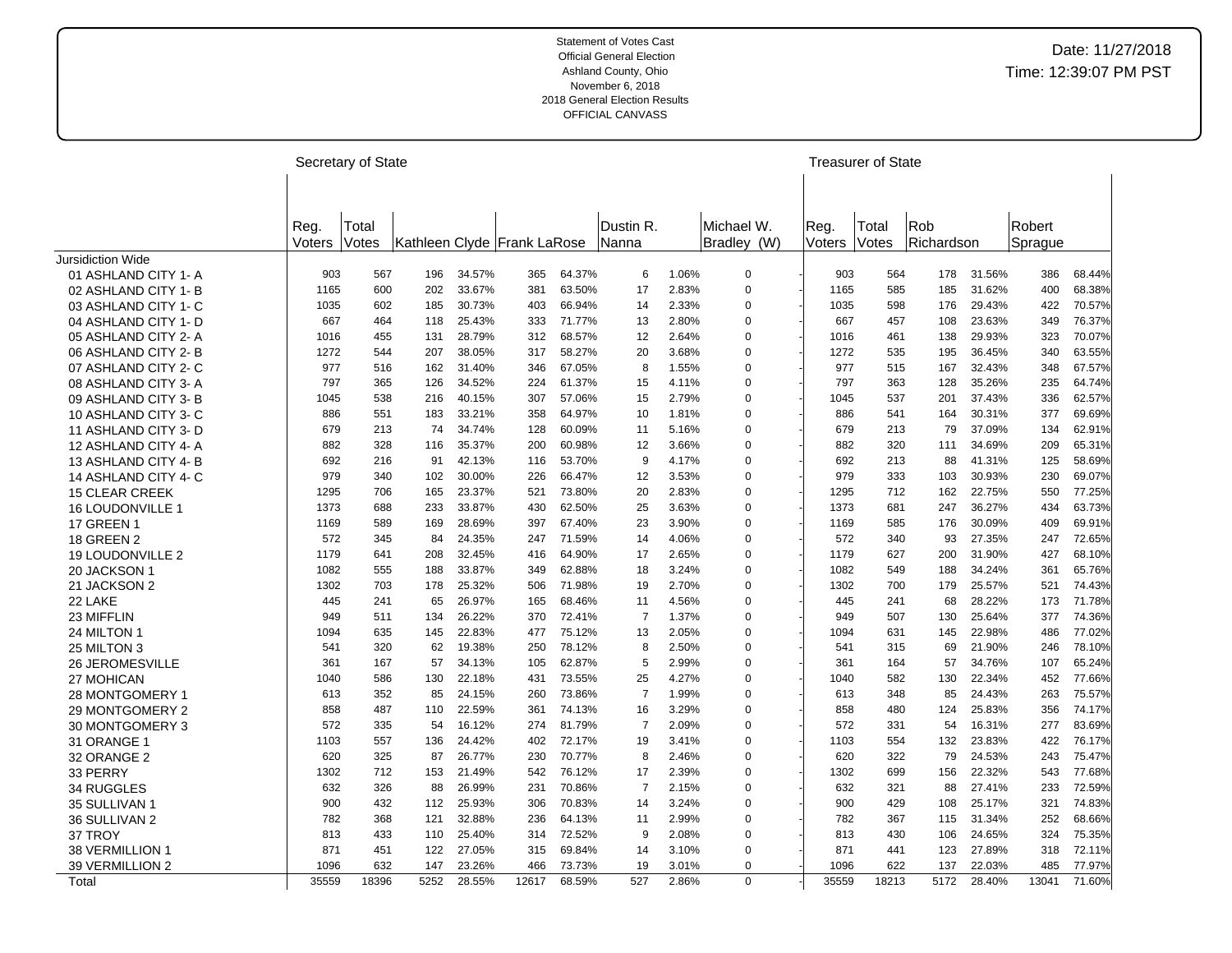|                          | U.S. Senator   |                |      |        |                           |        |                             |                |       |                |                | Representative to Congress (7th District) |        |              |        |
|--------------------------|----------------|----------------|------|--------|---------------------------|--------|-----------------------------|----------------|-------|----------------|----------------|-------------------------------------------|--------|--------------|--------|
|                          |                |                |      |        |                           |        |                             |                |       |                |                |                                           |        |              |        |
|                          |                |                |      |        |                           |        |                             |                |       |                |                |                                           |        |              |        |
|                          | Reg.<br>Voters | Total<br>Votes |      |        | Sherrod Brown Jim Renacci |        | <b>Stephen Faris</b><br>(W) |                |       | Reg.<br>Voters | Total<br>Votes | <b>Bob Gibbs</b>                          |        | Ken Harbaugh |        |
| <b>Jursidiction Wide</b> |                |                |      |        |                           |        |                             |                |       |                |                |                                           |        |              |        |
| 01 ASHLAND CITY 1-A      | 903            | 569            | 233  | 40.95% | 336                       | 59.05% |                             | 0              |       | 903            | 572            | 368                                       | 64.34% | 204          | 35.66% |
| 02 ASHLAND CITY 1-B      | 1165           | 600            | 255  | 42.50% | 345                       | 57.50% |                             | $\mathbf 0$    |       | 1165           | 613            | 387                                       | 63.13% | 226          | 36.87% |
| 03 ASHLAND CITY 1- C     | 1035           | 611            | 231  | 37.81% | 380                       | 62.19% |                             | 0              |       | 1035           | 621            | 417                                       | 67.15% | 204          | 32.85% |
| 04 ASHLAND CITY 1- D     | 667            | 465            | 142  | 30.54% | 323                       | 69.46% |                             | $\mathbf 0$    |       | 667            | 468            | 335                                       | 71.58% | 133          | 28.42% |
| 05 ASHLAND CITY 2-A      | 1016           | 464            | 157  | 33.84% | 307                       | 66.16% |                             | 0              |       | 1016           | 470            | 325                                       | 69.15% | 145          | 30.85% |
| 06 ASHLAND CITY 2-B      | 1272           | 550            | 229  | 41.64% | 321                       | 58.36% |                             | $\mathbf 0$    |       | 1272           | 552            | 323                                       | 58.51% | 229          | 41.49% |
| 07 ASHLAND CITY 2-C      | 977            | 522            | 200  | 38.31% | 322                       | 61.69% |                             | $\pmb{0}$      |       | 977            | 523            | 326                                       | 62.33% | 197          | 37.67% |
| 08 ASHLAND CITY 3-A      | 797            | 362            | 159  | 43.92% | 202                       | 55.80% |                             | $\mathbf{1}$   | 0.28% | 797            | 365            | 209                                       | 57.26% | 156          | 42.74% |
| 09 ASHLAND CITY 3-B      | 1045           | 539            | 251  | 46.57% | 288                       | 53.43% |                             | $\pmb{0}$      |       | 1045           | 541            | 315                                       | 58.23% | 226          | 41.77% |
| 10 ASHLAND CITY 3-C      | 886            | 559            | 224  | 40.07% | 335                       | 59.93% |                             | $\mathbf 0$    |       | 886            | 558            | 359                                       | 64.34% | 199          | 35.66% |
| 11 ASHLAND CITY 3-D      | 679            | 212            | 93   | 43.87% | 119                       | 56.13% |                             | $\mathbf 0$    |       | 679            | 210            | 126                                       | 60.00% | 84           | 40.00% |
| 12 ASHLAND CITY 4- A     | 882            | 325            | 136  | 41.85% | 189                       | 58.15% |                             | $\mathbf 0$    |       | 882            | 332            | 198                                       | 59.64% | 134          | 40.36% |
| 13 ASHLAND CITY 4-B      | 692            | 219            | 103  | 47.03% | 116                       | 52.97% |                             | $\mathbf 0$    |       | 692            | 218            | 112                                       | 51.38% | 106          | 48.62% |
| 14 ASHLAND CITY 4-C      | 979            | 340            | 121  | 35.59% | 219                       | 64.41% |                             | $\mathbf 0$    |       | 979            | 347            | 229                                       | 65.99% | 118          | 34.01% |
| <b>15 CLEAR CREEK</b>    | 1295           | 725            | 214  | 29.52% | 511                       | 70.48% |                             | $\mathbf 0$    |       | 1295           | 728            | 530                                       | 72.80% | 198          | 27.20% |
| 16 LOUDONVILLE 1         | 1373           | 694            | 272  | 39.19% | 422                       | 60.81% |                             | $\mathbf 0$    |       | 1373           | 694            | 429                                       | 61.82% | 265          | 38.18% |
| <b>17 GREEN 1</b>        | 1169           | 601            | 219  | 36.44% | 382                       | 63.56% |                             | $\mathbf 0$    |       | 1169           | 604            | 410                                       | 67.88% | 194          | 32.12% |
| <b>18 GREEN 2</b>        | 572            | 349            | 126  | 36.10% | 223                       | 63.90% |                             | $\mathbf 0$    |       | 572            | 347            | 237                                       | 68.30% | 110          | 31.70% |
| <b>19 LOUDONVILLE 2</b>  | 1179           | 643            | 247  | 38.41% | 396                       | 61.59% |                             | 0              |       | 1179           | 646            | 407                                       | 63.00% | 239          | 37.00% |
| 20 JACKSON 1             | 1082           | 560            | 229  | 40.89% | 331                       | 59.11% |                             | $\pmb{0}$      |       | 1082           | 560            | 337                                       | 60.18% | 223          | 39.82% |
| 21 JACKSON 2             | 1302           | 701            | 209  | 29.81% | 492                       | 70.19% |                             | 0              |       | 1302           | 706            | 506                                       | 71.67% | 200          | 28.33% |
| 22 LAKE                  | 445            | 242            | 80   | 33.06% | 162                       | 66.94% |                             | 0              |       | 445            | 245            | 172                                       | 70.20% | 73           | 29.80% |
| 23 MIFFLIN               | 949            | 523            | 164  | 31.36% | 359                       | 68.64% |                             | $\mathbf 0$    |       | 949            | 522            | 381                                       | 72.99% | 141          | 27.01% |
| 24 MILTON 1              | 1094           | 630            | 178  | 28.25% | 452                       | 71.75% |                             | 0              |       | 1094           | 637            | 475                                       | 74.57% | 162          | 25.43% |
| 25 MILTON 3              | 541            | 322            | 86   | 26.71% | 236                       | 73.29% |                             | $\mathbf 0$    |       | 541            | 324            | 248                                       | 76.54% | 76           | 23.46% |
| <b>26 JEROMESVILLE</b>   | 361            | 167            | 66   | 39.52% | 99                        | 59.28% |                             | $\overline{2}$ | 1.20% | 361            | 171            | 104                                       | 60.82% | 67           | 39.18% |
| 27 MOHICAN               | 1040           | 597            | 183  | 30.65% | 414                       | 69.35% |                             | $\mathbf 0$    |       | 1040           | 599            | 437                                       | 72.95% | 162          | 27.05% |
| 28 MONTGOMERY 1          | 613            | 363            | 104  | 28.65% | 259                       | 71.35% |                             | $\pmb{0}$      |       | 613            | 360            | 262                                       | 72.78% | 98           | 27.22% |
| 29 MONTGOMERY 2          | 858            | 484            | 150  | 30.99% | 334                       | 69.01% |                             | $\mathbf 0$    |       | 858            | 485            | 347                                       | 71.55% | 138          | 28.45% |
| 30 MONTGOMERY 3          | 572            | 329            | 70   | 21.28% | 259                       | 78.72% |                             | $\mathbf 0$    |       | 572            | 333            | 274                                       | 82.28% | 59           | 17.72% |
| 31 ORANGE 1              | 1103           | 559            | 170  | 30.41% | 389                       | 69.59% |                             | $\mathbf 0$    |       | 1103           | 561            | 408                                       | 72.73% | 153          | 27.27% |
| 32 ORANGE 2              | 620            | 322            | 102  | 31.68% | 220                       | 68.32% |                             | $\mathbf 0$    |       | 620            | 330            | 230                                       | 69.70% | 100          | 30.30% |
| 33 PERRY                 | 1302           | 717            | 200  | 27.89% | 517                       | 72.11% |                             | 0              |       | 1302           | 721            | 559                                       | 77.53% | 162          | 22.47% |
| 34 RUGGLES               | 632            | 327            | 108  | 33.03% | 219                       | 66.97% |                             | $\mathbf 0$    |       | 632            | 326            | 230                                       | 70.55% | 96           | 29.45% |
| 35 SULLIVAN 1            | 900            | 438            | 145  | 33.11% | 293                       | 66.89% |                             | $\mathbf 0$    |       | 900            | 434            | 313                                       | 72.12% | 121          | 27.88% |
| 36 SULLIVAN 2            | 782            | 369            | 148  | 40.11% | 221                       | 59.89% |                             | $\mathbf 0$    |       | 782            | 372            | 242                                       | 65.05% | 130          | 34.95% |
| 37 TROY                  | 813            | 440            | 129  | 29.32% | 311                       | 70.68% |                             | $\pmb{0}$      |       | 813            | 444            | 320                                       | 72.07% | 124          | 27.93% |
| 38 VERMILLION 1          | 871            | 446            | 152  | 34.08% | 294                       | 65.92% |                             | $\mathbf 0$    |       | 871            | 456            | 312                                       | 68.42% | 144          | 31.58% |
| 39 VERMILLION 2          | 1096           | 638            | 187  | 29.31% | 451                       | 70.69% |                             | $\mathbf 0$    |       | 1096           | 646            | 474                                       | 73.37% | 172          | 26.63% |
| Total                    | 35559          | 18523          | 6472 | 34.94% | 12048                     | 65.04% |                             | 3              | 0.02% | 35559          | 18641          | 12673                                     | 67.98% | 5968         | 32.02% |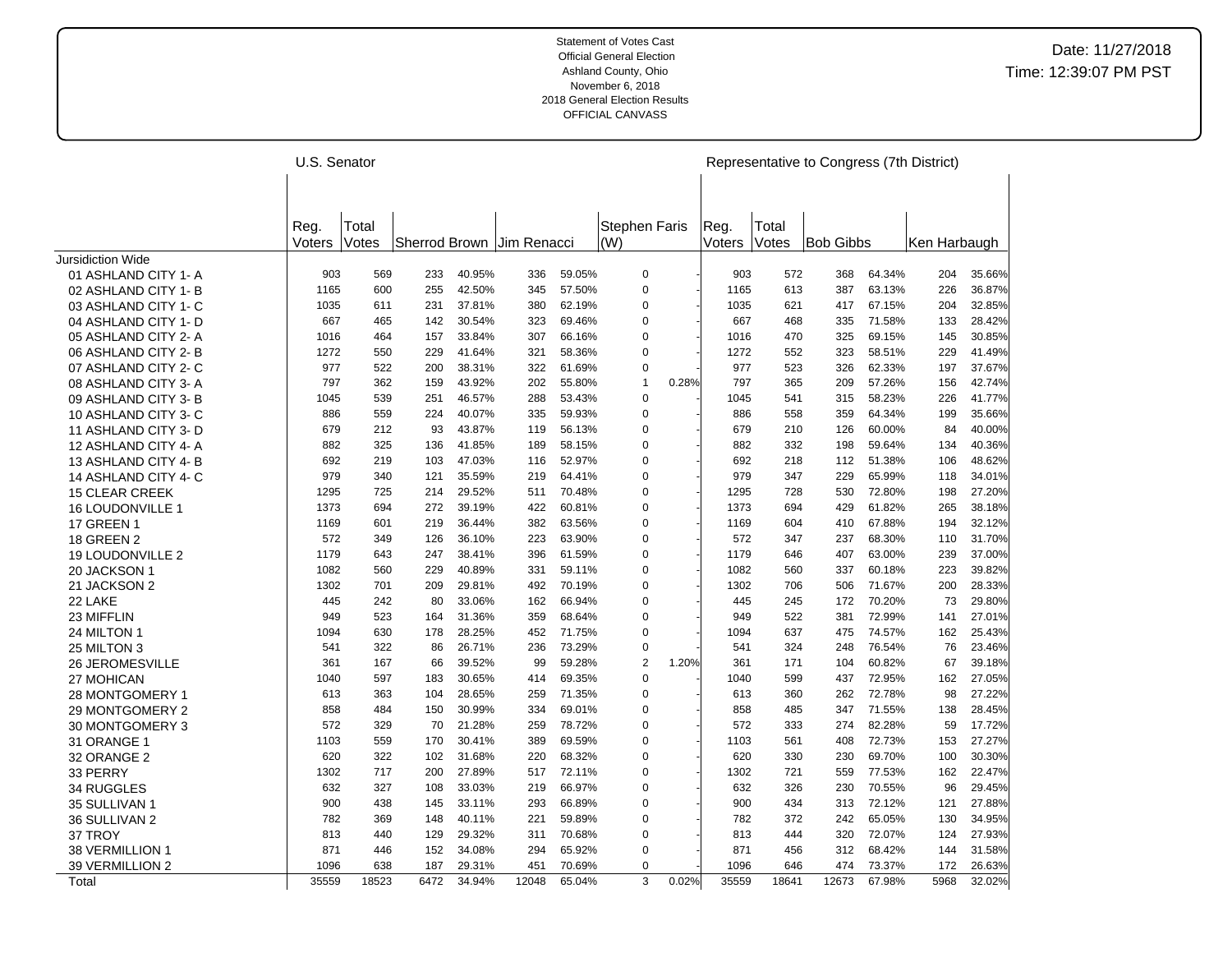|                                              |                |                | State Representative (70th District) |        |                               |        |                | <b>County Commissioner</b> |                 |               |                | <b>County Auditor</b> |            |               |
|----------------------------------------------|----------------|----------------|--------------------------------------|--------|-------------------------------|--------|----------------|----------------------------|-----------------|---------------|----------------|-----------------------|------------|---------------|
|                                              |                |                |                                      |        |                               |        |                |                            |                 |               |                |                       |            |               |
|                                              |                |                |                                      |        |                               |        |                |                            |                 |               |                |                       |            |               |
|                                              |                |                |                                      |        |                               |        |                |                            |                 |               |                |                       |            |               |
|                                              | Reg.<br>Voters | Total<br>Votes |                                      |        | Steve Johnson Darrell D. Kick |        | Reg.<br>Voters | Total<br>Votes             | Denny D. Bittle |               | Reg.<br>Voters | Total<br>Votes        | Cindy Funk |               |
| Jursidiction Wide                            |                |                |                                      |        |                               |        |                |                            |                 |               |                |                       |            |               |
| 01 ASHLAND CITY 1-A                          | 903            | 561            | 186                                  | 33.16% | 375                           | 66.84% | 903            | 471                        |                 | 471 100.00%   | 903            | 485                   |            | 485 100.00%   |
| 02 ASHLAND CITY 1-B                          | 1165           | 581            | 195                                  | 33.56% | 386                           | 66.44% | 1165           | 494                        |                 | 494 100.00%   | 1165           | 503                   |            | 503 100.00%   |
| 03 ASHLAND CITY 1- C                         | 1035           | 603            | 189                                  | 31.34% | 414                           | 68.66% | 1035           | 482                        |                 | 482 100.00%   | 1035           | 505                   |            | 505 100.00%   |
| 04 ASHLAND CITY 1- D                         | 667            | 458            | 118                                  | 25.76% | 340                           | 74.24% | 667            | 372                        |                 | 372 100.00%   | 667            | 391                   |            | 391 100.00%   |
| 05 ASHLAND CITY 2-A                          | 1016           | 455            | 129                                  | 28.35% | 326                           | 71.65% | 1016           | 390                        | 390             | 100.00%       | 1016           | 387                   |            | 387 100.00%   |
| 06 ASHLAND CITY 2-B                          | 1272           | 540            | 214                                  | 39.63% | 326                           | 60.37% | 1272           | 422                        |                 | 422 100.00%   | 1272           | 432                   |            | 432 100.00%   |
| 07 ASHLAND CITY 2-C                          | 977            | 515            | 172                                  | 33.40% | 343                           | 66.60% | 977            | 407                        |                 | 407 100.00%   | 977            | 415                   |            | 415 100.00%   |
| 08 ASHLAND CITY 3-A                          | 797            | 359            | 136                                  | 37.88% | 223                           | 62.12% | 797            | 273                        | 273             | 100.00%       | 797            | 284                   |            | 284 100.00%   |
| 09 ASHLAND CITY 3-B                          | 1045           | 529            | 209                                  | 39.51% | 320                           | 60.49% | 1045           | 411                        |                 | 411 100.00%   | 1045           | 417                   |            | 417 100.00%   |
| 10 ASHLAND CITY 3-C                          | 886            | 549            | 175                                  | 31.88% | 374                           | 68.12% | 886            | 437                        |                 | 437 100.00%   | 886            | 444                   |            | 444 100.00%   |
| 11 ASHLAND CITY 3-D                          | 679            | 210            | 80                                   | 38.10% | 130                           | 61.90% | 679            | 174                        |                 | 174 100.00%   | 679            | 175                   |            | 175 100.00%   |
| 12 ASHLAND CITY 4-A                          | 882            | 323            | 115                                  | 35.60% | 208                           | 64.40% | 882            | 255                        | 255             | 100.00%       | 882            | 269                   | 269        | 100.00%       |
| 13 ASHLAND CITY 4-B                          | 692            | 212            | 92                                   | 43.40% | 120                           | 56.60% | 692            | 167                        |                 | 167 100.00%   | 692            | 172                   |            | 172 100.00%   |
|                                              | 979            | 340            | 110                                  | 32.35% | 230                           | 67.65% | 979            | 276                        | 276             | 100.00%       | 979            | 278                   |            | 278 100.00%   |
| 14 ASHLAND CITY 4-C<br><b>15 CLEAR CREEK</b> | 1295           | 707            | 165                                  | 23.34% | 542                           | 76.66% | 1295           | 603                        | 603             | 100.00%       | 1295           | 625                   |            | 625 100.00%   |
|                                              | 1373           | 690            | 201                                  | 29.13% | 489                           | 70.87% | 1373           | 540                        | 540             | 100.00%       | 1373           | 557                   |            | 557 100.00%   |
| 16 LOUDONVILLE 1                             | 1169           | 601            |                                      | 27.95% | 433                           | 72.05% | 1169           | 463                        | 463             | 100.00%       | 1169           | 484                   | 484        | 100.00%       |
| <b>17 GREEN 1</b>                            | 572            | 347            | 168<br>87                            | 25.07% | 260                           | 74.93% | 572            | 283                        | 283             | 100.00%       | 572            | 294                   |            | 294 100.00%   |
| <b>18 GREEN 2</b>                            | 1179           | 647            | 186                                  | 28.75% | 461                           | 71.25% | 1179           | 489                        | 489             | 100.00%       | 1179           | 522                   |            | 522 100.00%   |
| 19 LOUDONVILLE 2                             | 1082           | 556            | 199                                  | 35.79% | 357                           | 64.21% | 1082           |                            | 425             | 100.00%       | 1082           | 447                   |            | 447 100.00%   |
| 20 JACKSON 1                                 |                |                |                                      |        |                               |        |                | 425                        |                 |               |                |                       |            |               |
| 21 JACKSON 2                                 | 1302           | 696            | 187                                  | 26.87% | 509                           | 73.13% | 1302           | 571                        | 571             | 100.00%       | 1302           | 587                   |            | 587 100.00%   |
| 22 LAKE                                      | 445            | 242            | 65                                   | 26.86% | 177                           | 73.14% | 445            | 193                        | 193             | 100.00%       | 445            | 208                   | 208        | 100.00%       |
| 23 MIFFLIN                                   | 949            | 501            | 137                                  | 27.35% | 364                           | 72.65% | 949            | 431                        |                 | 431 100.00%   | 949            | 444                   |            | 444 100.00%   |
| 24 MILTON 1                                  | 1094           | 624            | 148                                  | 23.72% | 476                           | 76.28% | 1094           | 531                        |                 | 531 100.00%   | 1094           | 549                   | 549        | 100.00%       |
| 25 MILTON 3                                  | 541            | 317            | 73                                   | 23.03% | 244                           | 76.97% | 541            | 269                        | 269             | 100.00%       | 541            | 279                   |            | 279 100.00%   |
| <b>26 JEROMESVILLE</b>                       | 361            | 162            | 57                                   | 35.19% | 105                           | 64.81% | 361            | 132                        | 132             | 100.00%       | 361            | 134                   | 134        | 100.00%       |
| 27 MOHICAN                                   | 1040           | 597            | 134                                  | 22.45% | 463                           | 77.55% | 1040           | 504                        |                 | 504 100.00%   | 1040           | 518                   |            | 518 100.00%   |
| 28 MONTGOMERY 1                              | 613            | 352            | 85                                   | 24.15% | 267                           | 75.85% | 613            | 301                        |                 | 301 100.00%   | 613            | 303                   |            | 303 100.00%   |
| 29 MONTGOMERY 2                              | 858            | 474            | 124                                  | 26.16% | 350                           | 73.84% | 858            | 395                        | 395             | 100.00%       | 858            | 411                   |            | 411 100.00%   |
| 30 MONTGOMERY 3                              | 572            | 326            | 52                                   | 15.95% | 274                           | 84.05% | 572            | 285                        | 285             | 100.00%       | 572            | 283                   |            | 283 100.00%   |
| 31 ORANGE 1                                  | 1103           | 550            | 141                                  | 25.64% | 409                           | 74.36% | 1103           | 464                        | 464             | 100.00%       | 1103           | 482                   | 482        | 100.00%       |
| 32 ORANGE 2                                  | 620            | 323            | 83                                   | 25.70% | 240                           | 74.30% | 620            | 262                        |                 | 262 100.00%   | 620            | 270                   |            | 270 100.00%   |
| 33 PERRY                                     | 1302           | 713            | 163                                  | 22.86% | 550                           | 77.14% | 1302           | 594                        |                 | 594 100.00%   | 1302           | 631                   |            | 631 100.00%   |
| 34 RUGGLES                                   | 632            | 319            | 85                                   | 26.65% | 234                           | 73.35% | 632            | 270                        | 270             | 100.00%       | 632            | 272                   |            | 272 100.00%   |
| 35 SULLIVAN 1                                | 900            | 427            | 110                                  | 25.76% | 317                           | 74.24% | 900            | 348                        | 348             | 100.00%       | 900            | 366                   |            | 366 100.00%   |
| 36 SULLIVAN 2                                | 782            | 364            | 126                                  | 34.62% | 238                           | 65.38% | 782            | 283                        | 283             | 100.00%       | 782            | 287                   |            | 287 100.00%   |
| 37 TROY                                      | 813            | 431            | 112                                  | 25.99% | 319                           | 74.01% | 813            | 360                        | 360             | 100.00%       | 813            | 380                   |            | 380 100.00%   |
| 38 VERMILLION 1                              | 871            | 447            | 121                                  | 27.07% | 326                           | 72.93% | 871            | 365                        | 365             | 100.00%       | 871            | 380                   | 380        | 100.00%       |
| 39 VERMILLION 2                              | 1096           | 635            | 141                                  | 22.20% | 494                           | 77.80% | 1096           | 521                        | 521             | 100.00%       | 1096           | 546                   |            | 546 100.00%   |
| Total                                        | 35559          | 18283          | 5270                                 | 28.82% | 13013                         | 71.18% | 35559          | 14913                      |                 | 14913 100.00% | 35559          | 15416                 |            | 15416 100.00% |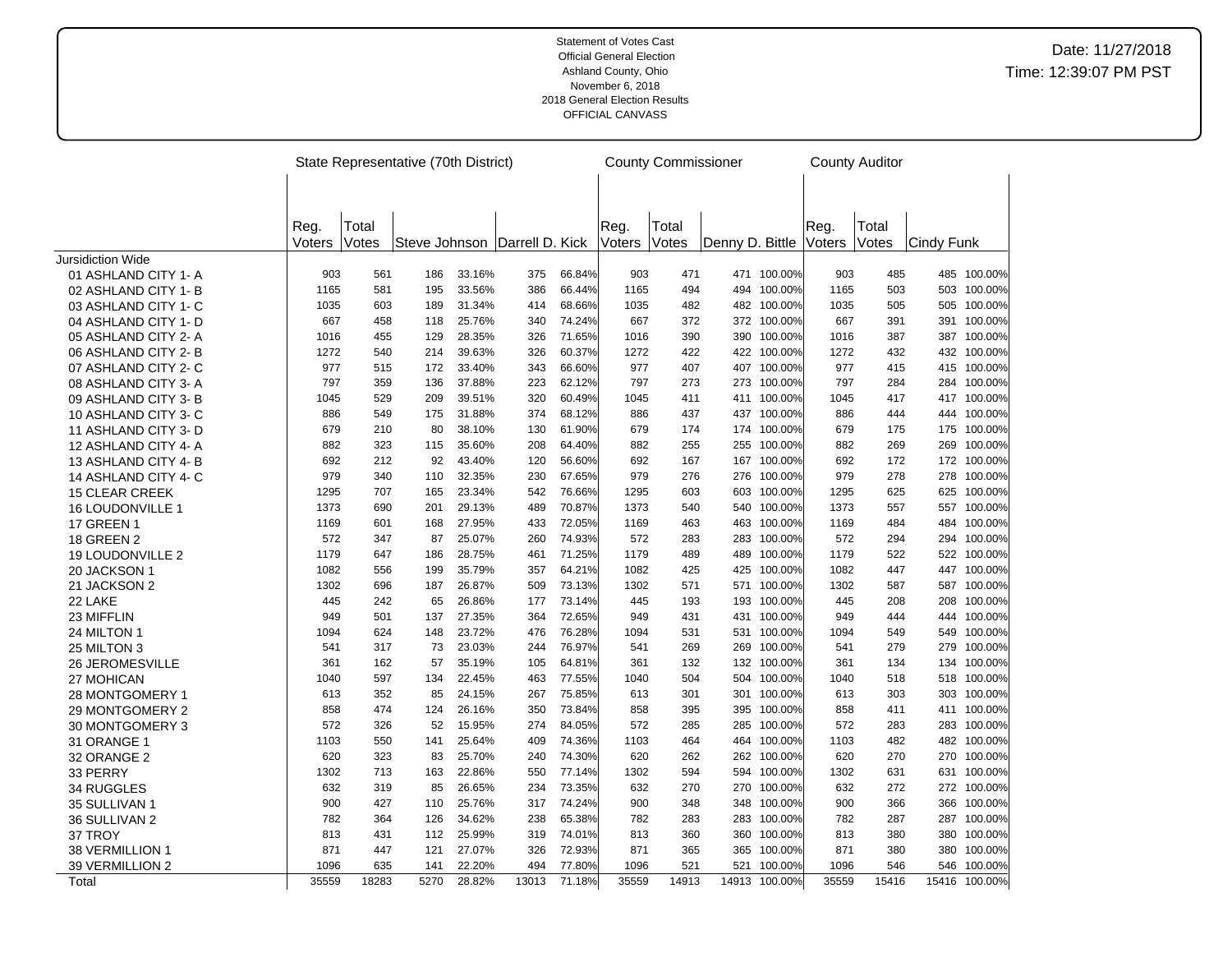|                                    |             |                       | Clerk of Courts of Common Pleas (Unexpired |                  |            |                  |             |            |               |                  | Justice of the Supreme Court FTC 1-1-2019 |                  |
|------------------------------------|-------------|-----------------------|--------------------------------------------|------------------|------------|------------------|-------------|------------|---------------|------------------|-------------------------------------------|------------------|
|                                    |             | Term Ending 1-3-2021) |                                            |                  |            |                  |             |            |               |                  |                                           |                  |
|                                    |             |                       |                                            |                  |            |                  |             |            |               |                  |                                           |                  |
|                                    | Reg.        | Total                 | Deborah A.                                 |                  | Michael R. |                  | Reg.        | Total      |               |                  | Michael P.                                |                  |
|                                    | Voters      | Votes                 | <b>M</b> vers                              |                  | Zickefoose |                  | Voters      | Votes      | Craig Baldwin |                  | Donnelly                                  |                  |
| <b>Jursidiction Wide</b>           |             |                       |                                            |                  |            |                  |             |            |               |                  |                                           |                  |
| 01 ASHLAND CITY 1- A               | 903         | 567                   | 395                                        | 69.66%           | 172        | 30.34%           | 903         | 458        | 228           | 49.78%           | 230                                       | 50.22%           |
| 02 ASHLAND CITY 1-B                | 1165        | 598                   | 385                                        | 64.38%           | 213        | 35.62%           | 1165        | 450        | 208           | 46.22%           | 242                                       | 53.78%           |
| 03 ASHLAND CITY 1- C               | 1035        | 613                   | 428                                        | 69.82%           | 185        | 30.18%           | 1035        | 473        | 232           | 49.05%           | 241                                       | 50.95%           |
| 04 ASHLAND CITY 1- D               | 667         | 460                   | 332                                        | 72.17%           | 128        | 27.83%           | 667         | 362        | 192           | 53.04%           | 170                                       | 46.96%           |
| 05 ASHLAND CITY 2-A                | 1016        | 463                   | 315                                        | 68.03%           | 148        | 31.97%           | 1016        | 377        | 185           | 49.07%           | 192                                       | 50.93%           |
| 06 ASHLAND CITY 2-B                | 1272        | 551                   | 338                                        | 61.34%           | 213        | 38.66%           | 1272        | 438        | 188           | 42.92%           | 250                                       | 57.08%           |
| 07 ASHLAND CITY 2-C                | 977         | 516                   | 337                                        | 65.31%           | 179        | 34.69%           | 977         | 414        | 203           | 49.03%           | 211                                       | 50.97%           |
| 08 ASHLAND CITY 3-A                | 797         | 362                   | 225                                        | 62.15%           | 137        | 37.85%           | 797         | 304        | 111           | 36.51%           | 193                                       | 63.49%           |
| 09 ASHLAND CITY 3-B                | 1045        | 540                   | 319                                        | 59.07%           | 221        | 40.93%           | 1045        | 438        | 216           | 49.32%           | 222                                       | 50.68%           |
| 10 ASHLAND CITY 3-C                | 886         | 552                   | 376                                        | 68.12%           | 176        | 31.88%           | 886         | 425        | 203           | 47.76%           | 222                                       | 52.24%           |
| 11 ASHLAND CITY 3- D               | 679         | 212                   | 121                                        | 57.08%           | 91         | 42.92%           | 679         | 171        | 75            | 43.86%           | 96                                        | 56.14%           |
| 12 ASHLAND CITY 4-A                | 882         | 329                   | 207                                        | 62.92%           | 122        | 37.08%           | 882         | 280        | 122           | 43.57%           | 158                                       | 56.43%           |
| 13 ASHLAND CITY 4-B                | 692         | 219                   | 127                                        | 57.99%           | 92         | 42.01%           | 692         | 184        | 80            | 43.48%           | 104                                       | 56.52%           |
| 14 ASHLAND CITY 4-C                | 979         | 340                   | 227                                        | 66.76%           | 113        | 33.24%           | 979         | 275        | 109           | 39.64%           | 166                                       | 60.36%           |
| <b>15 CLEAR CREEK</b>              | 1295        | 711                   | 558                                        | 78.48%           | 153        | 21.52%           | 1295        | 550        | 290           | 52.73%           | 260                                       | 47.27%           |
| 16 LOUDONVILLE 1                   | 1373        | 684                   | 449                                        | 65.64%           | 235        | 34.36%           | 1373        | 540        | 234           | 43.33%           | 306                                       | 56.67%           |
| <b>17 GREEN 1</b>                  | 1169        | 587                   | 419                                        | 71.38%           | 168        | 28.62%           | 1169        | 491        | 259           | 52.75%           | 232                                       | 47.25%           |
| <b>18 GREEN 2</b>                  | 572         | 345                   | 253                                        | 73.33%           | 92         | 26.67%           | 572         | 266        | 128           | 48.12%           | 138                                       | 51.88%           |
| 19 LOUDONVILLE 2                   | 1179        | 630                   | 450                                        | 71.43%           | 180        | 28.57%           | 1179        | 502        | 255           | 50.80%           | 247                                       | 49.20%           |
| 20 JACKSON 1                       | 1082        | 551                   | 379                                        | 68.78%           | 172        | 31.22%           | 1082        | 452        | 170           | 37.61%           | 282                                       | 62.39%           |
| 21 JACKSON 2                       | 1302        | 696                   | 544                                        | 78.16%           | 152        | 21.84%           | 1302        | 568        | 294           | 51.76%           | 274                                       | 48.24%           |
| 22 LAKE                            | 445         | 236                   | 169                                        | 71.61%           | 67         | 28.39%           | 445         | 194        | 72            | 37.11%           | 122                                       | 62.89%           |
| 23 MIFFLIN                         | 949         | 511                   | 383                                        | 74.95%           | 128        | 25.05%           | 949         | 397        | 207           | 52.14%           | 190                                       | 47.86%           |
| 24 MILTON 1                        | 1094        | 640<br>318            | 479<br>249                                 | 74.84%           | 161        | 25.16%<br>21.70% | 1094<br>541 | 512<br>251 | 265<br>147    | 51.76%<br>58.57% | 247<br>104                                | 48.24%           |
| 25 MILTON 3                        | 541<br>361  | 167                   | 118                                        | 78.30%<br>70.66% | 69<br>49   | 29.34%           | 361         | 134        | 58            | 43.28%           | 76                                        | 41.43%<br>56.72% |
| <b>26 JEROMESVILLE</b>             |             | 590                   | 458                                        |                  |            |                  | 1040        |            | 231           | 50.77%           | 224                                       |                  |
| 27 MOHICAN                         | 1040<br>613 | 354                   | 263                                        | 77.63%<br>74.29% | 132<br>91  | 22.37%<br>25.71% | 613         | 455<br>281 | 153           | 54.45%           | 128                                       | 49.23%<br>45.55% |
| 28 MONTGOMERY 1                    | 858         | 485                   | 377                                        | 77.73%           | 108        | 22.27%           | 858         | 369        | 190           | 51.49%           | 179                                       | 48.51%           |
| 29 MONTGOMERY 2<br>30 MONTGOMERY 3 | 572         | 336                   | 276                                        | 82.14%           | 60         | 17.86%           | 572         | 264        | 151           | 57.20%           | 113                                       | 42.80%           |
| 31 ORANGE 1                        | 1103        | 558                   | 431                                        | 77.24%           | 127        | 22.76%           | 1103        | 435        | 216           | 49.66%           | 219                                       | 50.34%           |
| 32 ORANGE 2                        | 620         | 329                   | 260                                        | 79.03%           | 69         | 20.97%           | 620         | 262        | 111           | 42.37%           | 151                                       | 57.63%           |
| 33 PERRY                           | 1302        | 710                   | 568                                        | 80.00%           | 142        | 20.00%           | 1302        | 544        | 295           | 54.23%           | 249                                       | 45.77%           |
| 34 RUGGLES                         | 632         | 323                   | 242                                        | 74.92%           | 81         | 25.08%           | 632         | 253        | 125           | 49.41%           | 128                                       | 50.59%           |
| 35 SULLIVAN 1                      | 900         | 422                   | 321                                        | 76.07%           | 101        | 23.93%           | 900         | 338        | 187           | 55.33%           | 151                                       | 44.67%           |
| 36 SULLIVAN 2                      | 782         | 364                   | 258                                        | 70.88%           | 106        | 29.12%           | 782         | 274        | 113           | 41.24%           | 161                                       | 58.76%           |
| 37 TROY                            | 813         | 440                   | 342                                        | 77.73%           | 98         | 22.27%           | 813         | 343        | 191           | 55.69%           | 152                                       | 44.31%           |
| 38 VERMILLION 1                    | 871         | 452                   | 338                                        | 74.78%           | 114        | 25.22%           | 871         | 352        | 180           | 51.14%           | 172                                       | 48.86%           |
| 39 VERMILLION 2                    | 1096        | 632                   | 487                                        | 77.06%           | 145        | 22.94%           | 1096        | 513        | 262           | 51.07%           | 251                                       | 48.93%           |
| Total                              | 35559       | 18393                 | 13203                                      | 71.78%           | 5190       | 28.22%           | 35559       | 14589      | 7136          | 48.91%           | 7453                                      | 51.09%           |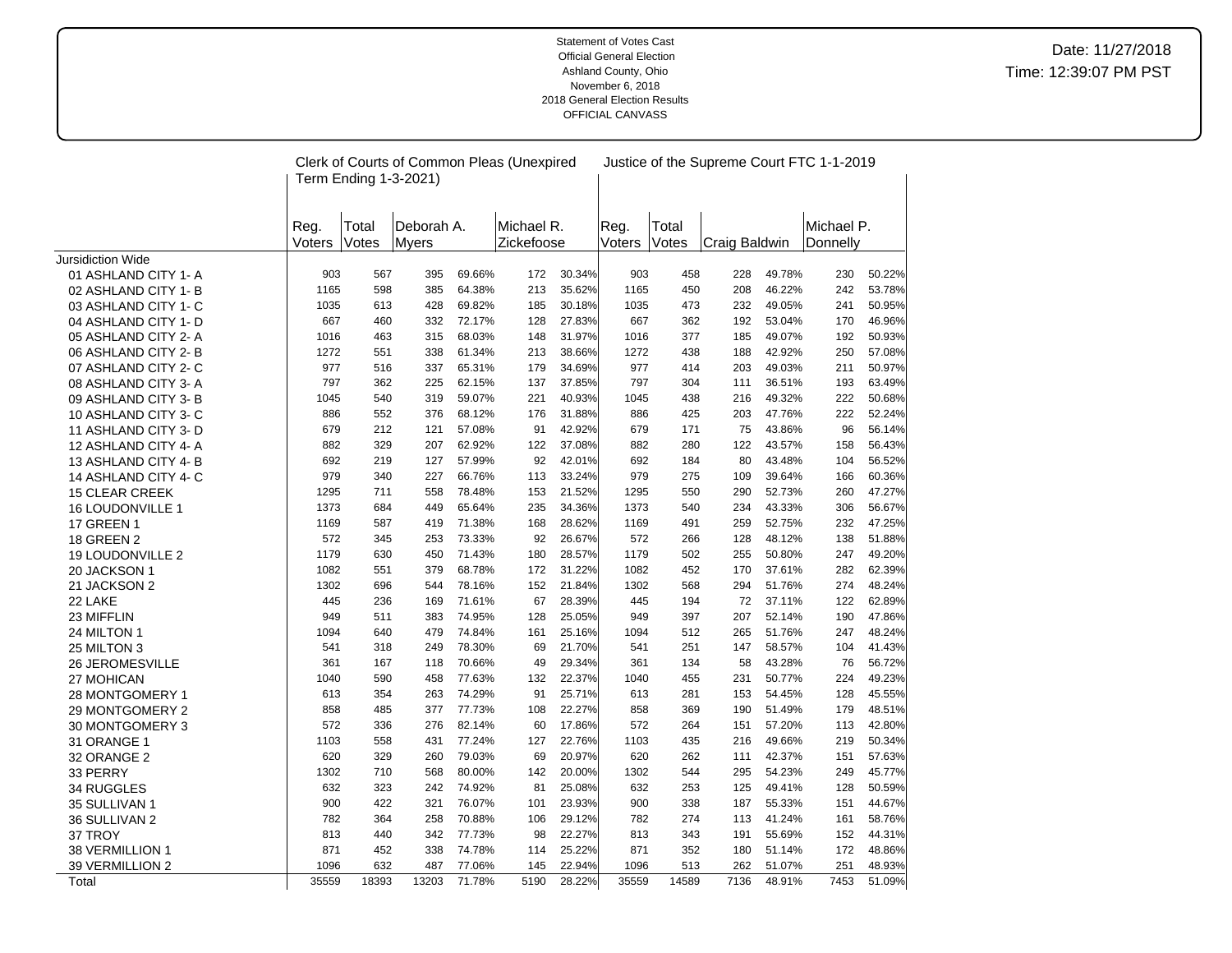|                       |                |                |                  |        | Justice of the Supreme Court FTC 1-2-2019 |        |                |                | Judge of the Court of Appeals<br>(5th District) FTC 2-9-2019 |               |                |                | Judge of the Court of Appeals<br>(5th District) FTC 2-10-2019 |               |
|-----------------------|----------------|----------------|------------------|--------|-------------------------------------------|--------|----------------|----------------|--------------------------------------------------------------|---------------|----------------|----------------|---------------------------------------------------------------|---------------|
|                       | Reg.<br>Voters | Total<br>Votes | Mary<br>DeGenaro |        | Melody J.<br><b>Stewart</b>               |        | Reg.<br>Voters | Total<br>Votes | John W. Wise                                                 |               | Reg.<br>Voters | Total<br>Votes | Scott Gwin                                                    |               |
| Jursidiction Wide     |                |                |                  |        |                                           |        |                |                |                                                              |               |                |                |                                                               |               |
| 01 ASHLAND CITY 1- A  | 903            | 459            | 255              | 55.56% | 204                                       | 44.44% | 903            | 398            |                                                              | 398 100.00%   | 903            | 348            |                                                               | 348 100.00%   |
| 02 ASHLAND CITY 1-B   | 1165           | 455            | 241              | 52.97% | 214                                       | 47.03% | 1165           | 393            |                                                              | 393 100.00%   | 1165           | 361            | 361                                                           | 100.00%       |
| 03 ASHLAND CITY 1- C  | 1035           | 471            | 282              | 59.87% | 189                                       | 40.13% | 1035           | 400            | 400                                                          | 100.00%       | 1035           | 363            |                                                               | 363 100.00%   |
| 04 ASHLAND CITY 1- D  | 667            | 360            | 202              | 56.11% | 158                                       | 43.89% | 667            | 314            |                                                              | 314 100.00%   | 667            | 270            |                                                               | 270 100.00%   |
| 05 ASHLAND CITY 2-A   | 1016           | 373            | 209              | 56.03% | 164                                       | 43.97% | 1016           | 331            | 331                                                          | 100.00%       | 1016           | 293            |                                                               | 293 100.00%   |
| 06 ASHLAND CITY 2-B   | 1272           | 444            | 210              | 47.30% | 234                                       | 52.70% | 1272           | 360            |                                                              | 360 100.00%   | 1272           | 347            |                                                               | 347 100.00%   |
| 07 ASHLAND CITY 2- C  | 977            | 408            | 233              | 57.11% | 175                                       | 42.89% | 977            | 339            | 339                                                          | 100.00%       | 977            | 306            | 306                                                           | 100.00%       |
| 08 ASHLAND CITY 3-A   | 797            | 299            | 120              | 40.13% | 179                                       | 59.87% | 797            | 232            |                                                              | 232 100.00%   | 797            | 221            | 221                                                           | 100.00%       |
| 09 ASHLAND CITY 3- B  | 1045           | 426            | 214              | 50.23% | 212                                       | 49.77% | 1045           | 343            |                                                              | 343 100.00%   | 1045           | 319            |                                                               | 319 100.00%   |
| 10 ASHLAND CITY 3-C   | 886            | 421            | 223              | 52.97% | 198                                       | 47.03% | 886            | 368            | 368                                                          | 100.00%       | 886            | 324            |                                                               | 324 100.00%   |
| 11 ASHLAND CITY 3-D   | 679            | 175            | 89               | 50.86% | 86                                        | 49.14% | 679            | 151            | 151                                                          | 100.00%       | 679            | 134            |                                                               | 134 100.00%   |
| 12 ASHLAND CITY 4-A   | 882            | 277            | 115              | 41.52% | 162                                       | 58.48% | 882            | 214            |                                                              | 214 100.00%   | 882            | 202            | 202                                                           | 100.00%       |
| 13 ASHLAND CITY 4-B   | 692            | 181            | 87               | 48.07% | 94                                        | 51.93% | 692            | 152            |                                                              | 152 100.00%   | 692            | 152            |                                                               | 152 100.00%   |
| 14 ASHLAND CITY 4- C  | 979            | 276            | 117              | 42.39% | 159                                       | 57.61% | 979            | 231            |                                                              | 231 100.00%   | 979            | 211            |                                                               | 211 100.00%   |
| <b>15 CLEAR CREEK</b> | 1295           | 550            | 312              | 56.73% | 238                                       | 43.27% | 1295           | 458            |                                                              | 458 100.00%   | 1295           | 395            |                                                               | 395 100.00%   |
| 16 LOUDONVILLE 1      | 1373           | 543            | 229              | 42.17% | 314                                       | 57.83% | 1373           | 451            | 451                                                          | 100.00%       | 1373           | 432            | 432                                                           | 100.00%       |
| 17 GREEN 1            | 1169           | 477            | 258              | 54.09% | 219                                       | 45.91% | 1169           | 381            | 381                                                          | 100.00%       | 1169           | 360            | 360                                                           | 100.00%       |
| <b>18 GREEN 2</b>     | 572            | 269            | 129              | 47.96% | 140                                       | 52.04% | 572            | 227            |                                                              | 227 100.00%   | 572            | 199            |                                                               | 199 100.00%   |
| 19 LOUDONVILLE 2      | 1179           | 496            | 261              | 52.62% | 235                                       | 47.38% | 1179           | 423            |                                                              | 423 100.00%   | 1179           | 403            | 403                                                           | 100.00%       |
| 20 JACKSON 1          | 1082           | 458            | 209              | 45.63% | 249                                       | 54.37% | 1082           | 348            |                                                              | 348 100.00%   | 1082           | 330            |                                                               | 330 100.00%   |
| 21 JACKSON 2          | 1302           | 562            | 310              | 55.16% | 252                                       | 44.84% | 1302           | 450            | 450                                                          | 100.00%       | 1302           | 423            | 423                                                           | 100.00%       |
| 22 LAKE               | 445            | 186            | 82               | 44.09% | 104                                       | 55.91% | 445            | 160            | 160                                                          | 100.00%       | 445            | 160            | 160                                                           | 100.00%       |
| 23 MIFFLIN            | 949            | 383            | 231              | 60.31% | 152                                       | 39.69% | 949            | 329            | 329                                                          | 100.00%       | 949            | 307            |                                                               | 307 100.00%   |
| 24 MILTON 1           | 1094           | 513            | 258              | 50.29% | 255                                       | 49.71% | 1094           | 423            |                                                              | 423 100.00%   | 1094           | 380            | 380                                                           | 100.00%       |
| 25 MILTON 3           | 541            | 251            | 154              | 61.35% | 97                                        | 38.65% | 541            | 226            | 226                                                          | 100.00%       | 541            | 184            | 184                                                           | 100.00%       |
| 26 JEROMESVILLE       | 361            | 133            | 64               | 48.12% | 69                                        | 51.88% | 361            | 115            | 115                                                          | 100.00%       | 361            | 108            | 108                                                           | 100.00%       |
| 27 MOHICAN            | 1040           | 452            | 262              | 57.96% | 190                                       | 42.04% | 1040           | 383            |                                                              | 383 100.00%   | 1040           | 338            | 338                                                           | 100.00%       |
| 28 MONTGOMERY 1       | 613            | 281            | 152              | 54.09% | 129                                       | 45.91% | 613            | 239            | 239                                                          | 100.00%       | 613            | 215            |                                                               | 215 100.00%   |
| 29 MONTGOMERY 2       | 858            | 358            | 218              | 60.89% | 140                                       | 39.11% | 858            | 308            | 308                                                          | 100.00%       | 858            | 284            | 284                                                           | 100.00%       |
| 30 MONTGOMERY 3       | 572            | 260            | 145              | 55.77% | 115                                       | 44.23% | 572            | 223            |                                                              | 223 100.00%   | 572            | 189            | 189                                                           | 100.00%       |
| 31 ORANGE 1           | 1103           | 437            | 245              | 56.06% | 192                                       | 43.94% | 1103           | 370            | 370                                                          | 100.00%       | 1103           | 330            | 330                                                           | 100.00%       |
| 32 ORANGE 2           | 620            | 262            | 121              | 46.18% | 141                                       | 53.82% | 620            | 221            | 221                                                          | 100.00%       | 620            | 192            |                                                               | 192 100.00%   |
| 33 PERRY              | 1302           | 538            | 318              | 59.11% | 220                                       | 40.89% | 1302           | 459            | 459                                                          | 100.00%       | 1302           | 406            | 406                                                           | 100.00%       |
| 34 RUGGLES            | 632            | 252            | 128              | 50.79% | 124                                       | 49.21% | 632            | 218            | 218                                                          | 100.00%       | 632            | 190            | 190                                                           | 100.00%       |
| 35 SULLIVAN 1         | 900            | 330            | 188              | 56.97% | 142                                       | 43.03% | 900            | 275            | 275                                                          | 100.00%       | 900            | 255            |                                                               | 255 100.00%   |
| 36 SULLIVAN 2         | 782            | 276            | 135              | 48.91% | 141                                       | 51.09% | 782            | 218            | 218                                                          | 100.00%       | 782            | 202            | 202                                                           | 100.00%       |
| 37 TROY               | 813            | 347            | 192              | 55.33% | 155                                       | 44.67% | 813            | 285            | 285                                                          | 100.00%       | 813            | 259            | 259                                                           | 100.00%       |
| 38 VERMILLION 1       | 871            | 340            | 161              | 47.35% | 179                                       | 52.65% | 871            | 302            | 302                                                          | 100.00%       | 871            | 263            | 263                                                           | 100.00%       |
| 39 VERMILLION 2       | 1096           | 510            | 281              | 55.10% | 229                                       | 44.90% | 1096           | 439            | 439                                                          | 100.00%       | 1096           | 403            |                                                               | 403 100.00%   |
| Total                 | 35559          | 14489          | 7640             | 52.73% | 6849                                      | 47.27% | 35559          | 12157          |                                                              | 12157 100.00% | 35559          | 11058          |                                                               | 11058 100.00% |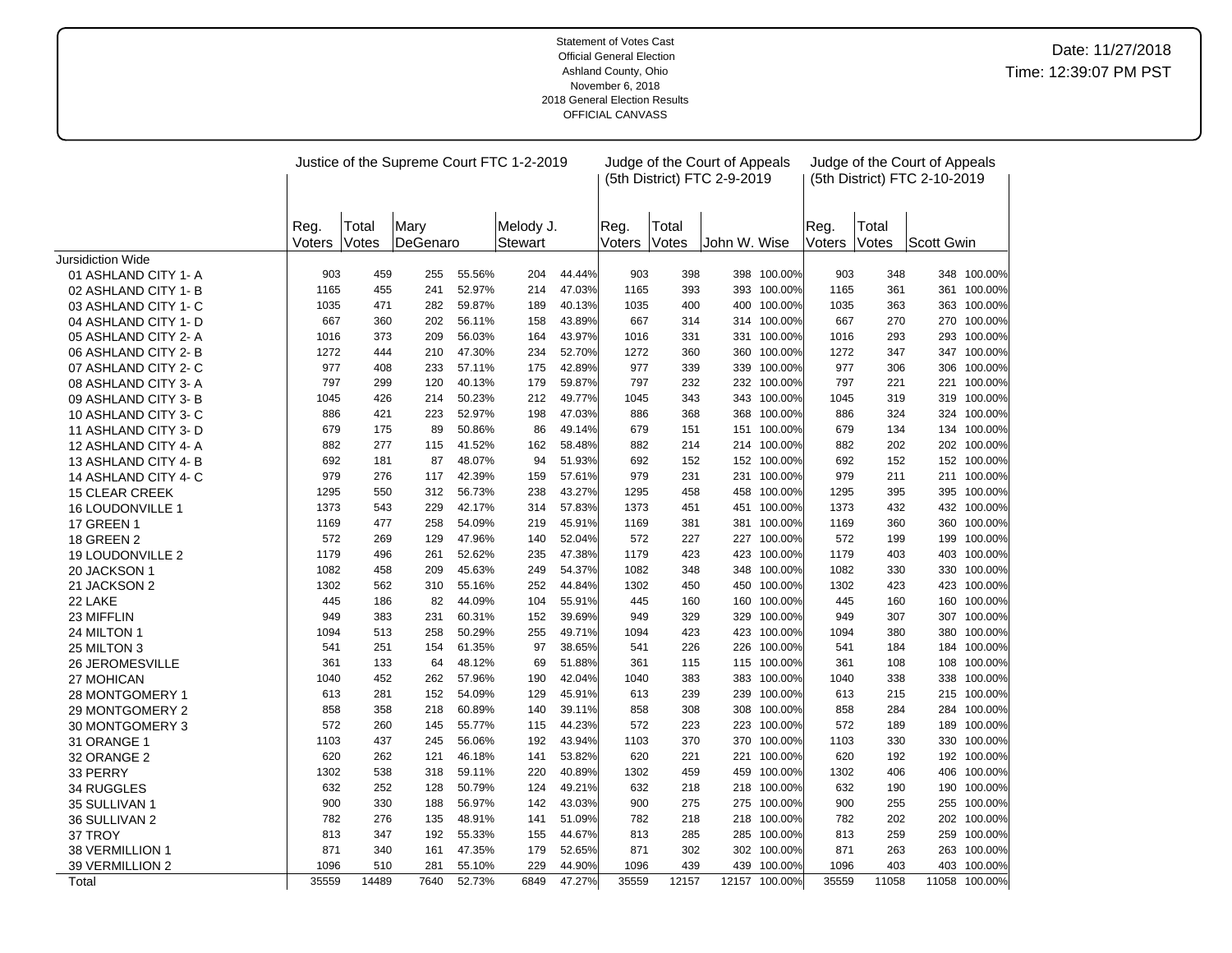|                                | 2-11-2019   |            | Judge of the Court of Appeals (5th District) FTC |                  |             |                  | State Issue 1 |            |            |                  |            |                  |
|--------------------------------|-------------|------------|--------------------------------------------------|------------------|-------------|------------------|---------------|------------|------------|------------------|------------|------------------|
|                                |             |            |                                                  |                  |             |                  |               |            |            |                  |            |                  |
|                                | Reg.        | Total      | Patricia A.                                      |                  |             |                  | Reg.          | Total      |            |                  |            |                  |
|                                | Voters      | Votes      | Delaney                                          |                  | Andrew King |                  | Voters        | Votes      | <b>YES</b> |                  | <b>NO</b>  |                  |
| <b>Jursidiction Wide</b>       |             |            |                                                  |                  |             |                  |               |            |            |                  |            |                  |
| 01 ASHLAND CITY 1- A           | 903         | 455        | 268                                              | 58.90%           | 187         | 41.10%           | 903           | 580        | 106        | 18.28%           | 474        | 81.72%           |
| 02 ASHLAND CITY 1-B            | 1165        | 428        | 223                                              | 52.10%           | 205         | 47.90%           | 1165          | 610        | 143        | 23.44%           | 467        | 76.56%           |
| 03 ASHLAND CITY 1- C           | 1035        | 449        | 256                                              | 57.02%           | 193         | 42.98%           | 1035          | 622        | 106        | 17.04%           | 516        | 82.96%           |
| 04 ASHLAND CITY 1- D           | 667         | 329        | 151                                              | 45.90%           | 178         | 54.10%           | 667           | 466        | 75         | 16.09%           | 391        | 83.91%           |
| 05 ASHLAND CITY 2-A            | 1016        | 358        | 219                                              | 61.17%           | 139         | 38.83%           | 1016          | 474        | 105        | 22.15%           | 369        | 77.85%           |
| 06 ASHLAND CITY 2-B            | 1272        | 425        | 241                                              | 56.71%           | 184         | 43.29%           | 1272          | 559        | 155        | 27.73%           | 404        | 72.27%           |
| 07 ASHLAND CITY 2- C           | 977         | 397        | 205                                              | 51.64%           | 192         | 48.36%           | 977           | 521        | 121        | 23.22%           | 400        | 76.78%           |
| 08 ASHLAND CITY 3-A            | 797         | 275        | 162                                              | 58.91%           | 113         | 41.09%           | 797           | 368        | 99         | 26.90%           | 269        | 73.10%           |
| 09 ASHLAND CITY 3-B            | 1045        | 397        | 240                                              | 60.45%           | 157         | 39.55%           | 1045          | 540        | 131        | 24.26%           | 409        | 75.74%           |
| 10 ASHLAND CITY 3-C            | 886         | 399        | 200                                              | 50.13%           | 199         | 49.87%           | 886           | 563        | 133        | 23.62%           | 430        | 76.38%           |
| 11 ASHLAND CITY 3- D           | 679         | 166        | 98                                               | 59.04%           | 68          | 40.96%           | 679           | 213        | 55         | 25.82%           | 158        | 74.18%           |
| 12 ASHLAND CITY 4-A            | 882         | 257        | 147                                              | 57.20%           | 110         | 42.80%           | 882           | 331        | 81         | 24.47%           | 250        | 75.53%           |
| 13 ASHLAND CITY 4-B            | 692         | 181        | 121                                              | 66.85%           | 60          | 33.15%           | 692           | 221        | 57         | 25.79%           | 164        | 74.21%           |
| 14 ASHLAND CITY 4-C            | 979         | 261        | 144                                              | 55.17%           | 117         | 44.83%           | 979           | 345        | 91         | 26.38%           | 254        | 73.62%           |
| <b>15 CLEAR CREEK</b>          | 1295        | 511        | 251                                              | 49.12%           | 260         | 50.88%           | 1295          | 729        | 107        | 14.68%           | 622        | 85.32%           |
| 16 LOUDONVILLE 1               | 1373        | 519        | 296                                              | 57.03%           | 223         | 42.97%           | 1373          | 695        | 159        | 22.88%           | 536        | 77.12%           |
| 17 GREEN 1                     | 1169        | 451        | 256                                              | 56.76%           | 195         | 43.24%           | 1169          | 600        | 137        | 22.83%           | 463        | 77.17%           |
| 18 GREEN 2                     | 572         | 252        | 137                                              | 54.37%           | 115         | 45.63%           | 572           | 348        | 58         | 16.67%           | 290        | 83.33%           |
| <b>19 LOUDONVILLE 2</b>        | 1179        | 475        | 285                                              | 60.00%           | 190         | 40.00%           | 1179          | 645        | 135        | 20.93%           | 510        | 79.07%           |
| 20 JACKSON 1                   | 1082        | 420        | 253                                              | 60.24%           | 167         | 39.76%           | 1082          | 561        | 141        | 25.13%           | 420        | 74.87%           |
| 21 JACKSON 2                   | 1302        | 502        | 253                                              | 50.40%           | 249         | 49.60%           | 1302          | 707        | 136        | 19.24%           | 571        | 80.76%           |
| 22 LAKE                        | 445         | 178        | 97                                               | 54.49%           | 81          | 45.51%           | 445           | 247        | 52         | 21.05%           | 195        | 78.95%           |
| 23 MIFFLIN                     | 949         | 367        | 178                                              | 48.50%           | 189         | 51.50%           | 949           | 520        | 91         | 17.50%           | 429        | 82.50%           |
| 24 MILTON 1                    | 1094        | 467        | 204                                              | 43.68%           | 263         | 56.32%           | 1094          | 644        | 90         | 13.98%           | 554        | 86.02%           |
| 25 MILTON 3                    | 541         | 237        | 101                                              | 42.62%           | 136         | 57.38%           | 541           | 323        | 52         | 16.10%           | 271        | 83.90%           |
| 26 JEROMESVILLE                | 361         | 119        | 62                                               | 52.10%           | 57          | 47.90%           | 361           | 173        | 44         | 25.43%           | 129        | 74.57%           |
| 27 MOHICAN                     | 1040<br>613 | 430        | 210                                              | 48.84%<br>46.21% | 220         | 51.16%<br>53.79% | 1040<br>613   | 603        | 98<br>70   | 16.25%<br>19.28% | 505        | 83.75%<br>80.72% |
| 28 MONTGOMERY 1                | 858         | 264<br>331 | 122<br>185                                       | 55.89%           | 142         | 44.11%           | 858           | 363<br>491 | 95         | 19.35%           | 293<br>396 |                  |
| 29 MONTGOMERY 2                | 572         | 239        | 97                                               | 40.59%           | 146<br>142  | 59.41%           | 572           | 332        | 56         | 16.87%           | 276        | 80.65%<br>83.13% |
| 30 MONTGOMERY 3<br>31 ORANGE 1 | 1103        | 401        | 211                                              | 52.62%           | 190         | 47.38%           | 1103          | 565        | 117        | 20.71%           | 448        | 79.29%           |
|                                | 620         | 252        | 127                                              | 50.40%           | 125         | 49.60%           | 620           | 334        | 50         | 14.97%           | 284        | 85.03%           |
| 32 ORANGE 2                    | 1302        | 521        | 256                                              | 49.14%           | 265         | 50.86%           | 1302          | 720        | 125        | 17.36%           | 595        | 82.64%           |
| 33 PERRY<br>34 RUGGLES         | 632         | 251        | 131                                              | 52.19%           | 120         | 47.81%           | 632           | 326        | 55         | 16.87%           | 271        | 83.13%           |
| 35 SULLIVAN 1                  | 900         | 311        | 185                                              | 59.49%           | 126         | 40.51%           | 900           | 442        | 96         | 21.72%           | 346        | 78.28%           |
| 36 SULLIVAN 2                  | 782         | 254        | 135                                              | 53.15%           | 119         | 46.85%           | 782           | 377        | 98         | 25.99%           | 279        | 74.01%           |
| 37 TROY                        | 813         | 321        | 166                                              | 51.71%           | 155         | 48.29%           | 813           | 451        | 73         | 16.19%           | 378        | 83.81%           |
| 38 VERMILLION 1                | 871         | 328        | 158                                              | 48.17%           | 170         | 51.83%           | 871           | 456        | 80         | 17.54%           | 376        | 82.46%           |
| 39 VERMILLION 2                | 1096        | 505        | 247                                              | 48.91%           | 258         | 51.09%           | 1096          | 649        | 101        | 15.56%           | 548        | 84.44%           |
| Total                          | 35559       | 13683      | 7278                                             | 53.19%           | 6405        | 46.81%           | 35559         | 18714      | 3774       | 20.17%           | 14940      | 79.83%           |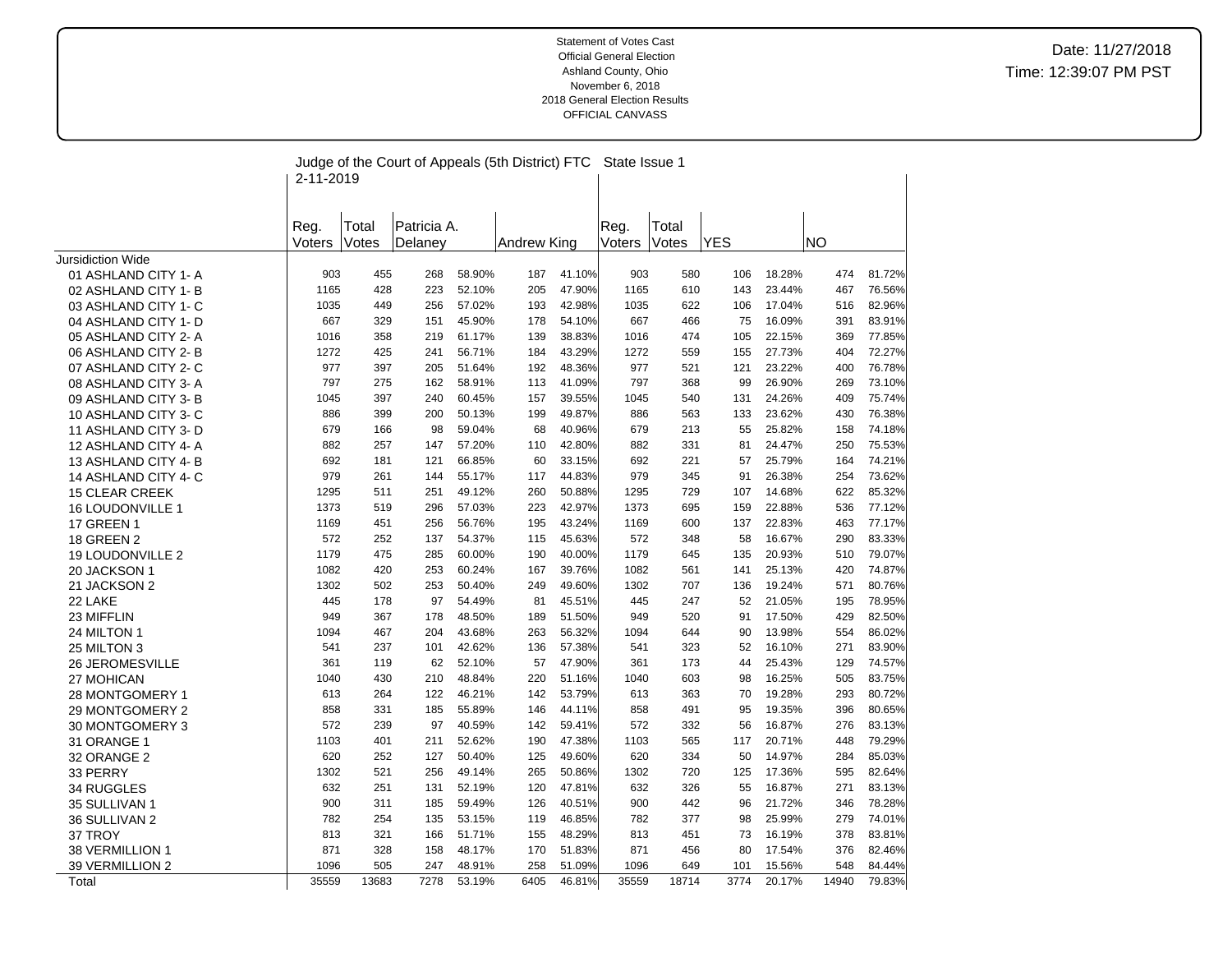|                          |        |       | Black River LSD Add 1.4m PI |        |                 |        |        | LPEVSD Ren 1.5m PI |                       |        |                 |        |
|--------------------------|--------|-------|-----------------------------|--------|-----------------|--------|--------|--------------------|-----------------------|--------|-----------------|--------|
|                          |        |       |                             |        |                 |        |        |                    |                       |        |                 |        |
|                          | Reg.   | Total | FOR THE TAX AGAINST THE     |        |                 |        | Reg.   | Total              |                       |        | Against the tax |        |
|                          | Voters | Votes | LEVY                        |        | <b>TAX LEVY</b> |        | Voters | Votes              | For the tax levy levy |        |                 |        |
| <b>Jursidiction Wide</b> |        |       |                             |        |                 |        |        |                    |                       |        |                 |        |
| 01 ASHLAND CITY 1- A     |        |       |                             |        |                 |        |        |                    |                       |        |                 |        |
| 02 ASHLAND CITY 1-B      |        |       |                             |        |                 |        |        |                    |                       |        |                 |        |
| 03 ASHLAND CITY 1- C     |        |       |                             |        |                 |        |        |                    |                       |        |                 |        |
| 04 ASHLAND CITY 1- D     |        |       |                             |        |                 |        |        |                    |                       |        |                 |        |
| 05 ASHLAND CITY 2-A      |        |       |                             |        |                 |        |        |                    |                       |        |                 |        |
| 06 ASHLAND CITY 2-B      |        |       |                             |        |                 |        |        |                    |                       |        |                 |        |
| 07 ASHLAND CITY 2- C     |        |       |                             |        |                 |        |        |                    |                       |        |                 |        |
| 08 ASHLAND CITY 3-A      |        |       |                             |        |                 |        |        |                    |                       |        |                 |        |
| 09 ASHLAND CITY 3-B      |        |       |                             |        |                 |        |        |                    |                       |        |                 |        |
| 10 ASHLAND CITY 3-C      |        |       |                             |        |                 |        |        |                    |                       |        |                 |        |
| 11 ASHLAND CITY 3- D     |        |       |                             |        |                 |        |        |                    |                       |        |                 |        |
| 12 ASHLAND CITY 4-A      |        |       |                             |        |                 |        |        |                    |                       |        |                 |        |
| 13 ASHLAND CITY 4-B      |        |       |                             |        |                 |        |        |                    |                       |        |                 |        |
| 14 ASHLAND CITY 4- C     |        |       |                             |        |                 |        |        |                    |                       |        |                 |        |
| <b>15 CLEAR CREEK</b>    |        |       |                             |        |                 |        |        |                    |                       |        |                 |        |
| 16 LOUDONVILLE 1         |        |       |                             |        |                 |        | 1373   | 695                | 512                   | 73.67% | 183             | 26.33% |
| <b>17 GREEN 1</b>        |        |       |                             |        |                 |        | 1120   | 576                | 323                   | 56.08% | 253             | 43.92% |
| 18 GREEN 2               |        |       |                             |        |                 |        | 572    | 350                | 208                   | 59.43% | 142             | 40.57% |
| 19 LOUDONVILLE 2         |        |       |                             |        |                 |        | 1179   | 648                | 464                   | 71.60% | 184             | 28.40% |
| 20 JACKSON 1             | 757    | 423   | 219                         | 51.77% | 204             | 48.23% | ÷.     |                    |                       |        |                 |        |
| 21 JACKSON 2             | 449    | 250   | 104                         | 41.60% | 146             | 58.40% |        |                    |                       |        |                 |        |
| 22 LAKE                  |        |       |                             |        |                 |        | 278    | 142                | 93                    | 65.49% | 49              | 34.51% |
| 23 MIFFLIN               |        |       |                             |        |                 |        |        |                    |                       |        |                 |        |
| 24 MILTON 1              |        |       |                             |        |                 |        |        |                    |                       |        |                 |        |
| 25 MILTON 3              |        |       |                             |        |                 |        |        |                    |                       |        |                 |        |
| <b>26 JEROMESVILLE</b>   |        |       |                             |        |                 |        |        |                    |                       |        |                 |        |
| 27 MOHICAN               |        |       |                             |        |                 |        |        |                    |                       |        |                 |        |
| 28 MONTGOMERY 1          |        |       |                             |        |                 |        |        |                    |                       |        |                 |        |
| 29 MONTGOMERY 2          |        |       |                             |        |                 |        |        |                    |                       |        |                 |        |
| 30 MONTGOMERY 3          |        |       |                             |        |                 |        |        |                    |                       |        |                 |        |
| 31 ORANGE 1              | 16     | 8     |                             | 12.50% | 7               | 87.50% |        |                    |                       |        |                 |        |
| 32 ORANGE 2              |        |       |                             |        |                 |        |        |                    |                       |        |                 |        |
| 33 PERRY                 |        |       |                             |        |                 |        |        |                    |                       |        |                 |        |
| 34 RUGGLES               |        |       |                             |        |                 |        |        |                    |                       |        |                 |        |
| 35 SULLIVAN 1            | 900    | 439   | 165                         | 37.59% | 274             | 62.41% |        |                    |                       |        |                 |        |
| 36 SULLIVAN 2            | 782    | 377   | 168                         | 44.56% | 209             | 55.44% |        |                    |                       |        |                 |        |
| 37 TROY                  |        |       |                             |        |                 |        |        |                    |                       |        |                 |        |
| 38 VERMILLION 1          |        |       |                             |        |                 |        |        |                    |                       |        |                 |        |
| 39 VERMILLION 2          |        |       |                             |        |                 |        |        |                    |                       |        |                 |        |
| Total                    | 2904   | 1497  | 657                         | 43.89% | 840             | 56.11% | 4522   | 2411               | 1600                  | 66.36% | 811             | 33.64% |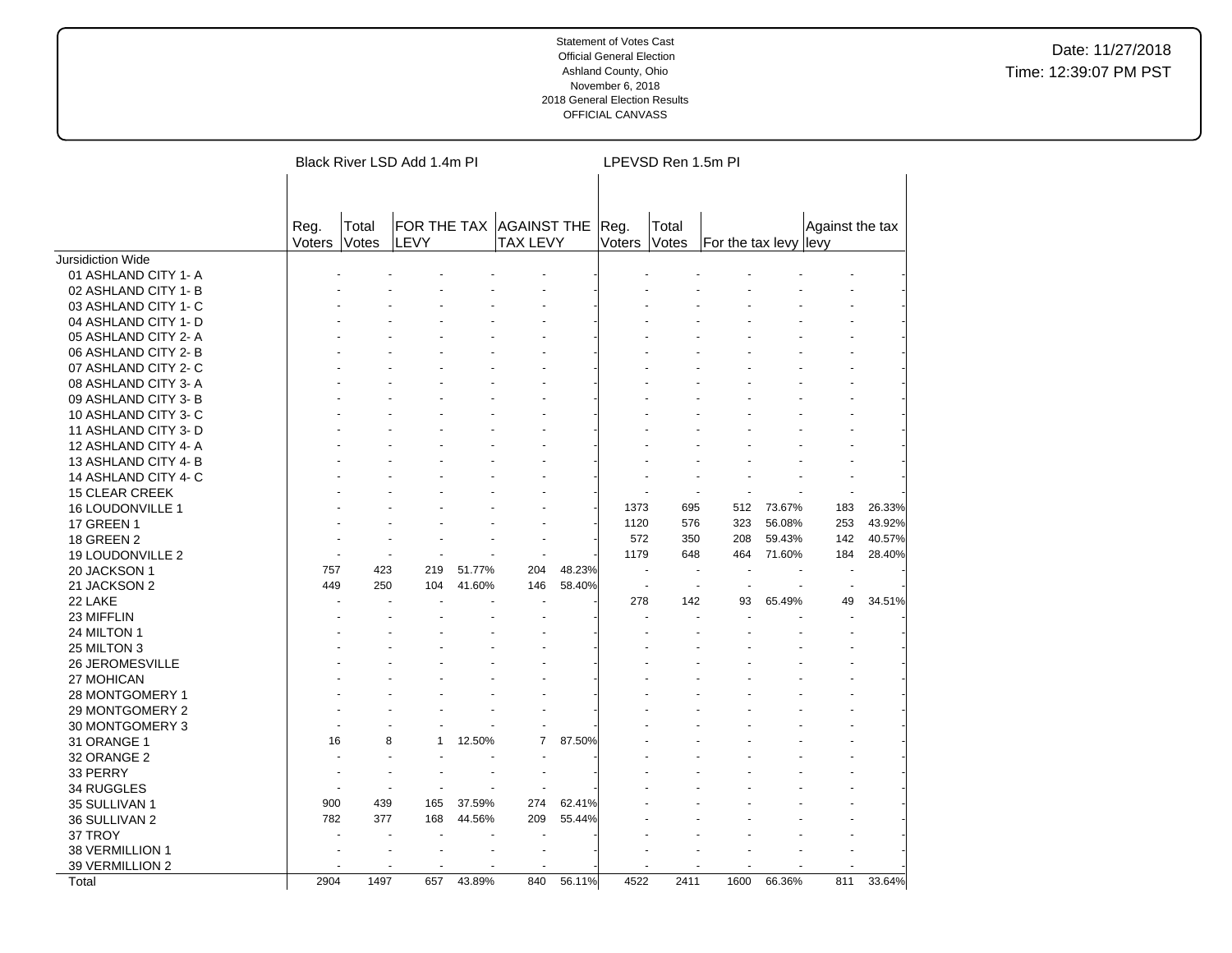|                       |                |                | New London LSD Add 2.9m PI |        |                                |        |                |                | Northwestern LSD Ren/Inc 4m PI |        |                                            |        |
|-----------------------|----------------|----------------|----------------------------|--------|--------------------------------|--------|----------------|----------------|--------------------------------|--------|--------------------------------------------|--------|
|                       | Reg.<br>Voters | Total<br>Votes | For the Tax<br>Levy        |        | Against the<br><b>Tax Levy</b> |        | Reg.<br>Voters | Total<br>Votes | LEVY                           |        | FOR THE TAX AGAINST THE<br><b>TAX LEVY</b> |        |
| Jursidiction Wide     |                |                |                            |        |                                |        |                |                |                                |        |                                            |        |
| 01 ASHLAND CITY 1-A   |                |                |                            |        |                                |        |                |                |                                |        |                                            |        |
| 02 ASHLAND CITY 1-B   |                |                |                            |        |                                |        |                |                |                                |        |                                            |        |
| 03 ASHLAND CITY 1- C  |                |                |                            |        |                                |        |                |                |                                |        |                                            |        |
| 04 ASHLAND CITY 1- D  |                |                |                            |        |                                |        |                |                |                                |        |                                            |        |
| 05 ASHLAND CITY 2-A   |                |                |                            |        |                                |        |                |                |                                |        |                                            |        |
| 06 ASHLAND CITY 2-B   |                |                |                            |        |                                |        |                |                |                                |        |                                            |        |
| 07 ASHLAND CITY 2- C  |                |                |                            |        |                                |        |                |                |                                |        |                                            |        |
| 08 ASHLAND CITY 3-A   |                |                |                            |        |                                |        |                |                |                                |        |                                            |        |
| 09 ASHLAND CITY 3- B  |                |                |                            |        |                                |        |                |                |                                |        |                                            |        |
| 10 ASHLAND CITY 3-C   |                |                |                            |        |                                |        |                |                |                                |        |                                            |        |
| 11 ASHLAND CITY 3- D  |                |                |                            |        |                                |        |                |                |                                |        |                                            |        |
| 12 ASHLAND CITY 4-A   |                |                |                            |        |                                |        |                |                |                                |        |                                            |        |
| 13 ASHLAND CITY 4-B   |                |                |                            |        |                                |        |                |                |                                |        |                                            |        |
| 14 ASHLAND CITY 4- C  |                |                |                            |        |                                |        |                |                |                                |        |                                            |        |
| <b>15 CLEAR CREEK</b> |                |                |                            |        |                                |        |                |                |                                |        |                                            |        |
| 16 LOUDONVILLE 1      |                |                |                            |        |                                |        |                |                |                                |        |                                            |        |
| <b>17 GREEN 1</b>     |                |                |                            |        |                                |        |                |                |                                |        |                                            |        |
| <b>18 GREEN 2</b>     |                |                |                            |        |                                |        |                |                |                                |        |                                            |        |
| 19 LOUDONVILLE 2      |                |                |                            |        |                                |        |                |                |                                |        |                                            |        |
| 20 JACKSON 1          |                |                |                            |        |                                |        |                |                |                                |        |                                            |        |
| 21 JACKSON 2          |                |                |                            |        |                                |        | 96             | 50             | 22                             | 44.00% | 28                                         | 56.00% |
| 22 LAKE               |                |                |                            |        |                                |        |                |                |                                |        |                                            |        |
| 23 MIFFLIN            |                |                |                            |        |                                |        |                |                |                                |        |                                            |        |
| 24 MILTON 1           |                |                |                            |        |                                |        |                |                |                                |        |                                            |        |
| 25 MILTON 3           |                |                |                            |        |                                |        |                |                |                                |        |                                            |        |
| 26 JEROMESVILLE       |                |                |                            |        |                                |        |                |                |                                |        |                                            |        |
| 27 MOHICAN            |                |                |                            |        |                                |        |                |                |                                |        |                                            |        |
| 28 MONTGOMERY 1       |                |                |                            |        |                                |        |                |                |                                |        |                                            |        |
| 29 MONTGOMERY 2       |                |                |                            |        |                                |        |                |                |                                |        |                                            |        |
| 30 MONTGOMERY 3       |                |                |                            |        |                                |        |                |                |                                |        |                                            |        |
| 31 ORANGE 1           |                |                |                            |        |                                |        |                |                |                                |        |                                            |        |
| 32 ORANGE 2           |                |                |                            |        |                                |        |                |                |                                |        |                                            |        |
| 33 PERRY              |                |                |                            |        |                                |        | 179            | 108            | 45                             | 41.67% | 63                                         | 58.33% |
| 34 RUGGLES            | 12             |                | 3<br>2                     | 66.67% | 1                              | 33.33% |                |                |                                |        |                                            |        |
| 35 SULLIVAN 1         |                |                |                            |        |                                |        |                |                |                                |        |                                            |        |
| 36 SULLIVAN 2         |                |                |                            |        |                                |        |                |                |                                |        |                                            |        |
| 37 TROY               |                |                |                            |        |                                |        |                |                |                                |        |                                            |        |
| 38 VERMILLION 1       |                |                |                            |        |                                |        |                |                |                                |        |                                            |        |
| 39 VERMILLION 2       |                |                |                            |        |                                |        |                |                |                                |        |                                            |        |
| Total                 | 12             |                | $\overline{3}$<br>2        | 66.67% | $\mathbf{1}$                   | 33.33% | 275            | 158            | 67                             | 42.41% | 91                                         | 57.59% |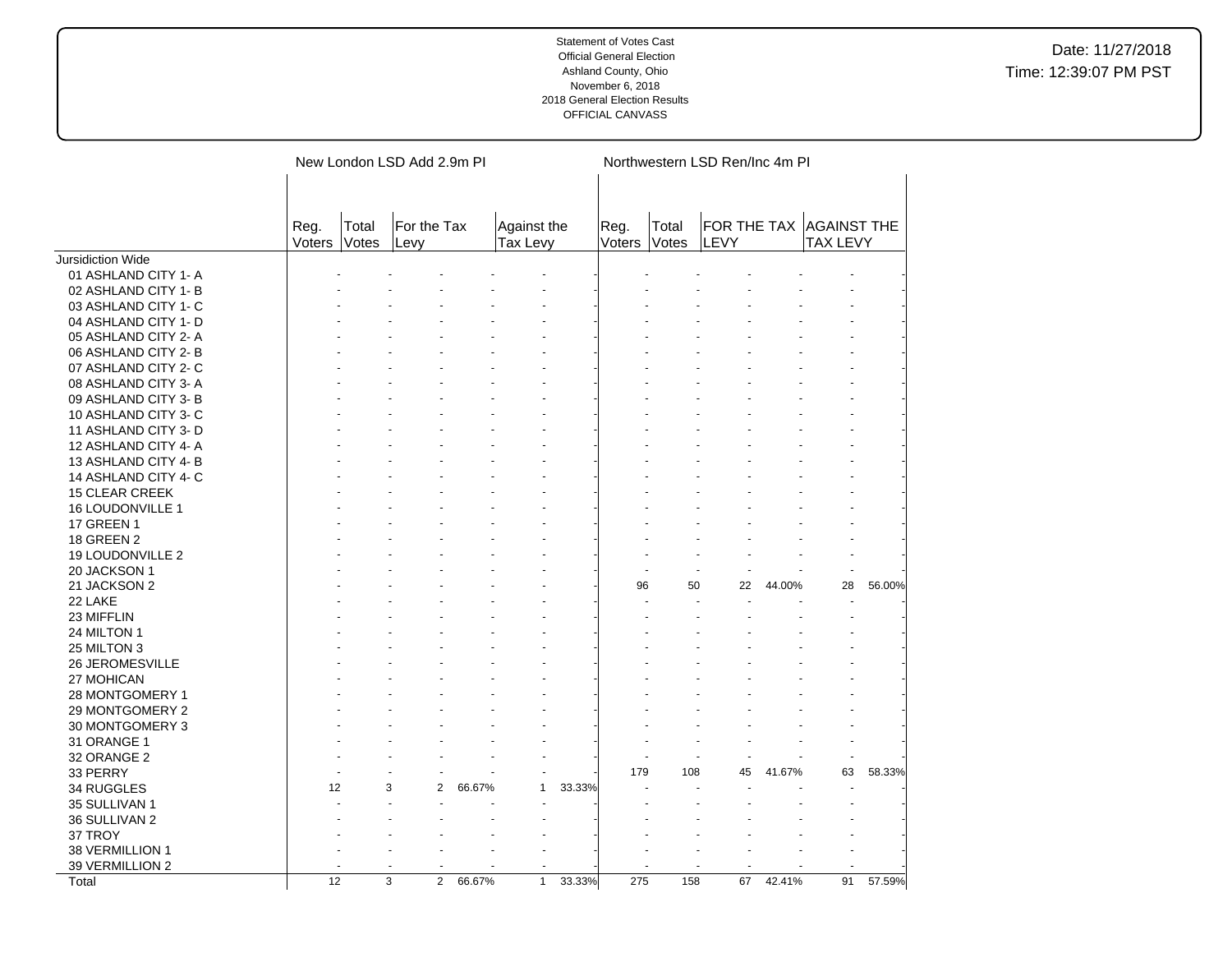|                          |                |                | West Holmes LSD Ren 2.5m PI |        |                         |        |                          |                          | Ashland Public Library Ren 1m CE |        |                          |        |
|--------------------------|----------------|----------------|-----------------------------|--------|-------------------------|--------|--------------------------|--------------------------|----------------------------------|--------|--------------------------|--------|
|                          | Reg.<br>Voters | Total<br>Votes | For the Tax<br>Levy         |        | Against the<br>Tax Levy |        | Reg.<br>Voters           | Total<br>Votes           | For the tax levy levy            |        | Against the tax          |        |
| <b>Jursidiction Wide</b> |                |                |                             |        |                         |        |                          |                          |                                  |        |                          |        |
| 01 ASHLAND CITY 1- A     |                |                |                             |        |                         |        | 903                      | 570                      | 464                              | 81.40% | 106                      | 18.60% |
| 02 ASHLAND CITY 1-B      |                |                |                             |        |                         |        | 1165                     | 609                      | 505                              | 82.92% | 104                      | 17.08% |
| 03 ASHLAND CITY 1- C     |                |                |                             |        |                         |        | 1035                     | 616                      | 466                              | 75.65% | 150                      | 24.35% |
| 04 ASHLAND CITY 1- D     |                |                |                             |        |                         |        | 667                      | 464                      | 367                              | 79.09% | 97                       | 20.91% |
| 05 ASHLAND CITY 2-A      |                |                |                             |        |                         |        | 1016                     | 468                      | 326                              | 69.66% | 142                      | 30.34% |
| 06 ASHLAND CITY 2- B     |                |                |                             |        |                         |        | 1272                     | 555                      | 405                              | 72.97% | 150                      | 27.03% |
| 07 ASHLAND CITY 2-C      |                |                |                             |        |                         |        | 977                      | 522                      | 399                              | 76.44% | 123                      | 23.56% |
| 08 ASHLAND CITY 3-A      |                |                |                             |        |                         |        | 797                      | 369                      | 283                              | 76.69% | 86                       | 23.31% |
| 09 ASHLAND CITY 3-B      |                |                |                             |        |                         |        | 1045                     | 536                      | 407                              | 75.93% | 129                      | 24.07% |
| 10 ASHLAND CITY 3-C      |                |                |                             |        |                         |        | 886                      | 556                      | 450                              | 80.94% | 106                      | 19.06% |
| 11 ASHLAND CITY 3- D     |                |                |                             |        |                         |        | 679                      | 214                      | 129                              | 60.28% | 85                       | 39.72% |
| 12 ASHLAND CITY 4-A      |                |                |                             |        |                         |        | 882                      | 332                      | 235                              | 70.78% | 97                       | 29.22% |
| 13 ASHLAND CITY 4-B      |                |                |                             |        |                         |        | 692                      | 215                      | 159                              | 73.95% | 56                       | 26.05% |
| 14 ASHLAND CITY 4- C     |                |                |                             |        |                         |        | 979                      | 340                      | 230                              | 67.65% | 110                      | 32.35% |
| <b>15 CLEAR CREEK</b>    |                |                |                             |        |                         |        |                          |                          |                                  |        |                          |        |
| <b>16 LOUDONVILLE 1</b>  |                |                |                             |        |                         |        |                          |                          |                                  |        |                          |        |
| <b>17 GREEN 1</b>        |                |                |                             |        |                         |        |                          |                          |                                  |        |                          |        |
| <b>18 GREEN 2</b>        |                |                |                             |        |                         |        |                          |                          |                                  |        |                          |        |
| 19 LOUDONVILLE 2         |                |                |                             |        |                         |        |                          |                          |                                  |        |                          |        |
| 20 JACKSON 1             |                |                |                             |        |                         |        |                          |                          |                                  |        |                          |        |
| 21 JACKSON 2             |                |                |                             |        |                         |        |                          |                          |                                  |        |                          |        |
| 22 LAKE                  | 69             | 47             | 33                          | 70.21% | 14                      | 29.79% |                          |                          |                                  |        |                          |        |
| 23 MIFFLIN               |                |                |                             |        |                         |        | 48                       | 25                       | 21                               | 84.00% | 4                        | 16.00% |
| 24 MILTON 1              |                |                |                             |        |                         |        | 1094                     | 635                      | 399                              | 62.83% | 236                      | 37.17% |
| 25 MILTON 3              |                |                |                             |        |                         |        | 541                      | 319                      | 184                              | 57.68% | 135                      | 42.32% |
| <b>26 JEROMESVILLE</b>   |                |                |                             |        |                         |        |                          |                          |                                  |        |                          |        |
| 27 MOHICAN               |                |                |                             |        |                         |        | $\overline{\phantom{a}}$ | $\overline{\phantom{a}}$ | $\overline{\phantom{a}}$         |        | $\overline{\phantom{a}}$ |        |
| 28 MONTGOMERY 1          |                |                |                             |        |                         |        | 598                      | 344                      | 251                              | 72.97% | 93                       | 27.03% |
| 29 MONTGOMERY 2          |                |                |                             |        |                         |        | 711                      | 403                      | 274                              | 67.99% | 129                      | 32.01% |
| 30 MONTGOMERY 3          |                |                |                             |        |                         |        | 572                      | 332                      | 212                              | 63.86% | 120                      | 36.14% |
| 31 ORANGE 1              |                |                |                             |        |                         |        | 33                       | 18                       | 12                               | 66.67% | 6                        | 33.33% |
| 32 ORANGE 2              |                |                |                             |        |                         |        |                          |                          |                                  |        |                          |        |
| 33 PERRY                 |                |                |                             |        |                         |        | 667                      | 363                      | 216                              | 59.50% | 147                      | 40.50% |
| 34 RUGGLES               |                |                |                             |        |                         |        |                          |                          |                                  |        |                          |        |
| 35 SULLIVAN 1            |                |                |                             |        |                         |        |                          |                          |                                  |        |                          |        |
| 36 SULLIVAN 2            |                |                |                             |        |                         |        |                          |                          |                                  |        |                          |        |
| 37 TROY                  |                |                |                             |        |                         |        |                          |                          |                                  |        |                          |        |
| 38 VERMILLION 1          |                |                |                             |        |                         |        |                          |                          |                                  |        |                          |        |
| 39 VERMILLION 2          |                |                |                             |        |                         |        |                          |                          |                                  |        |                          |        |
| Total                    | 69             | 47             | 33                          | 70.21% | 14                      | 29.79% | 17259                    | 8805                     | 6394                             | 72.62% | 2411                     | 27.38% |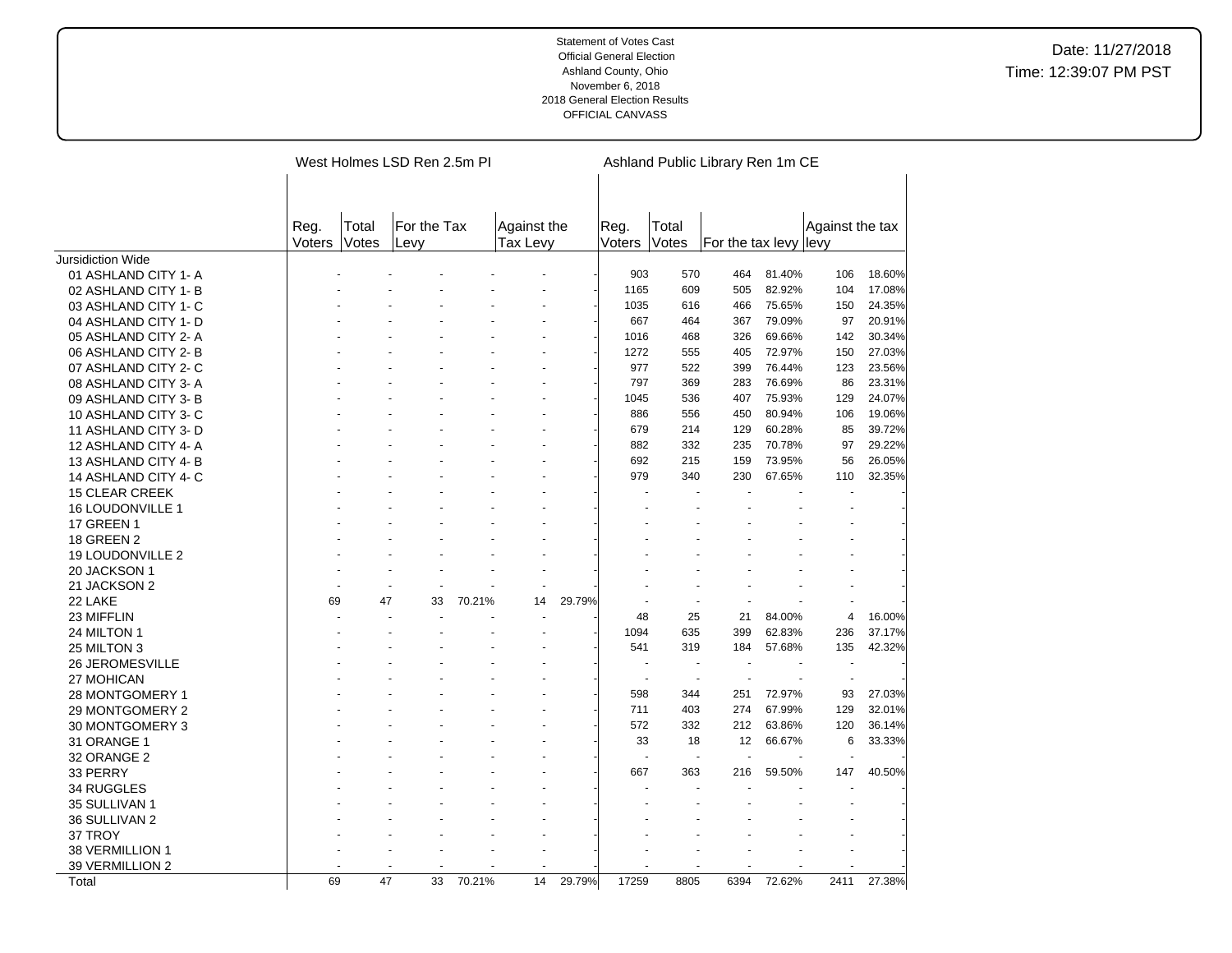|                          |                |                | New London Public Library Add 1m CE |        |                         |        |                |                | Jeromesville Comm Fire Add 1m |        |                 |        |
|--------------------------|----------------|----------------|-------------------------------------|--------|-------------------------|--------|----------------|----------------|-------------------------------|--------|-----------------|--------|
|                          | Reg.<br>Voters | Total<br>Votes | For the Tax<br>Levy                 |        | Against the<br>Tax Levy |        | Reg.<br>Voters | Total<br>Votes | For the tax levy levy         |        | Against the tax |        |
| <b>Jursidiction Wide</b> |                |                |                                     |        |                         |        |                |                |                               |        |                 |        |
| 01 ASHLAND CITY 1- A     |                |                |                                     |        |                         |        |                |                |                               |        |                 |        |
| 02 ASHLAND CITY 1- B     |                |                |                                     |        |                         |        |                |                |                               |        |                 |        |
| 03 ASHLAND CITY 1- C     |                |                |                                     |        |                         |        |                |                |                               |        |                 |        |
| 04 ASHLAND CITY 1- D     |                |                |                                     |        |                         |        |                |                |                               |        |                 |        |
| 05 ASHLAND CITY 2- A     |                |                |                                     |        |                         |        |                |                |                               |        |                 |        |
| 06 ASHLAND CITY 2-B      |                |                |                                     |        |                         |        |                |                |                               |        |                 |        |
| 07 ASHLAND CITY 2- C     |                |                |                                     |        |                         |        |                |                |                               |        |                 |        |
| 08 ASHLAND CITY 3-A      |                |                |                                     |        |                         |        |                |                |                               |        |                 |        |
| 09 ASHLAND CITY 3-B      |                |                |                                     |        |                         |        |                |                |                               |        |                 |        |
| 10 ASHLAND CITY 3-C      |                |                |                                     |        |                         |        |                |                |                               |        |                 |        |
| 11 ASHLAND CITY 3- D     |                |                |                                     |        |                         |        |                |                |                               |        |                 |        |
| 12 ASHLAND CITY 4-A      |                |                |                                     |        |                         |        |                |                |                               |        |                 |        |
| 13 ASHLAND CITY 4-B      |                |                |                                     |        |                         |        |                |                |                               |        |                 |        |
| 14 ASHLAND CITY 4- C     |                |                |                                     |        |                         |        |                |                |                               |        |                 |        |
| <b>15 CLEAR CREEK</b>    |                |                |                                     |        |                         |        |                |                |                               |        |                 |        |
| 16 LOUDONVILLE 1         |                |                |                                     |        |                         |        |                |                |                               |        |                 |        |
| <b>17 GREEN 1</b>        |                |                |                                     |        |                         |        |                |                |                               |        |                 |        |
| <b>18 GREEN 2</b>        |                |                |                                     |        |                         |        |                |                |                               |        |                 |        |
| 19 LOUDONVILLE 2         |                |                |                                     |        |                         |        |                |                |                               |        |                 |        |
| 20 JACKSON 1             |                |                |                                     |        |                         |        |                |                |                               |        |                 |        |
| 21 JACKSON 2             |                |                |                                     |        |                         |        |                |                |                               |        |                 |        |
| 22 LAKE                  |                |                |                                     |        |                         |        |                |                |                               |        |                 |        |
| 23 MIFFLIN               |                |                |                                     |        |                         |        |                |                |                               |        |                 |        |
| 24 MILTON 1              |                |                |                                     |        |                         |        |                |                |                               |        |                 |        |
| 25 MILTON 3              |                |                |                                     |        |                         |        |                |                |                               |        |                 |        |
| 26 JEROMESVILLE          |                |                |                                     |        |                         |        | 361            | 170            | 126                           | 74.12% | 44              | 25.88% |
| 27 MOHICAN               |                |                |                                     |        |                         |        | 1040           | 601            | 402                           | 66.89% | 199             | 33.11% |
| 28 MONTGOMERY 1          |                |                |                                     |        |                         |        |                |                |                               |        |                 |        |
| 29 MONTGOMERY 2          |                |                |                                     |        |                         |        |                |                |                               |        |                 |        |
| 30 MONTGOMERY 3          |                |                |                                     |        |                         |        |                |                |                               |        |                 |        |
| 31 ORANGE 1              |                |                |                                     |        |                         |        |                |                |                               |        |                 |        |
| 32 ORANGE 2              |                |                |                                     |        |                         |        |                |                |                               |        |                 |        |
| 33 PERRY                 |                |                |                                     |        |                         |        | 621            | 340            | 228                           | 67.06% | 112             | 32.94% |
| 34 RUGGLES               | 12             |                | 3<br>$\overline{2}$                 | 66.67% | 1                       | 33.33% |                |                |                               |        |                 |        |
| 35 SULLIVAN 1            |                |                |                                     |        |                         |        |                |                |                               |        |                 |        |
| 36 SULLIVAN 2            |                |                |                                     |        |                         |        |                |                |                               |        |                 |        |
| 37 TROY                  |                |                |                                     |        |                         |        |                |                |                               |        |                 |        |
| 38 VERMILLION 1          |                |                |                                     |        |                         |        |                |                |                               |        |                 |        |
| 39 VERMILLION 2          |                |                |                                     |        |                         |        |                |                |                               |        |                 |        |
| Total                    | 12             |                | $\overline{3}$<br>$\overline{2}$    | 66.67% | $\mathbf{1}$            | 33.33% | 2022           | 1111           | 756                           | 68.05% | 355             | 31.95% |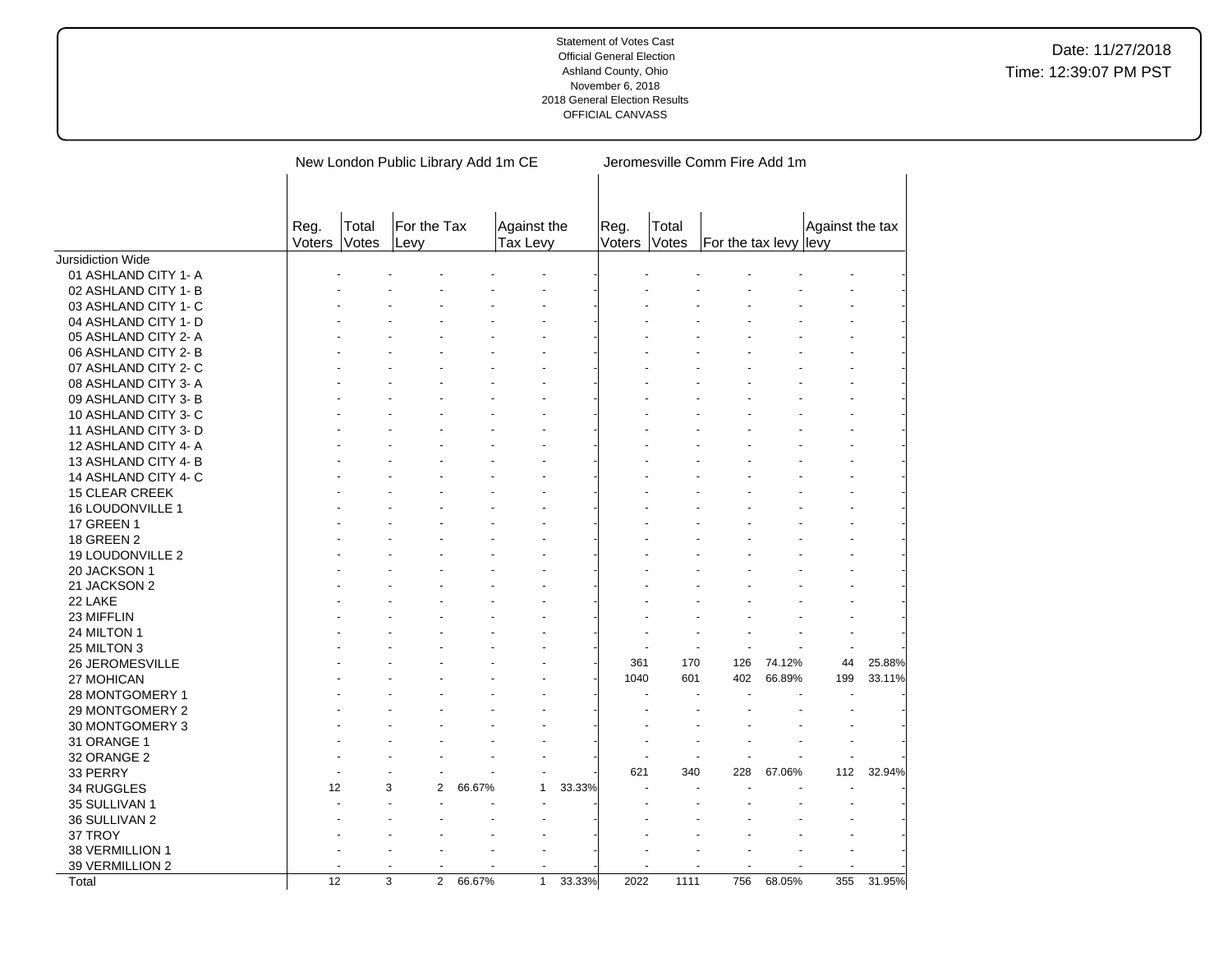|                          |        | Dale-Roy Ren 1.5m |                       |        |                 |        | CЕ     |       | Ashland County Health District Rep&Inc 0.45m |        |                 |        |
|--------------------------|--------|-------------------|-----------------------|--------|-----------------|--------|--------|-------|----------------------------------------------|--------|-----------------|--------|
|                          | Reg.   | Total             |                       |        | Against the tax |        | Reg.   | Total |                                              |        | Against the tax |        |
|                          | Voters | Votes             | For the tax levy levy |        |                 |        | Voters | Votes | For the tax levy levy                        |        |                 |        |
| <b>Jursidiction Wide</b> |        |                   |                       |        |                 |        |        |       |                                              |        |                 |        |
| 01 ASHLAND CITY 1- A     | 903    | 575               | 475                   | 82.61% | 100             | 17.39% |        |       |                                              |        |                 |        |
| 02 ASHLAND CITY 1- B     | 1165   | 614               | 523                   | 85.18% | 91              | 14.82% |        |       |                                              |        |                 |        |
| 03 ASHLAND CITY 1- C     | 1035   | 622               | 485                   | 77.97% | 137             | 22.03% |        |       |                                              |        |                 |        |
| 04 ASHLAND CITY 1- D     | 667    | 467               | 380                   | 81.37% | 87              | 18.63% |        |       |                                              |        |                 |        |
| 05 ASHLAND CITY 2- A     | 1016   | 469               | 361                   | 76.97% | 108             | 23.03% |        |       |                                              |        |                 |        |
| 06 ASHLAND CITY 2-B      | 1272   | 554               | 405                   | 73.10% | 149             | 26.90% |        |       |                                              |        |                 |        |
| 07 ASHLAND CITY 2- C     | 977    | 526               | 415                   | 78.90% | 111             | 21.10% |        |       |                                              |        |                 |        |
| 08 ASHLAND CITY 3-A      | 797    | 370               | 277                   | 74.86% | 93              | 25.14% |        |       |                                              |        |                 |        |
| 09 ASHLAND CITY 3- B     | 1045   | 543               | 430                   | 79.19% | 113             | 20.81% |        |       |                                              |        |                 |        |
| 10 ASHLAND CITY 3-C      | 886    | 561               | 450                   | 80.21% | 111             | 19.79% |        |       |                                              |        |                 |        |
| 11 ASHLAND CITY 3-D      | 679    | 213               | 145                   | 68.08% | 68              | 31.92% |        |       |                                              |        |                 |        |
| 12 ASHLAND CITY 4-A      | 882    | 331               | 237                   | 71.60% | 94              | 28.40% |        |       |                                              |        |                 |        |
| 13 ASHLAND CITY 4-B      | 692    | 217               | 167                   | 76.96% | 50              | 23.04% |        |       |                                              |        |                 |        |
| 14 ASHLAND CITY 4- C     | 979    | 343               | 240                   | 69.97% | 103             | 30.03% |        |       |                                              |        |                 |        |
| <b>15 CLEAR CREEK</b>    | 1295   | 723               | 460                   | 63.62% | 263             | 36.38% | 1295   | 713   | 302                                          | 42.36% | 411             | 57.64% |
| <b>16 LOUDONVILLE 1</b>  | 1373   | 683               | 520                   | 76.13% | 163             | 23.87% | 1373   | 668   | 354                                          | 52.99% | 314             | 47.01% |
| <b>17 GREEN 1</b>        | 1169   | 598               | 364                   | 60.87% | 234             | 39.13% | 1169   | 589   | 223                                          | 37.86% | 366             | 62.14% |
| <b>18 GREEN 2</b>        | 572    | 343               | 221                   | 64.43% | 122             | 35.57% | 572    | 340   | 125                                          | 36.76% | 215             | 63.24% |
| 19 LOUDONVILLE 2         | 1179   | 635               | 455                   | 71.65% | 180             | 28.35% | 1179   | 626   | 306                                          | 48.88% | 320             | 51.12% |
| 20 JACKSON 1             | 1082   | 558               | 358                   | 64.16% | 200             | 35.84% | 1082   | 547   | 265                                          | 48.45% | 282             | 51.55% |
| 21 JACKSON 2             | 1302   | 690               | 422                   | 61.16% | 268             | 38.84% | 1302   | 686   | 260                                          | 37.90% | 426             | 62.10% |
| 22 LAKE                  | 445    | 242               | 173                   | 71.49% | 69              | 28.51% | 445    | 241   | 126                                          | 52.28% | 115             | 47.72% |
| 23 MIFFLIN               | 949    | 508               | 338                   | 66.54% | 170             | 33.46% | 949    | 507   | 203                                          | 40.04% | 304             | 59.96% |
| 24 MILTON 1              | 1094   | 636               | 436                   | 68.55% | 200             | 31.45% | 1094   | 626   | 271                                          | 43.29% | 355             | 56.71% |
| 25 MILTON 3              | 541    | 318               | 195                   | 61.32% | 123             | 38.68% | 541    | 310   | 130                                          | 41.94% | 180             | 58.06% |
| 26 JEROMESVILLE          | 361    | 167               | 108                   | 64.67% | 59              | 35.33% | 361    | 163   | 67                                           | 41.10% | 96              | 58.90% |
| 27 MOHICAN               | 1040   | 598               | 396                   | 66.22% | 202             | 33.78% | 1040   | 597   | 250                                          | 41.88% | 347             | 58.12% |
| 28 MONTGOMERY 1          | 613    | 360               | 264                   | 73.33% | 96              | 26.67% | 613    | 350   | 172                                          | 49.14% | 178             | 50.86% |
| 29 MONTGOMERY 2          | 858    | 485               | 347                   | 71.55% | 138             | 28.45% | 858    | 476   | 195                                          | 40.97% | 281             | 59.03% |
| 30 MONTGOMERY 3          | 572    | 332               | 228                   | 68.67% | 104             | 31.33% | 572    | 329   | 136                                          | 41.34% | 193             | 58.66% |
| 31 ORANGE 1              | 1103   | 561               | 377                   | 67.20% | 184             | 32.80% | 1103   | 548   | 235                                          | 42.88% | 313             | 57.12% |
| 32 ORANGE 2              | 620    | 332               | 202                   | 60.84% | 130             | 39.16% | 620    | 329   | 134                                          | 40.73% | 195             | 59.27% |
| 33 PERRY                 | 1302   | 717               | 452                   | 63.04% | 265             | 36.96% | 1302   | 702   | 294                                          | 41.88% | 408             | 58.12% |
| 34 RUGGLES               | 632    | 322               | 197                   | 61.18% | 125             | 38.82% | 632    | 318   | 127                                          | 39.94% | 191             | 60.06% |
| 35 SULLIVAN 1            | 900    | 432               | 208                   | 48.15% | 224             | 51.85% | 900    | 431   | 123                                          | 28.54% | 308             | 71.46% |
| 36 SULLIVAN 2            | 782    | 366               | 214                   | 58.47% | 152             | 41.53% | 782    | 361   | 133                                          | 36.84% | 228             | 63.16% |
| 37 TROY                  | 813    | 442               | 276                   | 62.44% | 166             | 37.56% | 813    | 442   | 153                                          | 34.62% | 289             | 65.38% |
| 38 VERMILLION 1          | 871    | 453               | 318                   | 70.20% | 135             | 29.80% | 871    | 454   | 204                                          | 44.93% | 250             | 55.07% |
| 39 VERMILLION 2          | 1096   | 645               | 456                   | 70.70% | 189             | 29.30% | 1096   | 640   | 294                                          | 45.94% | 346             | 54.06% |
| Total                    | 35559  | 18551             | 12975                 | 69.94% | 5576            | 30.06% | 22564  | 11993 | 5082                                         | 42.37% | 6911            | 57.63% |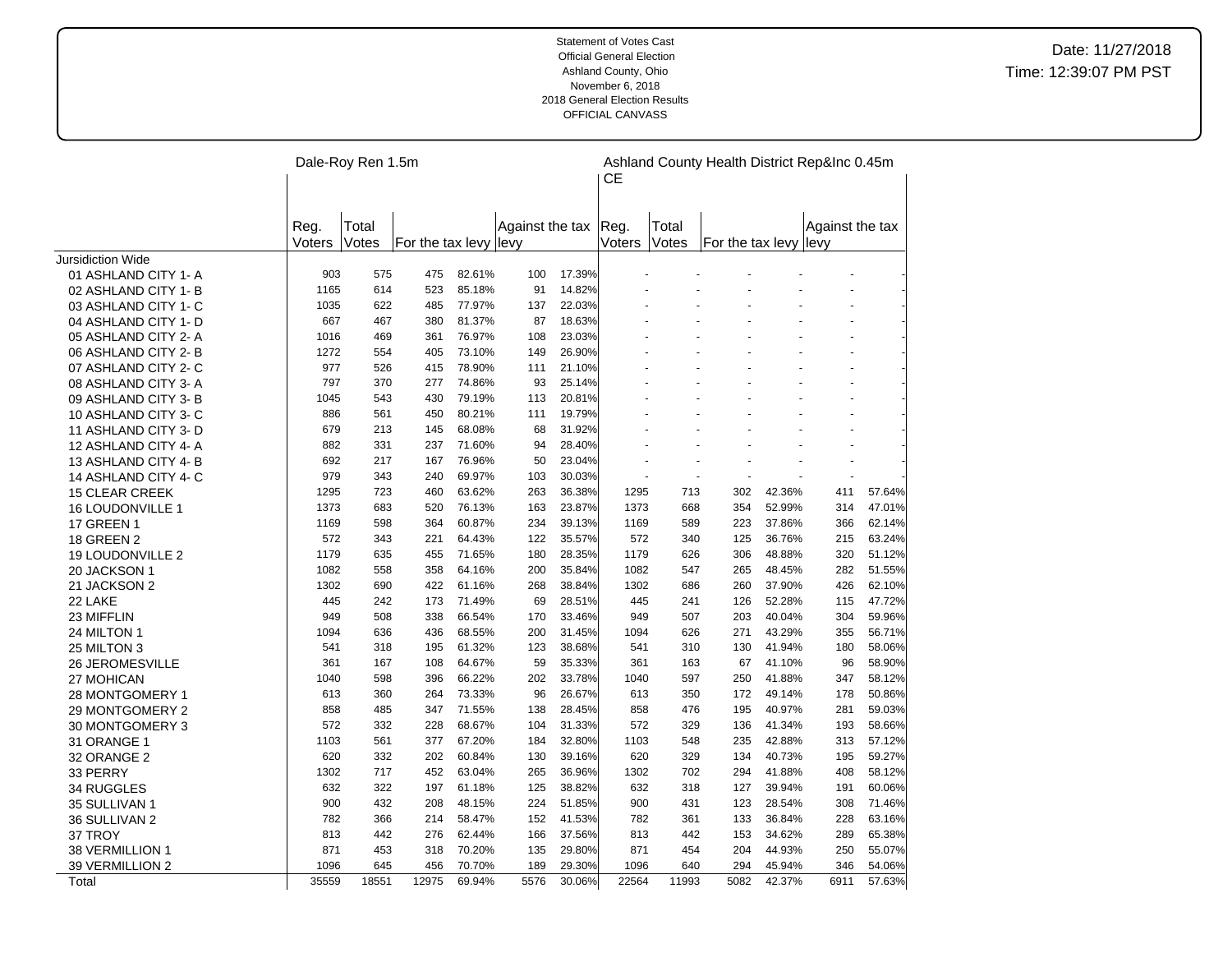|                       | Ashland City Charter Amendment Sect 50 |                |      |        |      |        |                |                | Casa Fiesta Sunday Sales |        |    |        |
|-----------------------|----------------------------------------|----------------|------|--------|------|--------|----------------|----------------|--------------------------|--------|----|--------|
|                       |                                        |                |      |        |      |        |                |                |                          |        |    |        |
|                       |                                        |                |      |        |      |        |                |                |                          |        |    |        |
|                       | Reg.<br>Voters                         | Total<br>Votes | Yes  | No     |      |        | Reg.<br>Voters | Total<br>Votes | Yes                      |        | No |        |
| Jursidiction Wide     |                                        |                |      |        |      |        |                |                |                          |        |    |        |
| 01 ASHLAND CITY 1- A  | 903                                    | 536            | 376  | 70.15% | 160  | 29.85% |                |                |                          |        |    |        |
| 02 ASHLAND CITY 1-B   | 1165                                   | 566            | 427  | 75.44% | 139  | 24.56% |                |                |                          |        |    |        |
| 03 ASHLAND CITY 1- C  | 1035                                   | 568            | 371  | 65.32% | 197  | 34.68% |                |                |                          |        |    |        |
| 04 ASHLAND CITY 1- D  | 667                                    | 431            | 321  | 74.48% | 110  | 25.52% |                |                |                          |        |    |        |
| 05 ASHLAND CITY 2-A   | 1016                                   | 442            | 275  | 62.22% | 167  | 37.78% |                |                |                          |        |    |        |
| 06 ASHLAND CITY 2- B  | 1272                                   | 512            | 311  | 60.74% | 201  | 39.26% |                |                |                          |        |    |        |
|                       | 977                                    | 477            | 322  | 67.51% | 155  | 32.49% |                |                |                          |        |    |        |
| 07 ASHLAND CITY 2-C   | 797                                    | 343            | 220  | 64.14% | 123  | 35.86% |                |                |                          |        |    |        |
| 08 ASHLAND CITY 3-A   |                                        |                |      |        |      |        |                |                |                          |        |    |        |
| 09 ASHLAND CITY 3-B   | 1045                                   | 494            | 321  | 64.98% | 173  | 35.02% |                |                |                          |        |    |        |
| 10 ASHLAND CITY 3-C   | 886                                    | 513            | 367  | 71.54% | 146  | 28.46% |                |                |                          |        |    |        |
| 11 ASHLAND CITY 3-D   | 679                                    | 210            | 106  | 50.48% | 104  | 49.52% | 679            | 215            | 150                      | 69.77% | 65 | 30.23% |
| 12 ASHLAND CITY 4-A   | 882                                    | 304            | 162  | 53.29% | 142  | 46.71% |                |                |                          |        |    |        |
| 13 ASHLAND CITY 4-B   | 692                                    | 206            | 116  | 56.31% | 90   | 43.69% |                |                |                          |        |    |        |
| 14 ASHLAND CITY 4-C   | 979                                    | 326            | 161  | 49.39% | 165  | 50.61% |                |                |                          |        |    |        |
| <b>15 CLEAR CREEK</b> |                                        |                |      |        |      |        |                |                |                          |        |    |        |
| 16 LOUDONVILLE 1      |                                        |                |      |        |      |        |                |                |                          |        |    |        |
| <b>17 GREEN 1</b>     |                                        |                |      |        |      |        |                |                |                          |        |    |        |
| <b>18 GREEN 2</b>     |                                        |                |      |        |      |        |                |                |                          |        |    |        |
| 19 LOUDONVILLE 2      |                                        |                |      |        |      |        |                |                |                          |        |    |        |
| 20 JACKSON 1          |                                        |                |      |        |      |        |                |                |                          |        |    |        |
| 21 JACKSON 2          |                                        |                |      |        |      |        |                |                |                          |        |    |        |
| 22 LAKE               |                                        |                |      |        |      |        |                |                |                          |        |    |        |
| 23 MIFFLIN            |                                        |                |      |        |      |        |                |                |                          |        |    |        |
| 24 MILTON 1           |                                        |                |      |        |      |        |                |                |                          |        |    |        |
| 25 MILTON 3           |                                        |                |      |        |      |        |                |                |                          |        |    |        |
| 26 JEROMESVILLE       |                                        |                |      |        |      |        |                |                |                          |        |    |        |
| 27 MOHICAN            |                                        |                |      |        |      |        |                |                |                          |        |    |        |
| 28 MONTGOMERY 1       |                                        |                |      |        |      |        |                |                |                          |        |    |        |
| 29 MONTGOMERY 2       |                                        |                |      |        |      |        |                |                |                          |        |    |        |
| 30 MONTGOMERY 3       |                                        |                |      |        |      |        |                |                |                          |        |    |        |
| 31 ORANGE 1           |                                        |                |      |        |      |        |                |                |                          |        |    |        |
| 32 ORANGE 2           |                                        |                |      |        |      |        |                |                |                          |        |    |        |
|                       |                                        |                |      |        |      |        |                |                |                          |        |    |        |
| 33 PERRY              |                                        |                |      |        |      |        |                |                |                          |        |    |        |
| 34 RUGGLES            |                                        |                |      |        |      |        |                |                |                          |        |    |        |
| 35 SULLIVAN 1         |                                        |                |      |        |      |        |                |                |                          |        |    |        |
| 36 SULLIVAN 2         |                                        |                |      |        |      |        |                |                |                          |        |    |        |
| 37 TROY               |                                        |                |      |        |      |        |                |                |                          |        |    |        |
| 38 VERMILLION 1       |                                        |                |      |        |      |        |                |                |                          |        |    |        |
| 39 VERMILLION 2       |                                        |                |      |        |      |        |                |                |                          |        |    |        |
| Total                 | 12995                                  | 5928           | 3856 | 65.05% | 2072 | 34.95% | 679            | 215            | 150                      | 69.77% | 65 | 30.23% |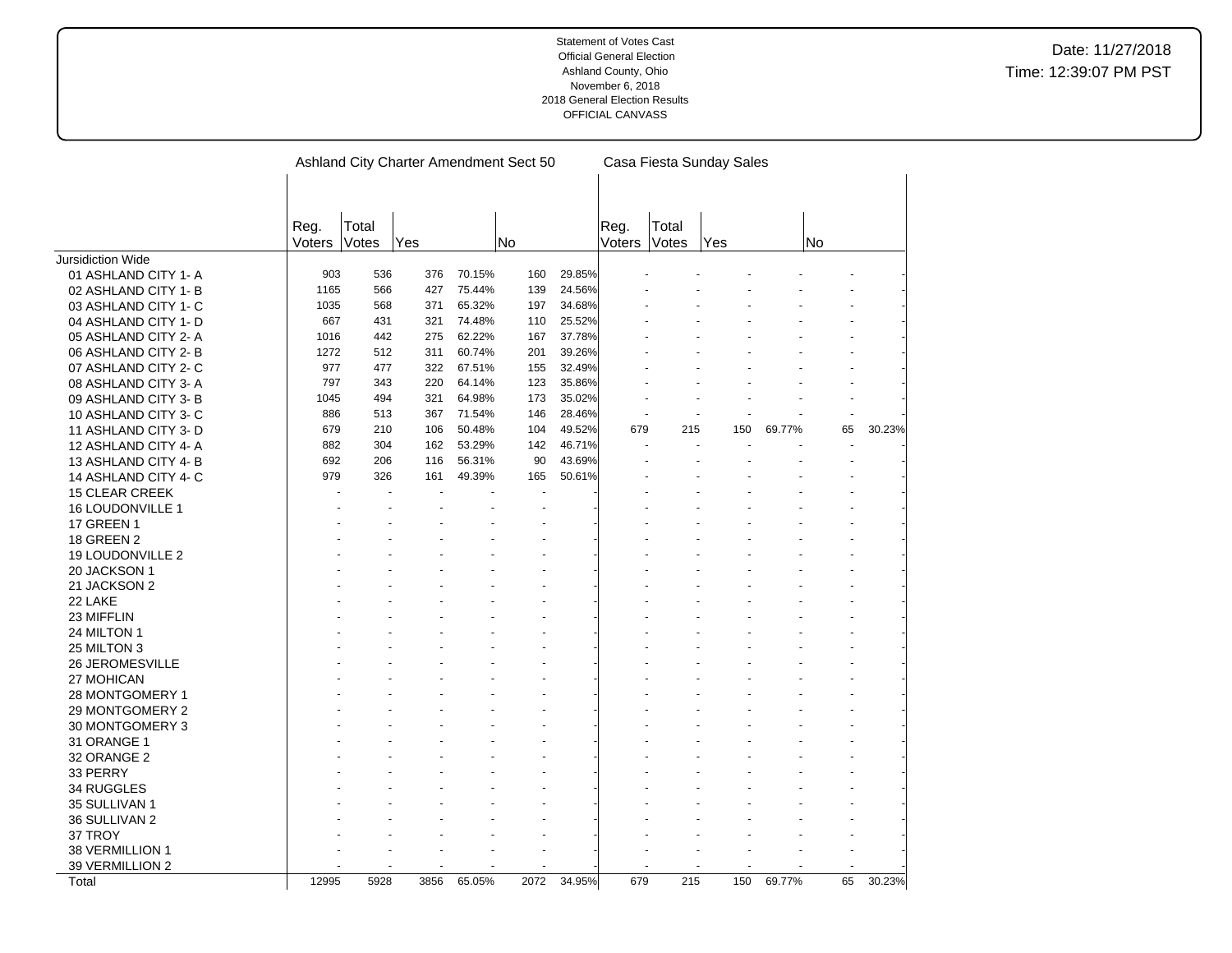|                       |                |                       | Bailey Lakes Village Add 5m RBs |        |                      |        |              |       | Jeromesville Village Ren 2m CE |        |                 |        |
|-----------------------|----------------|-----------------------|---------------------------------|--------|----------------------|--------|--------------|-------|--------------------------------|--------|-----------------|--------|
|                       |                |                       |                                 |        |                      |        |              |       |                                |        |                 |        |
|                       | Reg.<br>Voters | Total<br><b>Votes</b> | For the tax levy levy           |        | Against the tax Reg. |        | Voters Votes | Total | For the tax levy levy          |        | Against the tax |        |
| Jursidiction Wide     |                |                       |                                 |        |                      |        |              |       |                                |        |                 |        |
| 01 ASHLAND CITY 1- A  |                |                       |                                 |        |                      |        |              |       |                                |        |                 |        |
| 02 ASHLAND CITY 1- B  |                |                       |                                 |        |                      |        |              |       |                                |        |                 |        |
| 03 ASHLAND CITY 1- C  |                |                       |                                 |        |                      |        |              |       |                                |        |                 |        |
| 04 ASHLAND CITY 1- D  |                |                       |                                 |        |                      |        |              |       |                                |        |                 |        |
| 05 ASHLAND CITY 2- A  |                |                       |                                 |        |                      |        |              |       |                                |        |                 |        |
| 06 ASHLAND CITY 2-B   |                |                       |                                 |        |                      |        |              |       |                                |        |                 |        |
| 07 ASHLAND CITY 2- C  |                |                       |                                 |        |                      |        |              |       |                                |        |                 |        |
| 08 ASHLAND CITY 3-A   |                |                       |                                 |        |                      |        |              |       |                                |        |                 |        |
| 09 ASHLAND CITY 3-B   |                |                       |                                 |        |                      |        |              |       |                                |        |                 |        |
| 10 ASHLAND CITY 3-C   |                |                       |                                 |        |                      |        |              |       |                                |        |                 |        |
| 11 ASHLAND CITY 3- D  |                |                       |                                 |        |                      |        |              |       |                                |        |                 |        |
| 12 ASHLAND CITY 4-A   |                |                       |                                 |        |                      |        |              |       |                                |        |                 |        |
| 13 ASHLAND CITY 4-B   |                |                       |                                 |        |                      |        |              |       |                                |        |                 |        |
| 14 ASHLAND CITY 4- C  |                |                       |                                 |        |                      |        |              |       |                                |        |                 |        |
| <b>15 CLEAR CREEK</b> | 253            | 145                   | 73                              | 50.34% | 72                   | 49.66% |              |       |                                |        |                 |        |
| 16 LOUDONVILLE 1      |                |                       |                                 |        |                      |        |              |       |                                |        |                 |        |
| 17 GREEN 1            |                |                       |                                 |        |                      |        |              |       |                                |        |                 |        |
| 18 GREEN 2            |                |                       |                                 |        |                      |        |              |       |                                |        |                 |        |
| 19 LOUDONVILLE 2      |                |                       |                                 |        |                      |        |              |       |                                |        |                 |        |
| 20 JACKSON 1          |                |                       |                                 |        |                      |        |              |       |                                |        |                 |        |
| 21 JACKSON 2          |                |                       |                                 |        |                      |        |              |       |                                |        |                 |        |
| 22 LAKE               |                |                       |                                 |        |                      |        |              |       |                                |        |                 |        |
|                       |                |                       |                                 |        |                      |        |              |       |                                |        |                 |        |
| 23 MIFFLIN            |                |                       |                                 |        |                      |        |              |       |                                |        |                 |        |
| 24 MILTON 1           |                |                       |                                 |        |                      |        |              |       |                                |        |                 |        |
| 25 MILTON 3           |                |                       |                                 |        |                      |        | 361          | 168   |                                | 69.64% | 51              | 30.36% |
| 26 JEROMESVILLE       |                |                       |                                 |        |                      |        |              |       | 117                            |        |                 |        |
| 27 MOHICAN            |                |                       |                                 |        |                      |        |              |       |                                |        |                 |        |
| 28 MONTGOMERY 1       |                |                       |                                 |        |                      |        |              |       |                                |        |                 |        |
| 29 MONTGOMERY 2       |                |                       |                                 |        |                      |        |              |       |                                |        |                 |        |
| 30 MONTGOMERY 3       |                |                       |                                 |        |                      |        |              |       |                                |        |                 |        |
| 31 ORANGE 1           |                |                       |                                 |        |                      |        |              |       |                                |        |                 |        |
| 32 ORANGE 2           |                |                       |                                 |        |                      |        |              |       |                                |        |                 |        |
| 33 PERRY              |                |                       |                                 |        |                      |        |              |       |                                |        |                 |        |
| 34 RUGGLES            |                |                       |                                 |        |                      |        |              |       |                                |        |                 |        |
| 35 SULLIVAN 1         |                |                       |                                 |        |                      |        |              |       |                                |        |                 |        |
| 36 SULLIVAN 2         |                |                       |                                 |        |                      |        |              |       |                                |        |                 |        |
| 37 TROY               |                |                       |                                 |        |                      |        |              |       |                                |        |                 |        |
| 38 VERMILLION 1       |                |                       |                                 |        |                      |        |              |       |                                |        |                 |        |
| 39 VERMILLION 2       |                |                       |                                 |        |                      |        |              |       |                                |        |                 |        |
| Total                 | 253            | $\frac{145}{145}$     | 73                              | 50.34% | $\overline{72}$      | 49.66% | 361          | 168   | 117                            | 69.64% | 51              | 30.36% |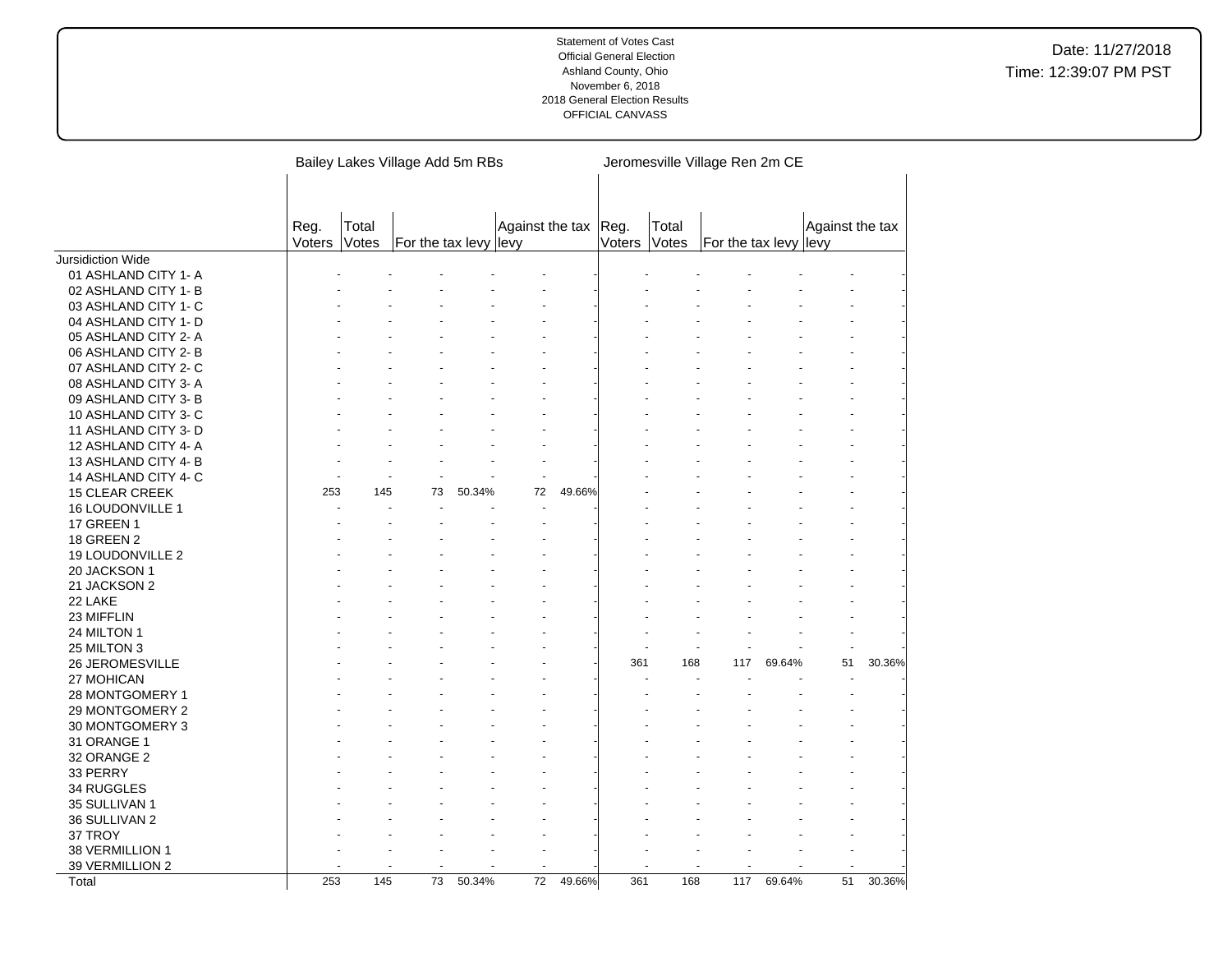|                       |                |                | Jeromesville Village Ren 1.3m CE |        |                 |        |                | Jeromesville Market Wine & Mix Bev Sales |     |        |    |        |
|-----------------------|----------------|----------------|----------------------------------|--------|-----------------|--------|----------------|------------------------------------------|-----|--------|----|--------|
|                       | Reg.<br>Voters | Total<br>Votes | For the tax levy levy            |        | Against the tax |        | Reg.<br>Voters | Total<br>Votes                           | Yes |        | No |        |
| Jursidiction Wide     |                |                |                                  |        |                 |        |                |                                          |     |        |    |        |
| 01 ASHLAND CITY 1- A  |                |                |                                  |        |                 |        |                |                                          |     |        |    |        |
| 02 ASHLAND CITY 1-B   |                |                |                                  |        |                 |        |                |                                          |     |        |    |        |
| 03 ASHLAND CITY 1- C  |                |                |                                  |        |                 |        |                |                                          |     |        |    |        |
| 04 ASHLAND CITY 1- D  |                |                |                                  |        |                 |        |                |                                          |     |        |    |        |
| 05 ASHLAND CITY 2- A  |                |                |                                  |        |                 |        |                |                                          |     |        |    |        |
| 06 ASHLAND CITY 2-B   |                |                |                                  |        |                 |        |                |                                          |     |        |    |        |
| 07 ASHLAND CITY 2-C   |                |                |                                  |        |                 |        |                |                                          |     |        |    |        |
| 08 ASHLAND CITY 3-A   |                |                |                                  |        |                 |        |                |                                          |     |        |    |        |
| 09 ASHLAND CITY 3-B   |                |                |                                  |        |                 |        |                |                                          |     |        |    |        |
| 10 ASHLAND CITY 3-C   |                |                |                                  |        |                 |        |                |                                          |     |        |    |        |
| 11 ASHLAND CITY 3-D   |                |                |                                  |        |                 |        |                |                                          |     |        |    |        |
| 12 ASHLAND CITY 4- A  |                |                |                                  |        |                 |        |                |                                          |     |        |    |        |
| 13 ASHLAND CITY 4-B   |                |                |                                  |        |                 |        |                |                                          |     |        |    |        |
| 14 ASHLAND CITY 4-C   |                |                |                                  |        |                 |        |                |                                          |     |        |    |        |
| <b>15 CLEAR CREEK</b> |                |                |                                  |        |                 |        |                |                                          |     |        |    |        |
| 16 LOUDONVILLE 1      |                |                |                                  |        |                 |        |                |                                          |     |        |    |        |
| <b>17 GREEN 1</b>     |                |                |                                  |        |                 |        |                |                                          |     |        |    |        |
| <b>18 GREEN 2</b>     |                |                |                                  |        |                 |        |                |                                          |     |        |    |        |
| 19 LOUDONVILLE 2      |                |                |                                  |        |                 |        |                |                                          |     |        |    |        |
| 20 JACKSON 1          |                |                |                                  |        |                 |        |                |                                          |     |        |    |        |
| 21 JACKSON 2          |                |                |                                  |        |                 |        |                |                                          |     |        |    |        |
| 22 LAKE               |                |                |                                  |        |                 |        |                |                                          |     |        |    |        |
| 23 MIFFLIN            |                |                |                                  |        |                 |        |                |                                          |     |        |    |        |
| 24 MILTON 1           |                |                |                                  |        |                 |        |                |                                          |     |        |    |        |
| 25 MILTON 3           |                |                |                                  |        |                 |        |                |                                          |     |        |    |        |
| 26 JEROMESVILLE       | 361            | 163            | 116                              | 71.17% | 47              | 28.83% | 361            | 171                                      | 116 | 67.84% | 55 | 32.16% |
| 27 MOHICAN            |                |                |                                  |        |                 |        |                |                                          |     |        |    |        |
| 28 MONTGOMERY 1       |                |                |                                  |        |                 |        |                |                                          |     |        |    |        |
| 29 MONTGOMERY 2       |                |                |                                  |        |                 |        |                |                                          |     |        |    |        |
| 30 MONTGOMERY 3       |                |                |                                  |        |                 |        |                |                                          |     |        |    |        |
| 31 ORANGE 1           |                |                |                                  |        |                 |        |                |                                          |     |        |    |        |
| 32 ORANGE 2           |                |                |                                  |        |                 |        |                |                                          |     |        |    |        |
| 33 PERRY              |                |                |                                  |        |                 |        |                |                                          |     |        |    |        |
| 34 RUGGLES            |                |                |                                  |        |                 |        |                |                                          |     |        |    |        |
| 35 SULLIVAN 1         |                |                |                                  |        |                 |        |                |                                          |     |        |    |        |
| 36 SULLIVAN 2         |                |                |                                  |        |                 |        |                |                                          |     |        |    |        |
| 37 TROY               |                |                |                                  |        |                 |        |                |                                          |     |        |    |        |
| 38 VERMILLION 1       |                |                |                                  |        |                 |        |                |                                          |     |        |    |        |
| 39 VERMILLION 2       |                |                |                                  |        |                 |        |                |                                          |     |        |    |        |
| Total                 | 361            | 163            | 116                              | 71.17% | 47              | 28.83% | 361            | 171                                      | 116 | 67.84% | 55 | 32.16% |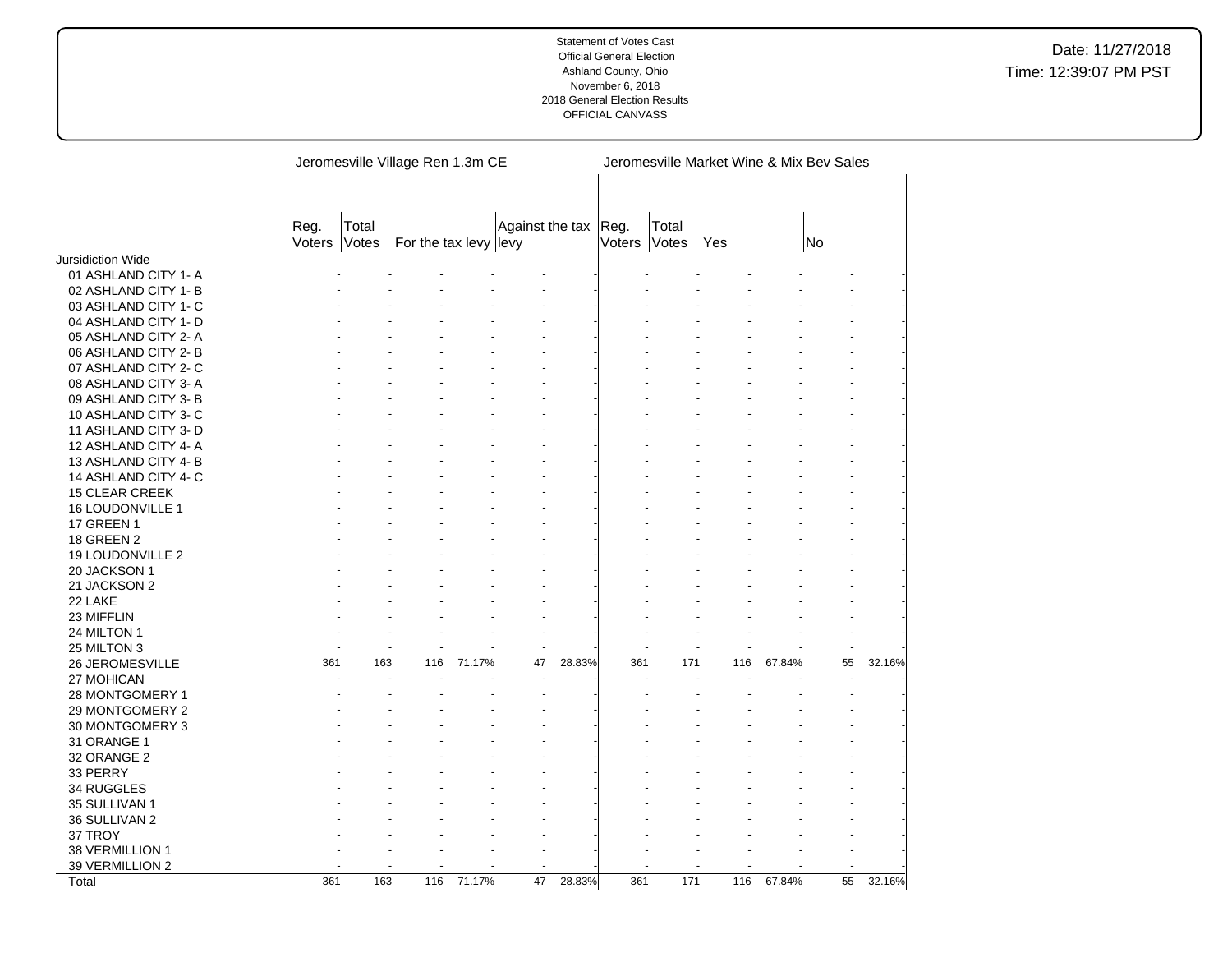|                       |                |                | Jeromesville Market Sunday Sales |        |                |        |                |                | Loudonville Village Ren 4.5m CE |        |                 |        |
|-----------------------|----------------|----------------|----------------------------------|--------|----------------|--------|----------------|----------------|---------------------------------|--------|-----------------|--------|
|                       | Reg.<br>Voters | Total<br>Votes | Yes                              |        | No             |        | Reg.<br>Voters | Total<br>Votes | For the tax levy levy           |        | Against the tax |        |
| Jursidiction Wide     |                |                |                                  |        |                |        |                |                |                                 |        |                 |        |
| 01 ASHLAND CITY 1- A  |                |                |                                  |        |                |        |                |                |                                 |        |                 |        |
| 02 ASHLAND CITY 1-B   |                |                |                                  |        |                |        |                |                |                                 |        |                 |        |
| 03 ASHLAND CITY 1- C  |                |                |                                  |        |                |        |                |                |                                 |        |                 |        |
| 04 ASHLAND CITY 1- D  |                |                |                                  |        |                |        |                |                |                                 |        |                 |        |
| 05 ASHLAND CITY 2-A   |                |                |                                  |        |                |        |                |                |                                 |        |                 |        |
| 06 ASHLAND CITY 2-B   |                |                |                                  |        |                |        |                |                |                                 |        |                 |        |
| 07 ASHLAND CITY 2- C  |                |                |                                  |        |                |        |                |                |                                 |        |                 |        |
| 08 ASHLAND CITY 3-A   |                |                |                                  |        |                |        |                |                |                                 |        |                 |        |
| 09 ASHLAND CITY 3-B   |                |                |                                  |        |                |        |                |                |                                 |        |                 |        |
| 10 ASHLAND CITY 3-C   |                |                |                                  |        |                |        |                |                |                                 |        |                 |        |
| 11 ASHLAND CITY 3- D  |                |                |                                  |        |                |        |                |                |                                 |        |                 |        |
| 12 ASHLAND CITY 4-A   |                |                |                                  |        |                |        |                |                |                                 |        |                 |        |
| 13 ASHLAND CITY 4-B   |                |                |                                  |        |                |        |                |                |                                 |        |                 |        |
| 14 ASHLAND CITY 4-C   |                |                |                                  |        |                |        |                |                |                                 |        |                 |        |
| <b>15 CLEAR CREEK</b> |                |                |                                  |        |                |        |                |                |                                 |        |                 |        |
| 16 LOUDONVILLE 1      |                |                |                                  |        |                |        | 1373           | 694            | 489                             | 70.46% | 205             | 29.54% |
| <b>17 GREEN 1</b>     |                |                |                                  |        |                |        |                |                |                                 |        |                 |        |
| <b>18 GREEN 2</b>     |                |                |                                  |        |                |        | $\overline{a}$ |                |                                 |        | ÷.              |        |
| 19 LOUDONVILLE 2      |                |                |                                  |        |                |        | 547            | 272            | 194                             | 71.32% | 78              | 28.68% |
| 20 JACKSON 1          |                |                |                                  |        |                |        |                |                |                                 |        |                 |        |
| 21 JACKSON 2          |                |                |                                  |        |                |        |                |                |                                 |        |                 |        |
| 22 LAKE               |                |                |                                  |        |                |        |                |                |                                 |        |                 |        |
| 23 MIFFLIN            |                |                |                                  |        |                |        |                |                |                                 |        |                 |        |
| 24 MILTON 1           |                |                |                                  |        |                |        |                |                |                                 |        |                 |        |
| 25 MILTON 3           |                |                |                                  |        | $\overline{a}$ |        |                |                |                                 |        |                 |        |
| 26 JEROMESVILLE       | 361            | 171            | 103                              | 60.23% | 68             | 39.77% |                |                |                                 |        |                 |        |
| 27 MOHICAN            |                |                |                                  |        |                |        |                |                |                                 |        |                 |        |
| 28 MONTGOMERY 1       |                |                |                                  |        |                |        |                |                |                                 |        |                 |        |
| 29 MONTGOMERY 2       |                |                |                                  |        |                |        |                |                |                                 |        |                 |        |
| 30 MONTGOMERY 3       |                |                |                                  |        |                |        |                |                |                                 |        |                 |        |
| 31 ORANGE 1           |                |                |                                  |        |                |        |                |                |                                 |        |                 |        |
| 32 ORANGE 2           |                |                |                                  |        |                |        |                |                |                                 |        |                 |        |
| 33 PERRY              |                |                |                                  |        |                |        |                |                |                                 |        |                 |        |
| 34 RUGGLES            |                |                |                                  |        |                |        |                |                |                                 |        |                 |        |
| 35 SULLIVAN 1         |                |                |                                  |        |                |        |                |                |                                 |        |                 |        |
| 36 SULLIVAN 2         |                |                |                                  |        |                |        |                |                |                                 |        |                 |        |
| 37 TROY               |                |                |                                  |        |                |        |                |                |                                 |        |                 |        |
| 38 VERMILLION 1       |                |                |                                  |        |                |        |                |                |                                 |        |                 |        |
| 39 VERMILLION 2       |                |                |                                  |        |                |        |                |                |                                 |        |                 |        |
| Total                 | 361            | 171            | 103                              | 60.23% | 68             | 39.77% | 1920           | 966            | 683                             | 70.70% | 283             | 29.30% |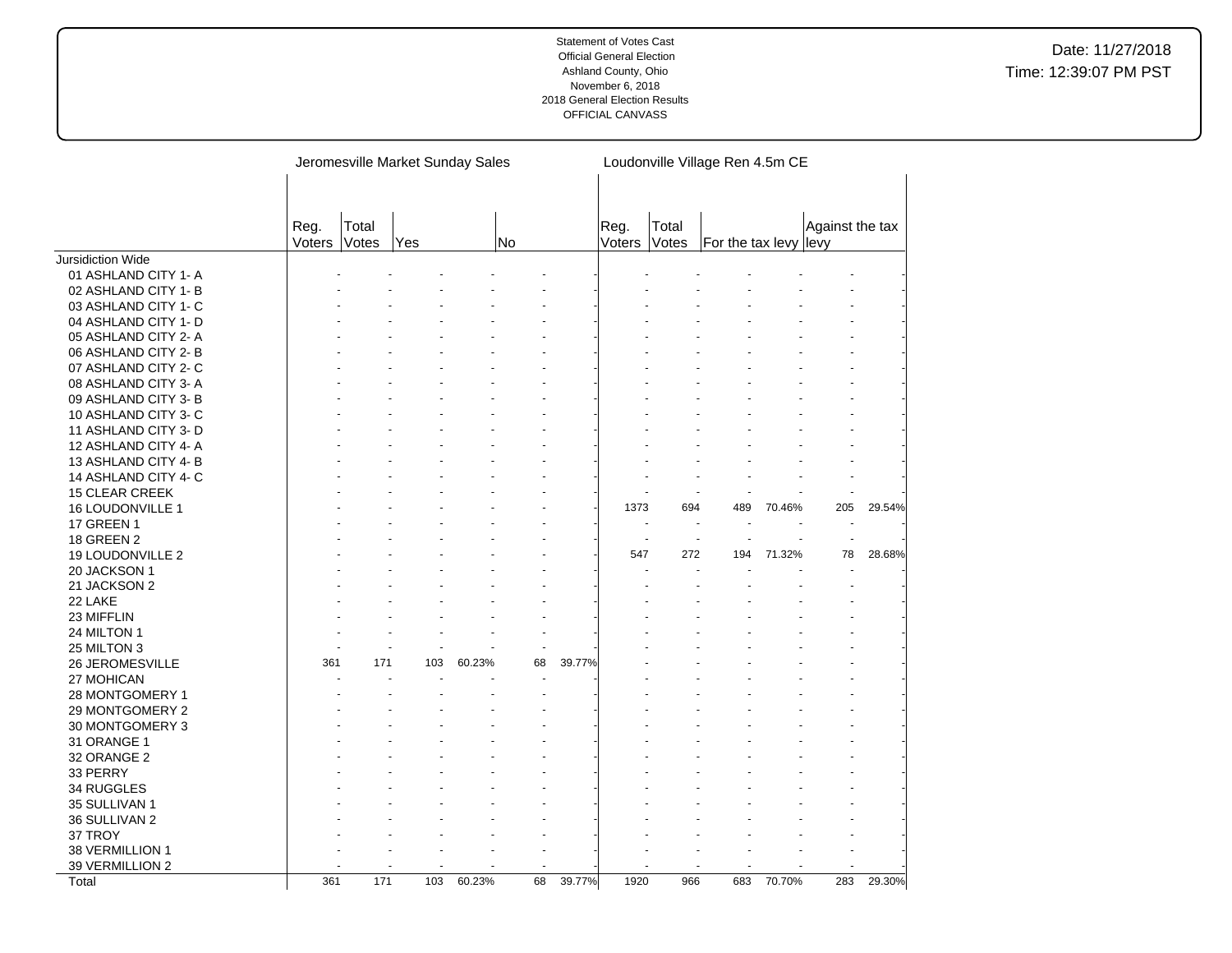|                               |        |       | Loudonville Village Ren 3.5m FP |        |                 |        |        |       | Savannah Village Ren 3.9m CE |        |                 |        |
|-------------------------------|--------|-------|---------------------------------|--------|-----------------|--------|--------|-------|------------------------------|--------|-----------------|--------|
|                               |        |       |                                 |        |                 |        |        |       |                              |        |                 |        |
|                               |        |       |                                 |        |                 |        |        |       |                              |        |                 |        |
|                               | Reg.   | Total |                                 |        | Against the tax |        | Reg.   | Total |                              |        | Against the tax |        |
|                               | Voters | Votes | For the tax levy levy           |        |                 |        | Voters | Votes | For the tax levy levy        |        |                 |        |
| Jursidiction Wide             |        |       |                                 |        |                 |        |        |       |                              |        |                 |        |
| 01 ASHLAND CITY 1-A           |        |       |                                 |        |                 |        |        |       |                              |        |                 |        |
| 02 ASHLAND CITY 1-B           |        |       |                                 |        |                 |        |        |       |                              |        |                 |        |
| 03 ASHLAND CITY 1- C          |        |       |                                 |        |                 |        |        |       |                              |        |                 |        |
| 04 ASHLAND CITY 1- D          |        |       |                                 |        |                 |        |        |       |                              |        |                 |        |
| 05 ASHLAND CITY 2-A           |        |       |                                 |        |                 |        |        |       |                              |        |                 |        |
| 06 ASHLAND CITY 2-B           |        |       |                                 |        |                 |        |        |       |                              |        |                 |        |
| 07 ASHLAND CITY 2- C          |        |       |                                 |        |                 |        |        |       |                              |        |                 |        |
| 08 ASHLAND CITY 3- A          |        |       |                                 |        |                 |        |        |       |                              |        |                 |        |
| 09 ASHLAND CITY 3-B           |        |       |                                 |        |                 |        |        |       |                              |        |                 |        |
| 10 ASHLAND CITY 3-C           |        |       |                                 |        |                 |        |        |       |                              |        |                 |        |
| 11 ASHLAND CITY 3-D           |        |       |                                 |        |                 |        |        |       |                              |        |                 |        |
| 12 ASHLAND CITY 4-A           |        |       |                                 |        |                 |        |        |       |                              |        |                 |        |
| 13 ASHLAND CITY 4-B           |        |       |                                 |        |                 |        |        |       |                              |        |                 |        |
| 14 ASHLAND CITY 4-C           |        |       |                                 |        |                 |        |        |       |                              |        |                 |        |
| <b>15 CLEAR CREEK</b>         |        |       |                                 |        |                 |        | 251    | 128   | 87                           | 67.97% | 41              | 32.03% |
| 16 LOUDONVILLE 1              | 1373   | 697   | 563                             | 80.77% | 134             | 19.23% |        |       |                              |        |                 |        |
| <b>17 GREEN 1</b>             |        | ÷.    |                                 |        |                 |        |        |       |                              |        |                 |        |
| <b>18 GREEN 2</b>             |        |       |                                 |        |                 |        |        |       |                              |        |                 |        |
| 19 LOUDONVILLE 2              | 547    | 271   | 217                             | 80.07% | 54              | 19.93% |        |       |                              |        |                 |        |
| 20 JACKSON 1                  |        |       |                                 |        |                 |        |        |       |                              |        |                 |        |
| 21 JACKSON 2                  |        |       |                                 |        |                 |        |        |       |                              |        |                 |        |
| 22 LAKE                       |        |       |                                 |        |                 |        |        |       |                              |        |                 |        |
| 23 MIFFLIN                    |        |       |                                 |        |                 |        |        |       |                              |        |                 |        |
| 24 MILTON 1                   |        |       |                                 |        |                 |        |        |       |                              |        |                 |        |
| 25 MILTON 3                   |        |       |                                 |        |                 |        |        |       |                              |        |                 |        |
| 26 JEROMESVILLE<br>27 MOHICAN |        |       |                                 |        |                 |        |        |       |                              |        |                 |        |
| 28 MONTGOMERY 1               |        |       |                                 |        |                 |        |        |       |                              |        |                 |        |
| 29 MONTGOMERY 2               |        |       |                                 |        |                 |        |        |       |                              |        |                 |        |
| 30 MONTGOMERY 3               |        |       |                                 |        |                 |        |        |       |                              |        |                 |        |
| 31 ORANGE 1                   |        |       |                                 |        |                 |        |        |       |                              |        |                 |        |
| 32 ORANGE 2                   |        |       |                                 |        |                 |        |        |       |                              |        |                 |        |
| 33 PERRY                      |        |       |                                 |        |                 |        |        |       |                              |        |                 |        |
| 34 RUGGLES                    |        |       |                                 |        |                 |        |        |       |                              |        |                 |        |
| 35 SULLIVAN 1                 |        |       |                                 |        |                 |        |        |       |                              |        |                 |        |
| 36 SULLIVAN 2                 |        |       |                                 |        |                 |        |        |       |                              |        |                 |        |
| 37 TROY                       |        |       |                                 |        |                 |        |        |       |                              |        |                 |        |
| 38 VERMILLION 1               |        |       |                                 |        |                 |        |        |       |                              |        |                 |        |
| 39 VERMILLION 2               |        |       |                                 |        |                 |        |        |       |                              |        |                 |        |
| Total                         | 1920   | 968   | 780                             | 80.58% | 188             | 19.42% | 251    | 128   | 87                           | 67.97% | 41              | 32.03% |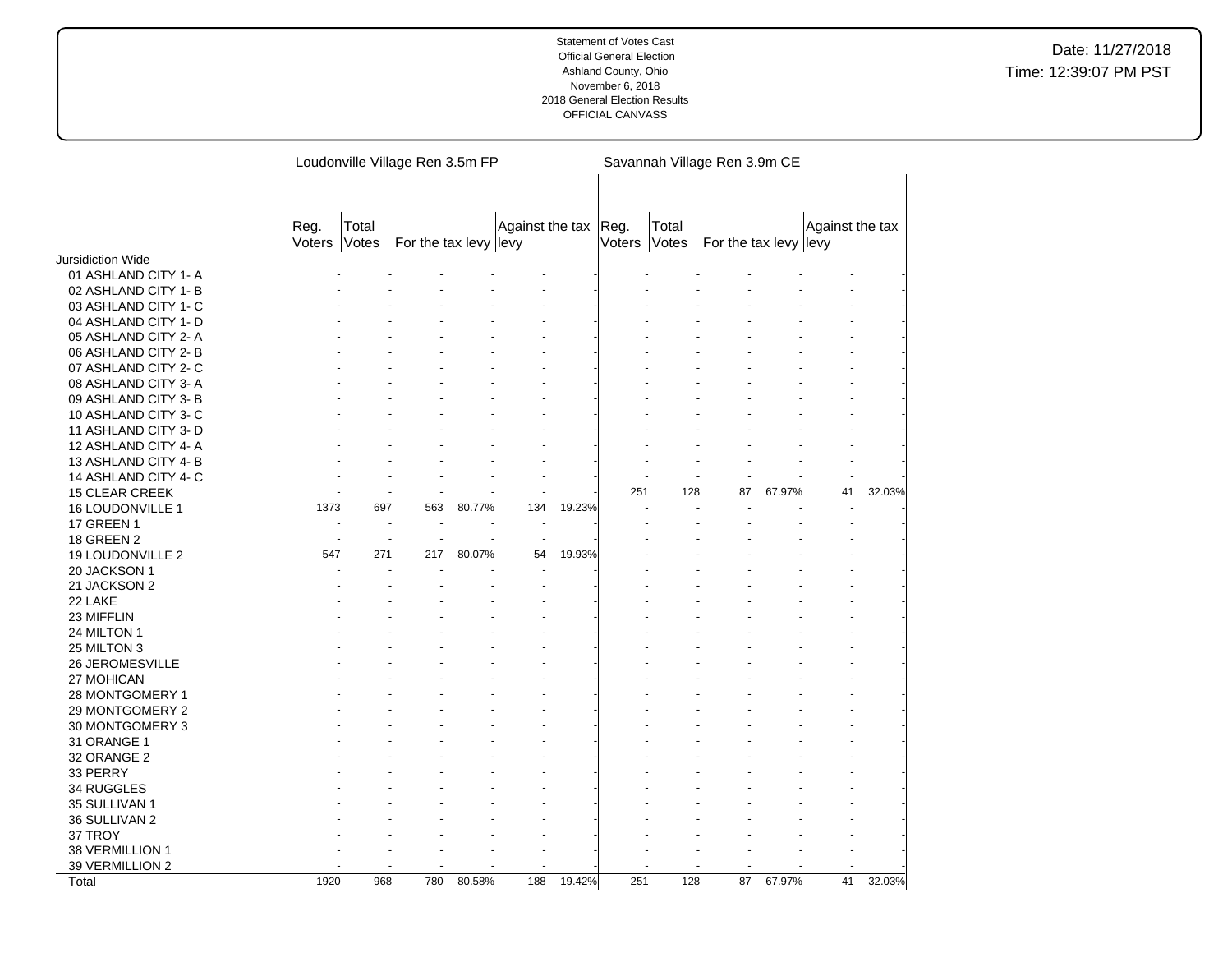|                       |                |                | Green Township Ren 0.4m Cem |        |                      |        |        |                | Green Township Add 0.3m Cem |        |                 |        |
|-----------------------|----------------|----------------|-----------------------------|--------|----------------------|--------|--------|----------------|-----------------------------|--------|-----------------|--------|
|                       |                |                |                             |        |                      |        |        |                |                             |        |                 |        |
|                       | Reg.<br>Voters | Total<br>Votes | For the tax levy levy       |        | Against the tax Reg. |        | Voters | Total<br>Votes | For the tax levy levy       |        | Against the tax |        |
| Jursidiction Wide     |                |                |                             |        |                      |        |        |                |                             |        |                 |        |
| 01 ASHLAND CITY 1- A  |                |                |                             |        |                      |        |        |                |                             |        |                 |        |
| 02 ASHLAND CITY 1- B  |                |                |                             |        |                      |        |        |                |                             |        |                 |        |
| 03 ASHLAND CITY 1- C  |                |                |                             |        |                      |        |        |                |                             |        |                 |        |
| 04 ASHLAND CITY 1- D  |                |                |                             |        |                      |        |        |                |                             |        |                 |        |
| 05 ASHLAND CITY 2-A   |                |                |                             |        |                      |        |        |                |                             |        |                 |        |
| 06 ASHLAND CITY 2-B   |                |                |                             |        |                      |        |        |                |                             |        |                 |        |
| 07 ASHLAND CITY 2- C  |                |                |                             |        |                      |        |        |                |                             |        |                 |        |
| 08 ASHLAND CITY 3-A   |                |                |                             |        |                      |        |        |                |                             |        |                 |        |
| 09 ASHLAND CITY 3-B   |                |                |                             |        |                      |        |        |                |                             |        |                 |        |
| 10 ASHLAND CITY 3-C   |                |                |                             |        |                      |        |        |                |                             |        |                 |        |
| 11 ASHLAND CITY 3-D   |                |                |                             |        |                      |        |        |                |                             |        |                 |        |
| 12 ASHLAND CITY 4-A   |                |                |                             |        |                      |        |        |                |                             |        |                 |        |
| 13 ASHLAND CITY 4-B   |                |                |                             |        |                      |        |        |                |                             |        |                 |        |
| 14 ASHLAND CITY 4- C  |                |                |                             |        |                      |        |        |                |                             |        |                 |        |
| <b>15 CLEAR CREEK</b> |                |                |                             |        |                      |        |        |                |                             |        |                 |        |
| 16 LOUDONVILLE 1      |                |                |                             |        |                      |        |        |                |                             |        |                 |        |
| <b>17 GREEN 1</b>     | 1169           | 602            | 394                         | 65.45% | 208                  | 34.55% | 1169   | 595            | 254                         | 42.69% | 341             | 57.31% |
| <b>18 GREEN 2</b>     | 572            | 344            | 227                         | 65.99% | 117                  | 34.01% | 572    | 339            | 124                         | 36.58% | 215             | 63.42% |
| 19 LOUDONVILLE 2      |                |                |                             |        |                      |        |        |                |                             |        |                 |        |
| 20 JACKSON 1          |                |                |                             |        |                      |        |        |                |                             |        |                 |        |
| 21 JACKSON 2          |                |                |                             |        |                      |        |        |                |                             |        |                 |        |
| 22 LAKE               |                |                |                             |        |                      |        |        |                |                             |        |                 |        |
|                       |                |                |                             |        |                      |        |        |                |                             |        |                 |        |
| 23 MIFFLIN            |                |                |                             |        |                      |        |        |                |                             |        |                 |        |
| 24 MILTON 1           |                |                |                             |        |                      |        |        |                |                             |        |                 |        |
| 25 MILTON 3           |                |                |                             |        |                      |        |        |                |                             |        |                 |        |
| 26 JEROMESVILLE       |                |                |                             |        |                      |        |        |                |                             |        |                 |        |
| 27 MOHICAN            |                |                |                             |        |                      |        |        |                |                             |        |                 |        |
| 28 MONTGOMERY 1       |                |                |                             |        |                      |        |        |                |                             |        |                 |        |
| 29 MONTGOMERY 2       |                |                |                             |        |                      |        |        |                |                             |        |                 |        |
| 30 MONTGOMERY 3       |                |                |                             |        |                      |        |        |                |                             |        |                 |        |
| 31 ORANGE 1           |                |                |                             |        |                      |        |        |                |                             |        |                 |        |
| 32 ORANGE 2           |                |                |                             |        |                      |        |        |                |                             |        |                 |        |
| 33 PERRY              |                |                |                             |        |                      |        |        |                |                             |        |                 |        |
| 34 RUGGLES            |                |                |                             |        |                      |        |        |                |                             |        |                 |        |
| 35 SULLIVAN 1         |                |                |                             |        |                      |        |        |                |                             |        |                 |        |
| 36 SULLIVAN 2         |                |                |                             |        |                      |        |        |                |                             |        |                 |        |
| 37 TROY               |                |                |                             |        |                      |        |        |                |                             |        |                 |        |
| 38 VERMILLION 1       |                |                |                             |        |                      |        |        |                |                             |        |                 |        |
| 39 VERMILLION 2       |                |                |                             |        |                      |        |        |                |                             |        |                 |        |
| Total                 | 1741           | 946            | 621                         | 65.64% | 325                  | 34.36% | 1741   | 934            | 378                         | 40.47% | 556             | 59.53% |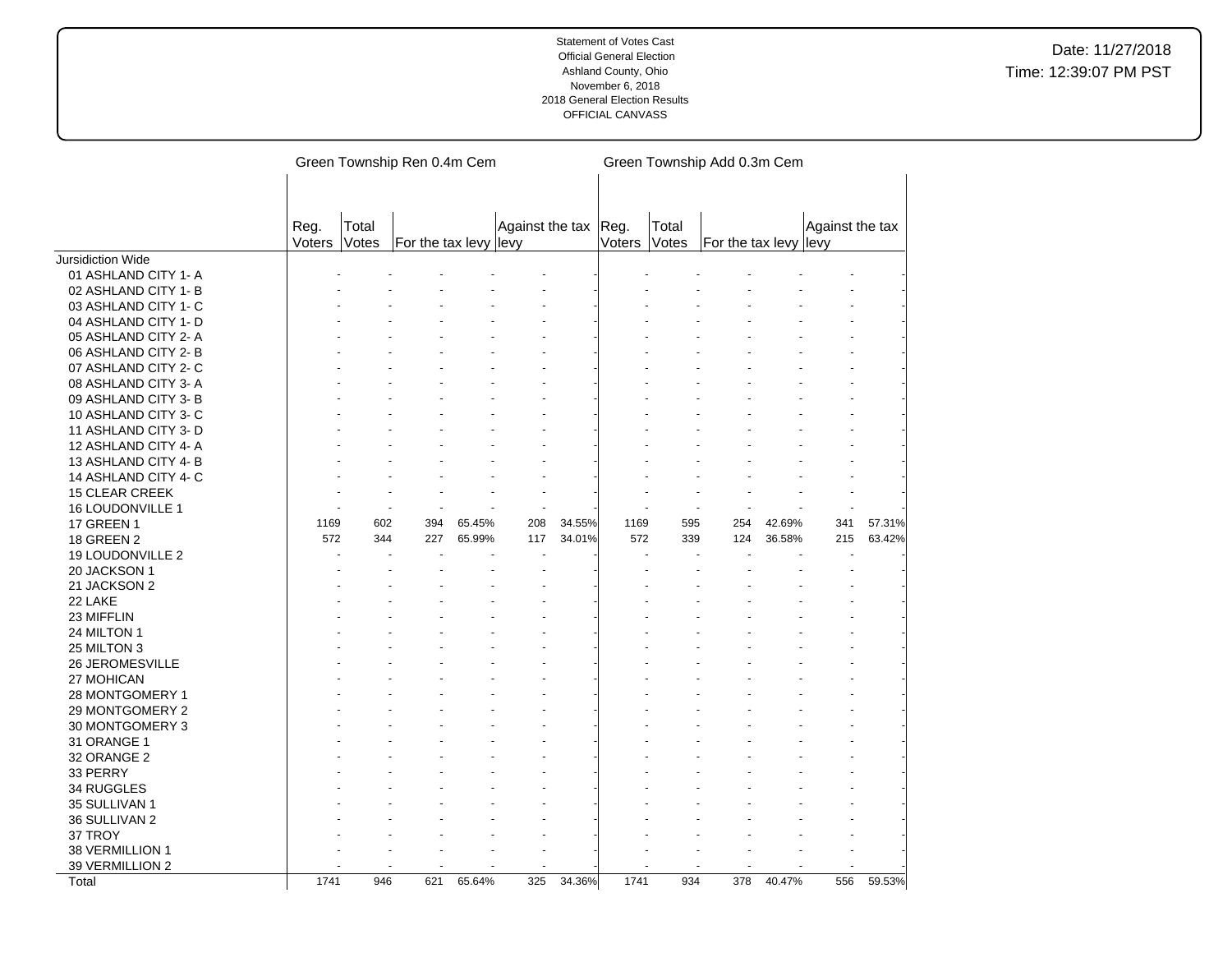|                        |                |                | Mifflin Township Ren 1.25m FP |        |                      |        |              | Mifflin Township Repl 2m RBs |                       |        |                 |        |
|------------------------|----------------|----------------|-------------------------------|--------|----------------------|--------|--------------|------------------------------|-----------------------|--------|-----------------|--------|
|                        | Reg.<br>Voters | Total<br>Votes | For the tax levy levy         |        | Against the tax Reg. |        | Voters Votes | Total                        | For the tax levy levy |        | Against the tax |        |
| Jursidiction Wide      |                |                |                               |        |                      |        |              |                              |                       |        |                 |        |
| 01 ASHLAND CITY 1- A   |                |                |                               |        |                      |        |              |                              |                       |        |                 |        |
| 02 ASHLAND CITY 1-B    |                |                |                               |        |                      |        |              |                              |                       |        |                 |        |
| 03 ASHLAND CITY 1- C   |                |                |                               |        |                      |        |              |                              |                       |        |                 |        |
| 04 ASHLAND CITY 1- D   |                |                |                               |        |                      |        |              |                              |                       |        |                 |        |
| 05 ASHLAND CITY 2-A    |                |                |                               |        |                      |        |              |                              |                       |        |                 |        |
| 06 ASHLAND CITY 2-B    |                |                |                               |        |                      |        |              |                              |                       |        |                 |        |
| 07 ASHLAND CITY 2-C    |                |                |                               |        |                      |        |              |                              |                       |        |                 |        |
| 08 ASHLAND CITY 3-A    |                |                |                               |        |                      |        |              |                              |                       |        |                 |        |
| 09 ASHLAND CITY 3-B    |                |                |                               |        |                      |        |              |                              |                       |        |                 |        |
| 10 ASHLAND CITY 3-C    |                |                |                               |        |                      |        |              |                              |                       |        |                 |        |
| 11 ASHLAND CITY 3- D   |                |                |                               |        |                      |        |              |                              |                       |        |                 |        |
| 12 ASHLAND CITY 4-A    |                |                |                               |        |                      |        |              |                              |                       |        |                 |        |
| 13 ASHLAND CITY 4-B    |                |                |                               |        |                      |        |              |                              |                       |        |                 |        |
| 14 ASHLAND CITY 4- C   |                |                |                               |        |                      |        |              |                              |                       |        |                 |        |
| <b>15 CLEAR CREEK</b>  |                |                |                               |        |                      |        |              |                              |                       |        |                 |        |
| 16 LOUDONVILLE 1       |                |                |                               |        |                      |        |              |                              |                       |        |                 |        |
| <b>17 GREEN 1</b>      |                |                |                               |        |                      |        |              |                              |                       |        |                 |        |
| <b>18 GREEN 2</b>      |                |                |                               |        |                      |        |              |                              |                       |        |                 |        |
| 19 LOUDONVILLE 2       |                |                |                               |        |                      |        |              |                              |                       |        |                 |        |
| 20 JACKSON 1           |                |                |                               |        |                      |        |              |                              |                       |        |                 |        |
| 21 JACKSON 2           |                |                |                               |        |                      |        |              |                              |                       |        |                 |        |
| 22 LAKE                |                |                |                               |        |                      |        |              |                              |                       |        |                 |        |
| 23 MIFFLIN             | 949            | 517            | 393                           | 76.02% | 124                  | 23.98% | 853          | 474                          | 315                   | 66.46% | 159             | 33.54% |
| 24 MILTON 1            |                |                |                               |        |                      |        |              |                              |                       |        |                 |        |
| 25 MILTON 3            |                |                |                               |        |                      |        |              |                              |                       |        |                 |        |
| <b>26 JEROMESVILLE</b> |                |                |                               |        |                      |        |              |                              |                       |        |                 |        |
| 27 MOHICAN             |                |                |                               |        |                      |        |              |                              |                       |        |                 |        |
| 28 MONTGOMERY 1        |                |                |                               |        |                      |        |              |                              |                       |        |                 |        |
| 29 MONTGOMERY 2        |                |                |                               |        |                      |        |              |                              |                       |        |                 |        |
| 30 MONTGOMERY 3        |                |                |                               |        |                      |        |              |                              |                       |        |                 |        |
| 31 ORANGE 1            |                |                |                               |        |                      |        |              |                              |                       |        |                 |        |
| 32 ORANGE 2            |                |                |                               |        |                      |        |              |                              |                       |        |                 |        |
| 33 PERRY               |                |                |                               |        |                      |        |              |                              |                       |        |                 |        |
| 34 RUGGLES             |                |                |                               |        |                      |        |              |                              |                       |        |                 |        |
| 35 SULLIVAN 1          |                |                |                               |        |                      |        |              |                              |                       |        |                 |        |
| 36 SULLIVAN 2          |                |                |                               |        |                      |        |              |                              |                       |        |                 |        |
| 37 TROY                |                |                |                               |        |                      |        |              |                              |                       |        |                 |        |
| 38 VERMILLION 1        |                |                |                               |        |                      |        |              |                              |                       |        |                 |        |
| 39 VERMILLION 2        |                |                |                               |        |                      |        |              |                              |                       |        |                 |        |
| Total                  | 949            | 517            | 393                           | 76.02% | 124                  | 23.98% | 853          | 474                          | 315                   | 66.46% | 159             | 33.54% |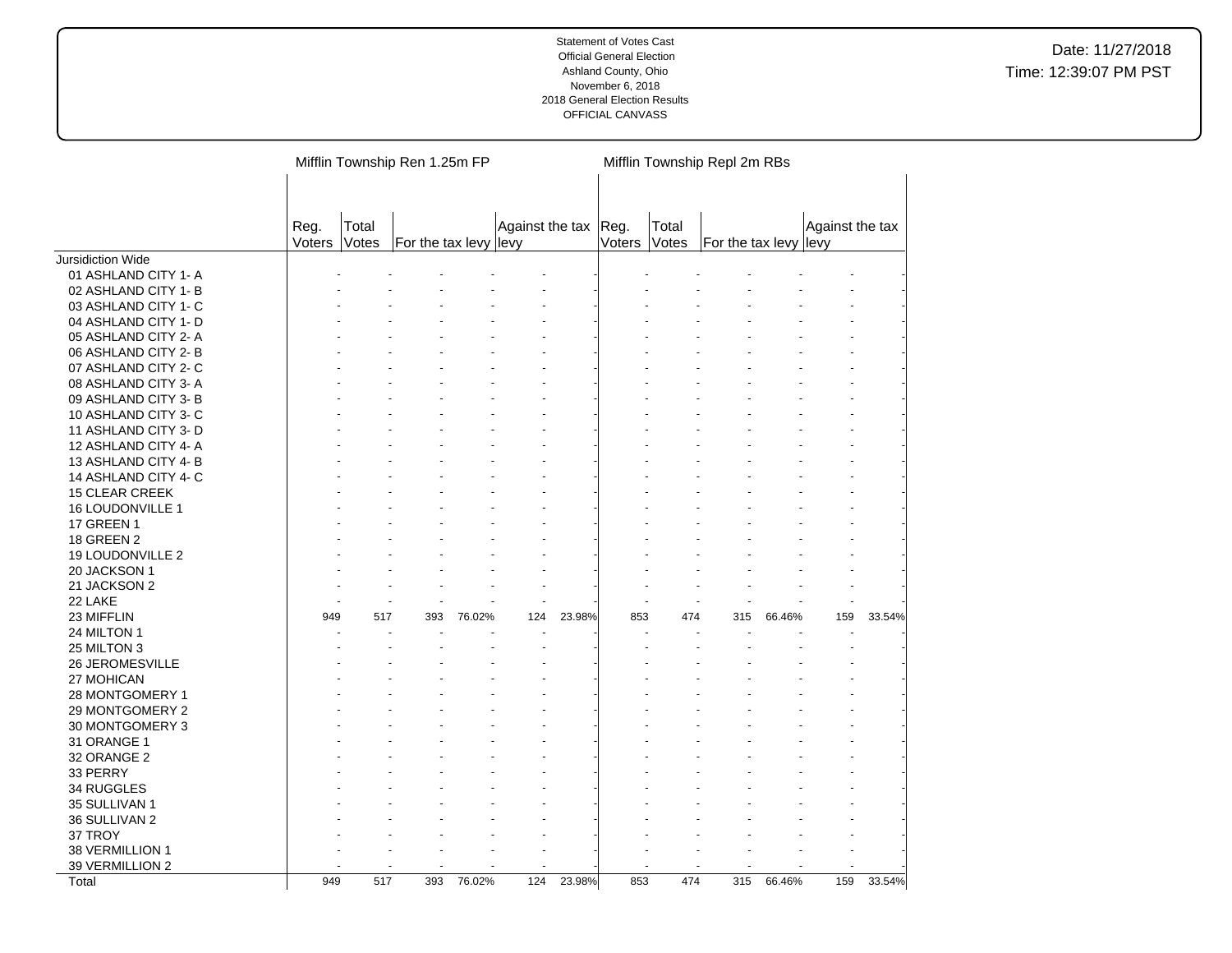|                                    |                |                | Montgomery Township Natural Gas Agg |        |     |        |                |                | Orange Township Ren 1.7m FP |        |                 |        |
|------------------------------------|----------------|----------------|-------------------------------------|--------|-----|--------|----------------|----------------|-----------------------------|--------|-----------------|--------|
|                                    | Reg.<br>Voters | Total<br>Votes | Yes                                 |        | No  |        | Reg.<br>Voters | Total<br>Votes | For the tax levy levy       |        | Against the tax |        |
| Jursidiction Wide                  |                |                |                                     |        |     |        |                |                |                             |        |                 |        |
| 01 ASHLAND CITY 1- A               |                |                |                                     |        |     |        |                |                |                             |        |                 |        |
| 02 ASHLAND CITY 1- B               |                |                |                                     |        |     |        |                |                |                             |        |                 |        |
| 03 ASHLAND CITY 1- C               |                |                |                                     |        |     |        |                |                |                             |        |                 |        |
| 04 ASHLAND CITY 1- D               |                |                |                                     |        |     |        |                |                |                             |        |                 |        |
| 05 ASHLAND CITY 2- A               |                |                |                                     |        |     |        |                |                |                             |        |                 |        |
| 06 ASHLAND CITY 2-B                |                |                |                                     |        |     |        |                |                |                             |        |                 |        |
| 07 ASHLAND CITY 2-C                |                |                |                                     |        |     |        |                |                |                             |        |                 |        |
| 08 ASHLAND CITY 3-A                |                |                |                                     |        |     |        |                |                |                             |        |                 |        |
| 09 ASHLAND CITY 3-B                |                |                |                                     |        |     |        |                |                |                             |        |                 |        |
| 10 ASHLAND CITY 3-C                |                |                |                                     |        |     |        |                |                |                             |        |                 |        |
| 11 ASHLAND CITY 3- D               |                |                |                                     |        |     |        |                |                |                             |        |                 |        |
| 12 ASHLAND CITY 4-A                |                |                |                                     |        |     |        |                |                |                             |        |                 |        |
| 13 ASHLAND CITY 4-B                |                |                |                                     |        |     |        |                |                |                             |        |                 |        |
| 14 ASHLAND CITY 4- C               |                |                |                                     |        |     |        |                |                |                             |        |                 |        |
| 15 CLEAR CREEK                     |                |                |                                     |        |     |        |                |                |                             |        |                 |        |
| 16 LOUDONVILLE 1                   |                |                |                                     |        |     |        |                |                |                             |        |                 |        |
| <b>17 GREEN 1</b>                  |                |                |                                     |        |     |        |                |                |                             |        |                 |        |
| <b>18 GREEN 2</b>                  |                |                |                                     |        |     |        |                |                |                             |        |                 |        |
| 19 LOUDONVILLE 2                   |                |                |                                     |        |     |        |                |                |                             |        |                 |        |
| 20 JACKSON 1                       |                |                |                                     |        |     |        |                |                |                             |        |                 |        |
| 21 JACKSON 2                       |                |                |                                     |        |     |        |                |                |                             |        |                 |        |
| 22 LAKE                            |                |                |                                     |        |     |        |                |                |                             |        |                 |        |
| 23 MIFFLIN                         |                |                |                                     |        |     |        |                |                |                             |        |                 |        |
| 24 MILTON 1                        |                |                |                                     |        |     |        |                |                |                             |        |                 |        |
| 25 MILTON 3                        |                |                |                                     |        |     |        |                |                |                             |        |                 |        |
| 26 JEROMESVILLE                    |                |                |                                     |        |     |        |                |                |                             |        |                 |        |
| 27 MOHICAN                         |                |                | ÷                                   |        |     |        |                |                |                             |        |                 |        |
| 28 MONTGOMERY 1                    | 613            | 342            | 191                                 | 55.85% | 151 | 44.15% |                |                |                             |        |                 |        |
| 29 MONTGOMERY 2                    | 858            | 454            | 260                                 | 57.27% | 194 | 42.73% |                |                |                             |        |                 |        |
| 30 MONTGOMERY 3                    | 572            | 305            | 180                                 | 59.02% | 125 | 40.98% |                |                |                             |        |                 |        |
| 31 ORANGE 1                        |                |                |                                     |        |     |        | 1103           | 566            | 447                         | 78.98% | 119             | 21.02% |
| 32 ORANGE 2                        |                |                |                                     |        |     |        | 620            | 334            | 263                         | 78.74% | 71              | 21.26% |
| 33 PERRY                           |                |                |                                     |        |     |        |                |                |                             |        |                 |        |
| 34 RUGGLES                         |                |                |                                     |        |     |        |                |                |                             |        |                 |        |
| 35 SULLIVAN 1                      |                |                |                                     |        |     |        |                |                |                             |        |                 |        |
| 36 SULLIVAN 2<br>37 TROY           |                |                |                                     |        |     |        |                |                |                             |        |                 |        |
|                                    |                |                |                                     |        |     |        |                |                |                             |        |                 |        |
| 38 VERMILLION 1<br>39 VERMILLION 2 |                |                |                                     |        |     |        |                |                |                             |        |                 |        |
| Total                              | 2043           | 1101           | 631                                 | 57.31% | 470 | 42.69% | 1723           | 900            | 710                         | 78.89% | 190             | 21.11% |
|                                    |                |                |                                     |        |     |        |                |                |                             |        |                 |        |